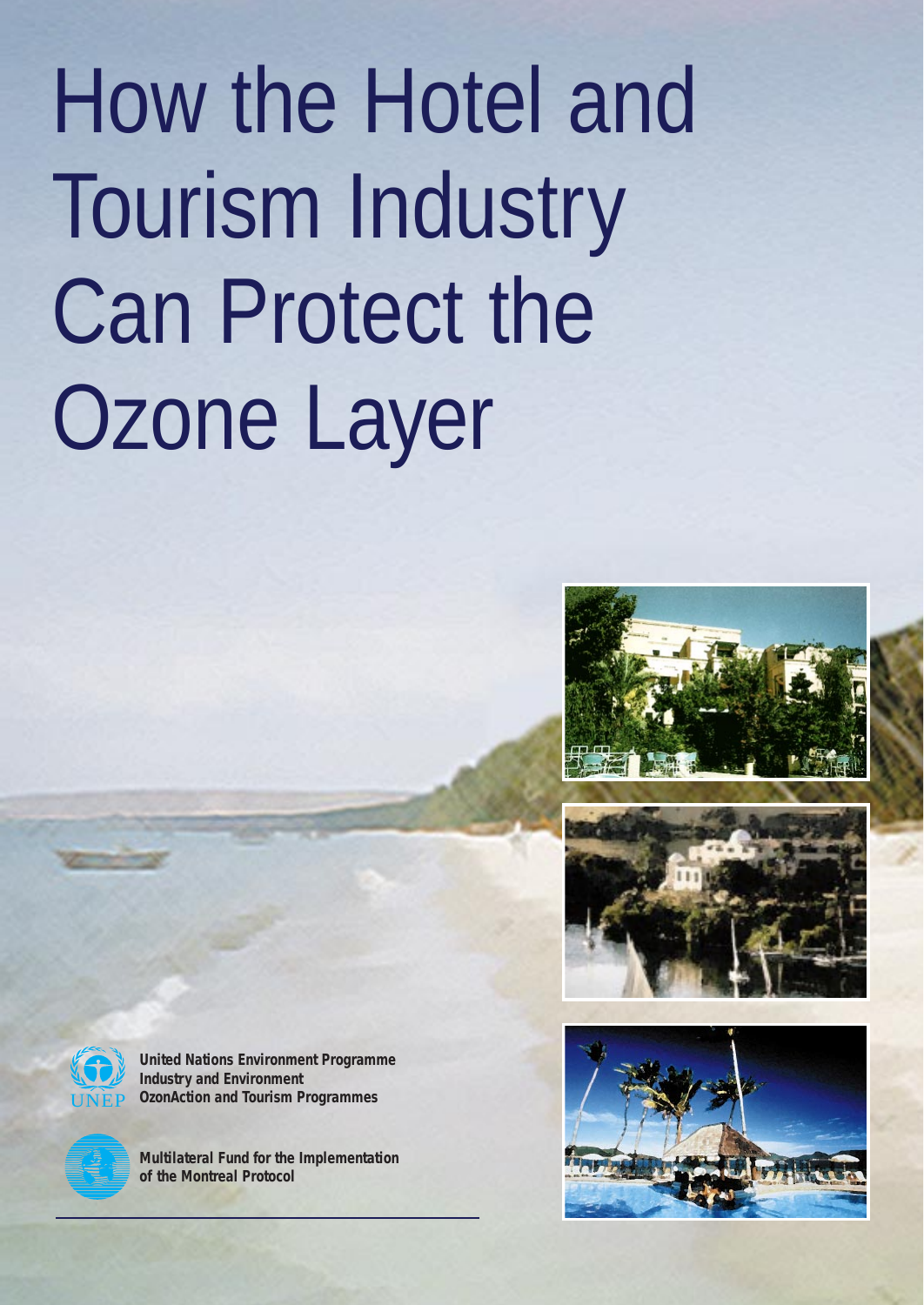

INDUSTRY AND ENVIRONMENT

39-43, QUAI ANDRE CITROEN 75739 PARIS CEDEX 15 - FRANCE TEL : (33) 01 44 37 14 50 FAX : (33) 01 44 37 14 74 E-MAIL : unepie@unep.fr http://www.unepie.org/home.html

Copyright 1998 UNEP

This publication may be reproduced in whole or in part and in any form for educational or non-profit purposes without special permission from the copyright holder, provided acknowledgement of the source is made. UNEP would appreciate receiving a copy of any publication that uses this publication as a source.

No use of this publication may be made for resale or for any other commercial purpose whatsoever without prior permission in writing from UNEP.

First edition 1998

The designations employed and the presentation of the material in this publication do not imply the expression of any opinion whatsoever on the part of the United Nations Environment Programme concerning the legal status of any country, territory, city or area or of its authorities, or concerning delimitation of its frontiers or boundaries. Moreover, the views expressed do not necessarily represent the decision or the stated policy of the United Nations Environment Programme, nor does citing of trade names or commercial processes constitute endorsement.

Hotel cartoon used in the foreword is from the "*Environmental Action Pack for Hotels*."

UNITED NATIONS PUBLICATION

ISBN: 92-807-1668-9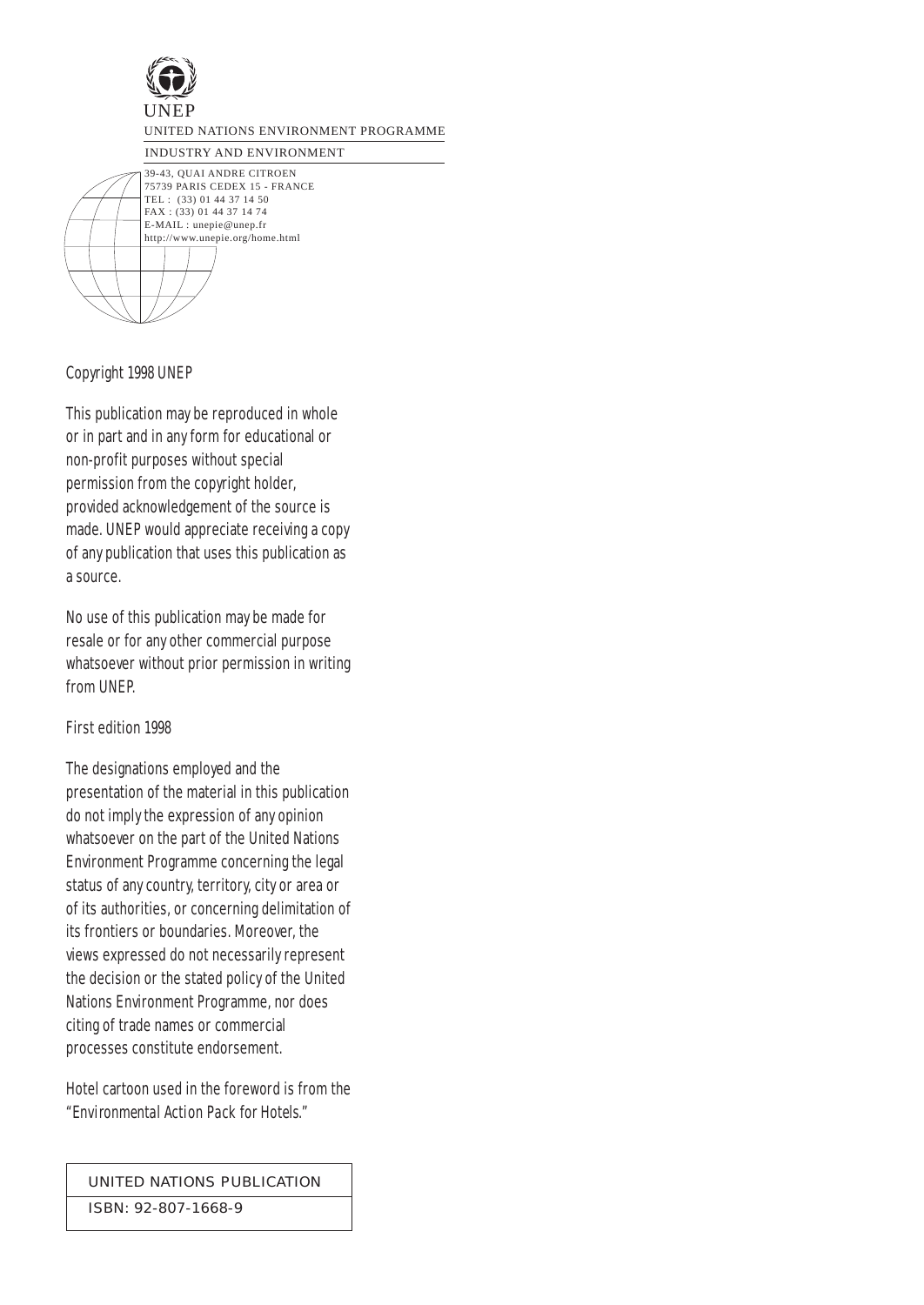# How the Hotel and Tourism Industry Can Protect the Ozone Layer



**Multilateral Fund for the Implementation of the Montreal Protocol** 1800 McGill College Avenue, 27th Floor Montreal, Quebec H3A 3JC Canada



**United Nations Environment Programme Industry and Environment** 39-43 Quai André Citroën 75739 Paris Cedex 15 France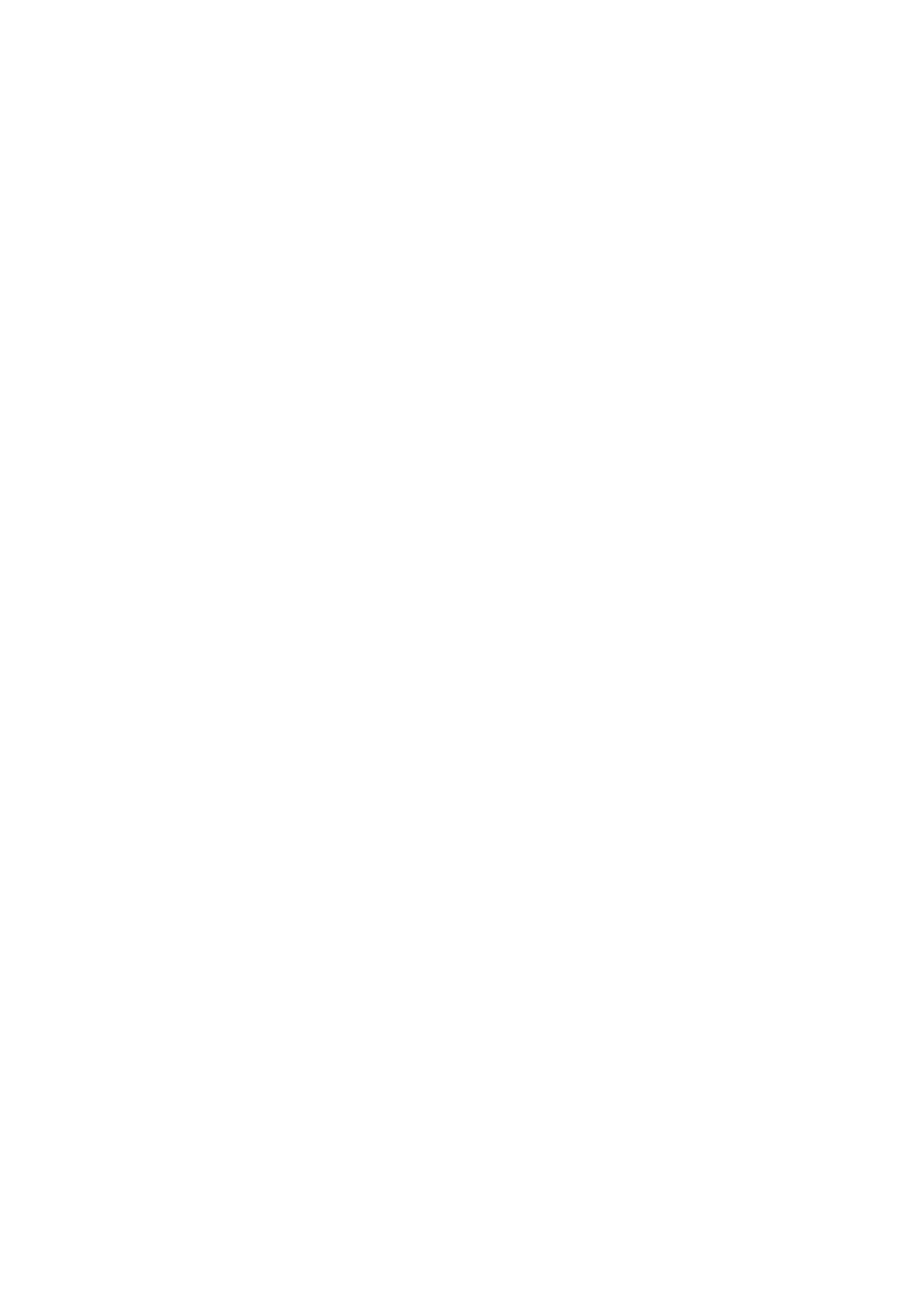# **CONTENTS**

|                 | <b>Acknowledgements</b>                                                                                                                                                                                     | 4           |
|-----------------|-------------------------------------------------------------------------------------------------------------------------------------------------------------------------------------------------------------|-------------|
| <b>Foreword</b> |                                                                                                                                                                                                             | $\mathbf 5$ |
| <b>PART I:</b>  | <b>ABOUT THE OZONE LAYER</b><br>What is the ozone layer?<br>Why is the ozone layer under threat?<br>What chemicals destroy the ozone layer?<br>What are the impacts of ozone-layer depletion?               | 6           |
|                 | How has the international community responded?                                                                                                                                                              | 9           |
|                 | Why should the hotel and tourism industry be concerned?                                                                                                                                                     | 10          |
|                 | What are the benefits of managing ODS?                                                                                                                                                                      | 11          |
|                 | <b>PART II: WHAT IS AN ODS MANAGEMENT PROGRAMME?</b>                                                                                                                                                        | 12          |
|                 | How can ODS use be reduced and avoided?                                                                                                                                                                     | 12          |
|                 | <b>Containment and Conservation</b><br>Retrofitting<br>Replacement                                                                                                                                          |             |
|                 | Where are ODS used in the hotel and tourism industry?<br>Refrigeration                                                                                                                                      | 13          |
|                 | Air conditioning in buildings<br>Air conditioning in vehicles<br>Dry cleaning and degreasing<br>Aerosols<br>Foams<br>Fire extinguishers                                                                     |             |
|                 | PART III: HOW TO CARRY OUT AN ODS MANAGEMENT PROGRAMME                                                                                                                                                      | 22          |
|                 | <b>Preparation</b><br>make a commitment, appoint a team, check the regulations,<br>identify areas where ODS are used, register equipment and products,<br>determine priority action areas, determine budget | 23          |
|                 | <b>Action</b>                                                                                                                                                                                               | 27          |
|                 | refrigeration, air conditioning in buildings, air conditioning in vehicles,<br>dry cleaning and degreasing, aerosols, foams, fire extinguishers                                                             |             |
|                 | <b>Support measures</b><br>inform and train staff, inform clients about your achievements,<br>report to stakeholders                                                                                        | 32          |
|                 | <b>Suppliers</b>                                                                                                                                                                                            | 34          |
|                 | <b>Review progress</b>                                                                                                                                                                                      | 34          |
|                 | <b>PART IV: EXAMPLES OF GOOD PRACTICE</b><br>Refrigeration<br>Air conditioning<br>Aerosols<br>Fire extinguishers<br><b>Hotel contacts</b>                                                                   | 35          |
|                 | PART V: FURTHER INFORMATION                                                                                                                                                                                 | 43          |
|                 | Glossary                                                                                                                                                                                                    | 43          |
|                 | <b>Publications</b>                                                                                                                                                                                         | 45          |
|                 | <b>Contacts</b>                                                                                                                                                                                             | 47          |
|                 | <b>Countries operating under Article 5 of the Montreal Protocol</b>                                                                                                                                         | 49          |
|                 | <b>ODS</b> phase-out schedule                                                                                                                                                                               | 50          |
|                 | <b>Examples of Trade Names of Annex A Substances (CFCs)</b>                                                                                                                                                 | 52          |
|                 | <b>About UNEP IE's OzonAction and Tourism Programmes</b>                                                                                                                                                    | 53          |

#### **ACRONYMS**

- **CFC** chlorofluorocarbon **GWP** Global Warming Potential
- **HCFC** hydrochlorofluorocarbon
- **HFC** hydrofluorocarbon
- **LVC** low-volume ODS consuming countries
- **NOU** National Ozone Unit
- **ODP** Ozone Depletion Potential
- **ODS** Ozone Depleting Substance
- **UV** Ultraviolet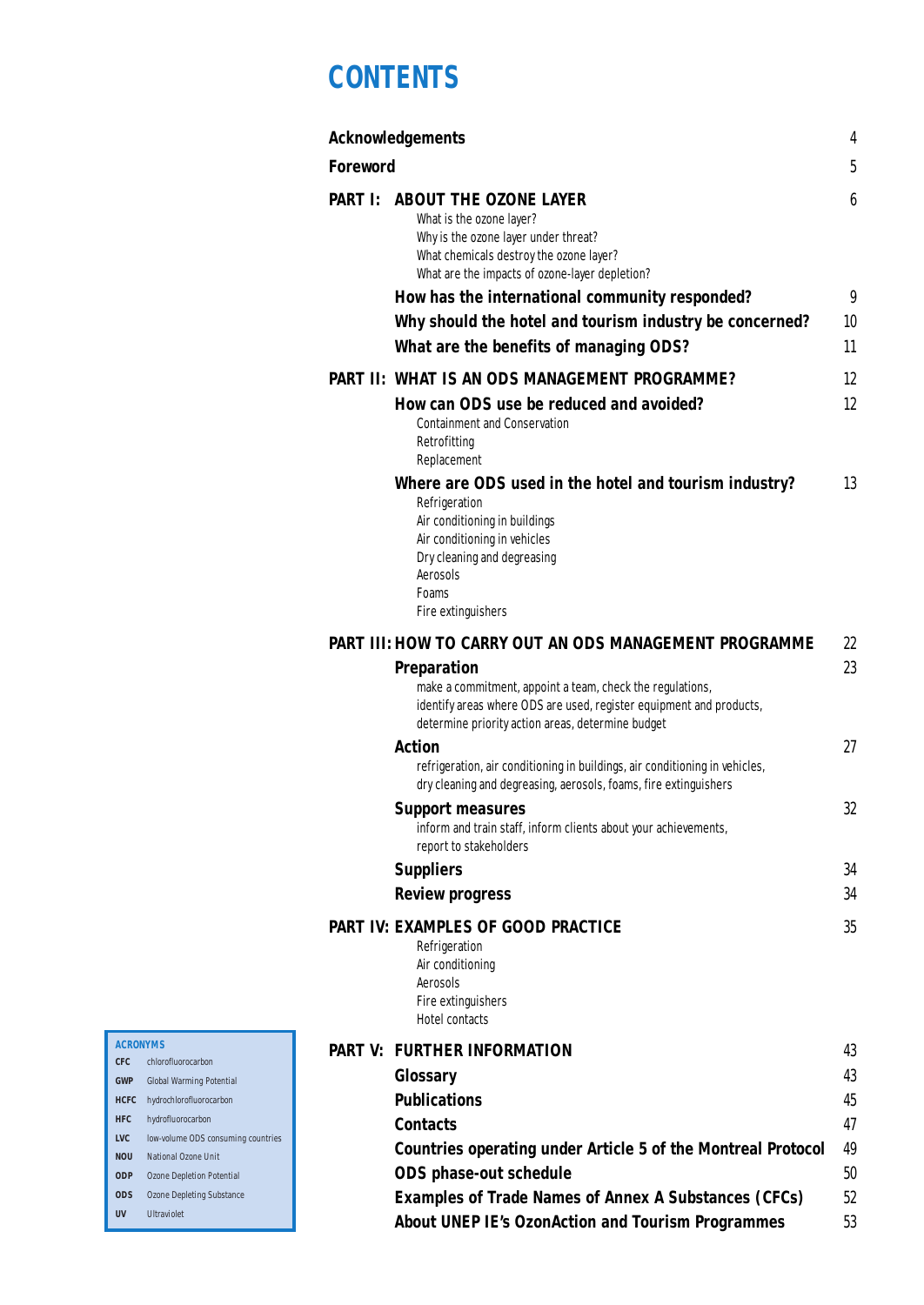# **ACKNOWLEDGEMENTS**

This project was managed by the following UNEP IE staff:

| Jacqueline Aloisi de Larderel | Director, UNEP IE                                 |
|-------------------------------|---------------------------------------------------|
| Rajendra Shende               | Coordinator, UNEP IE OzonAction Programme         |
| Hélène Genot                  | Senior Consultant, UNEP IE Tourism Programme      |
| James Curlin                  | Information Officer, UNEP IE OzonAction Programme |
| Oshani Perera                 | <b>Consultant, UNEP IE Tourism Programme</b>      |
|                               |                                                   |

UNEP IE is indebted to the many organizations and individuals that have contributed to the production of this guide.

**GREEN HOTSLIER** 

The International Hotel & Restaurant Association kindly provided case studies from the 1996 applicants to the Association's annual 'Green Hotelier' Environmental Award.



Correspondents for the case studies were:

| Nakul Anand         | General Manager, Welcomgroup Maurya, Sheraton Hotel & Towers,       |
|---------------------|---------------------------------------------------------------------|
|                     | New Delhi, India                                                    |
| Amy Ang             | Public Relations Manager, ANA Hotel Singapore                       |
| <b>Tim Gardiner</b> | Granada Catering Services, London, United Kingdom                   |
| A. George           | Executive Housekeeper, Welcomgroup Park Sheraton Hotel and          |
|                     | Towers, Madras, India                                               |
| Natwar Patel        | Chief Engineer, Sheraton Fiji Resort                                |
| <b>Jay Robinson</b> | Engineering Personal Assistant, the Regent Hotel, Sydney, Australia |
| Gigi M. Valley      | Public Relations Manager, Manele Bay Hotel, Lana'i, Hawaii          |

The review panel consisted of:

| Varuna Fernando       | Regional Chief Engineer, InterContinental Hotels, East Africa |
|-----------------------|---------------------------------------------------------------|
| <b>Hazel Hamelin</b>  | Director of Communications, International Hotel &             |
|                       | Restaurants Association, Paris, France.                       |
| <b>Stuart Jauncey</b> | Senior Lecturer Hospitality Management, Brookes               |
|                       | University, Oxford, United Kingdom                            |
| Lambert Kuijpers      | Co-chair, UNEP Technology and Economic Assessment Panel,      |
|                       | Eindhoven, Netherlands                                        |
| Jean-Marie Leclercq   | General Manager, Hotel Nikko, Hong Kong                       |
|                       |                                                               |

The guide was developed for UNEP IE by Andrew Blaza, PULSAR International. Final editing was done by Robin Clarke

Design and layout by Chapman Bounford & Associates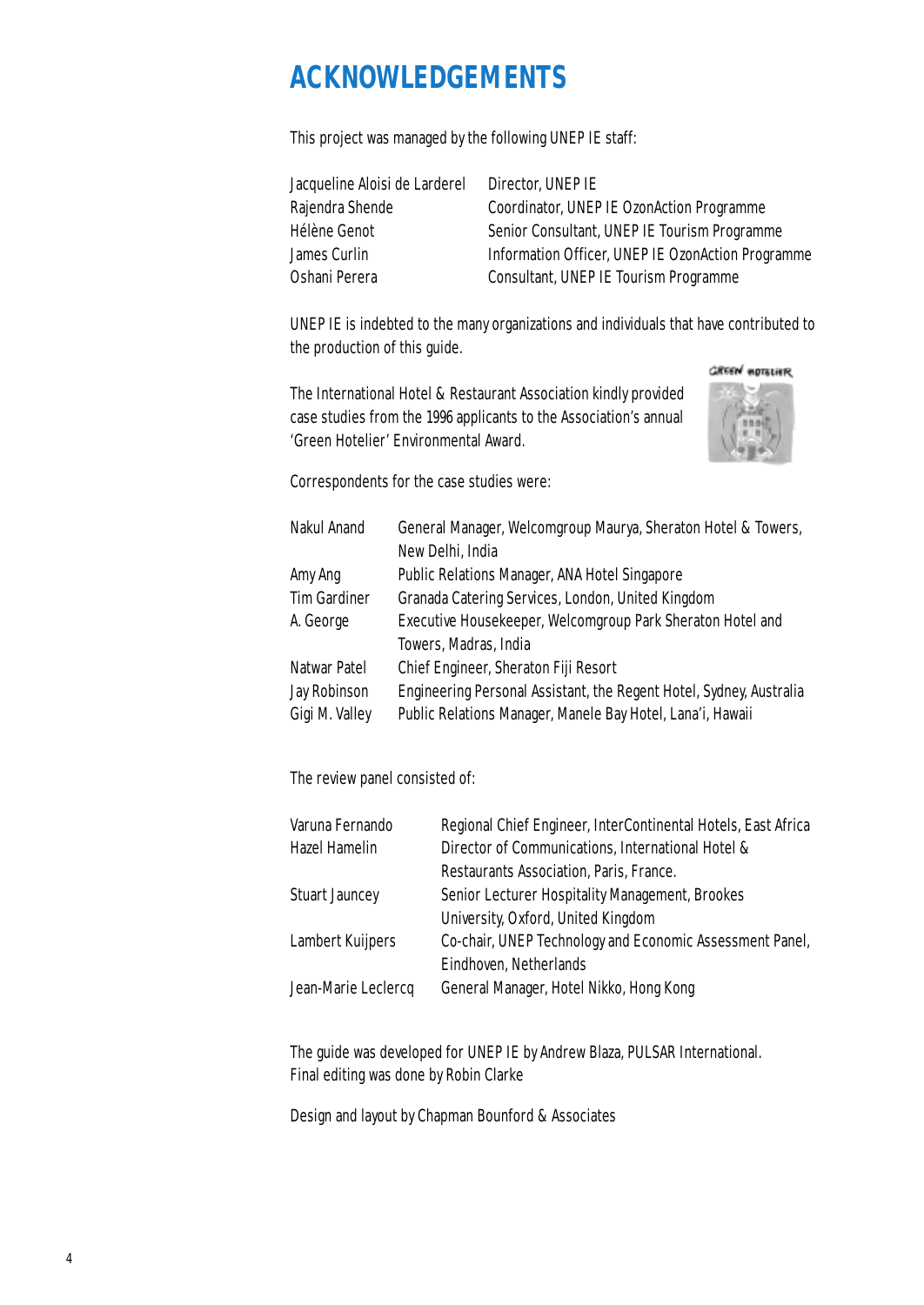# **FOREWORD**



Emissions of man-made chemicals collectively known as ozone-depleting substances (ODS) are depleting the stratospheric ozone layer which protects life on Earth from harmful ultraviolet radiation from the sun. Depletion of the ozone layer is likely to affect food production, health and ecosystems worldwide.

The world's nations have taken action to solve the problem through the Montreal Protocol on Substances that Deplete the Ozone Layer (1987)*,* an international treaty that requires countries to phase out their production and consumption of chlorofluorocarbons (CFCs) and other ODS according to precise deadlines. A Multilateral Fund was established under the Protocol to provide technical and financial assistance to help developing countries phase out ODS.

Hotels and the tourism industry use ODS in refrigerators in kitchens and mini-bars, air conditioning in guest rooms and public areas, aerosol sprays in cleaning products, fireprotection equipment, and foam mattresses. Since your establishment uses these chemicals, you and your staff have to be part of the solution.

The tourism and hotel industry is realizing that a healthy environment means good business. Many hotels and holiday centres are carrying out environmental management programmes and reaping the benefits. However, until now reducing the use of ODS has been given little attention in this sector. This guide is intended to fill that gap by:

- explaining why you should be concerned about ozone depletion
- ➧ outlining how you should approach the problem
- ➧ providing information on how the use of ODS can be reduced and avoided
- ➧ providing examples of good practice to demonstrate how some tourism facilities have taken action to protect the ozone layer.

Technologies and chemicals that do not destroy the ozone layer are now available worldwide, and good servicing practices and other skills exist to reduce ODS emissions. Switching to new technologies and acquiring proper training can help your business improve operating efficacy, reduce costs in the medium term, and enhance its market image. Integrating technologies that do not deplete the ozone layer into facilities still at the planning and construction stage can save considerable time and money later on.

This guide is written for managers and staff in the hotel and tourism industry. Though the guide emphasizes medium and smaller units in developing countries, it can equally be used by facilities of all sizes in all countries, developing and developed. In addition, the guide will be of interest to all commercial and residential establishments, including accommodation units, shopping centres, visitor centres, office buildings and sports arenas. The guide also provides background information which is suitable for property designers and developers.

This guide was produced by UNEP IE's OzonAction Programme under the Multilateral Fund, as part of its information exchange services. The guide was developed in cooperation with the UNEP IE Tourism Programme, which has already published two titles on environmental management in the tourism sector.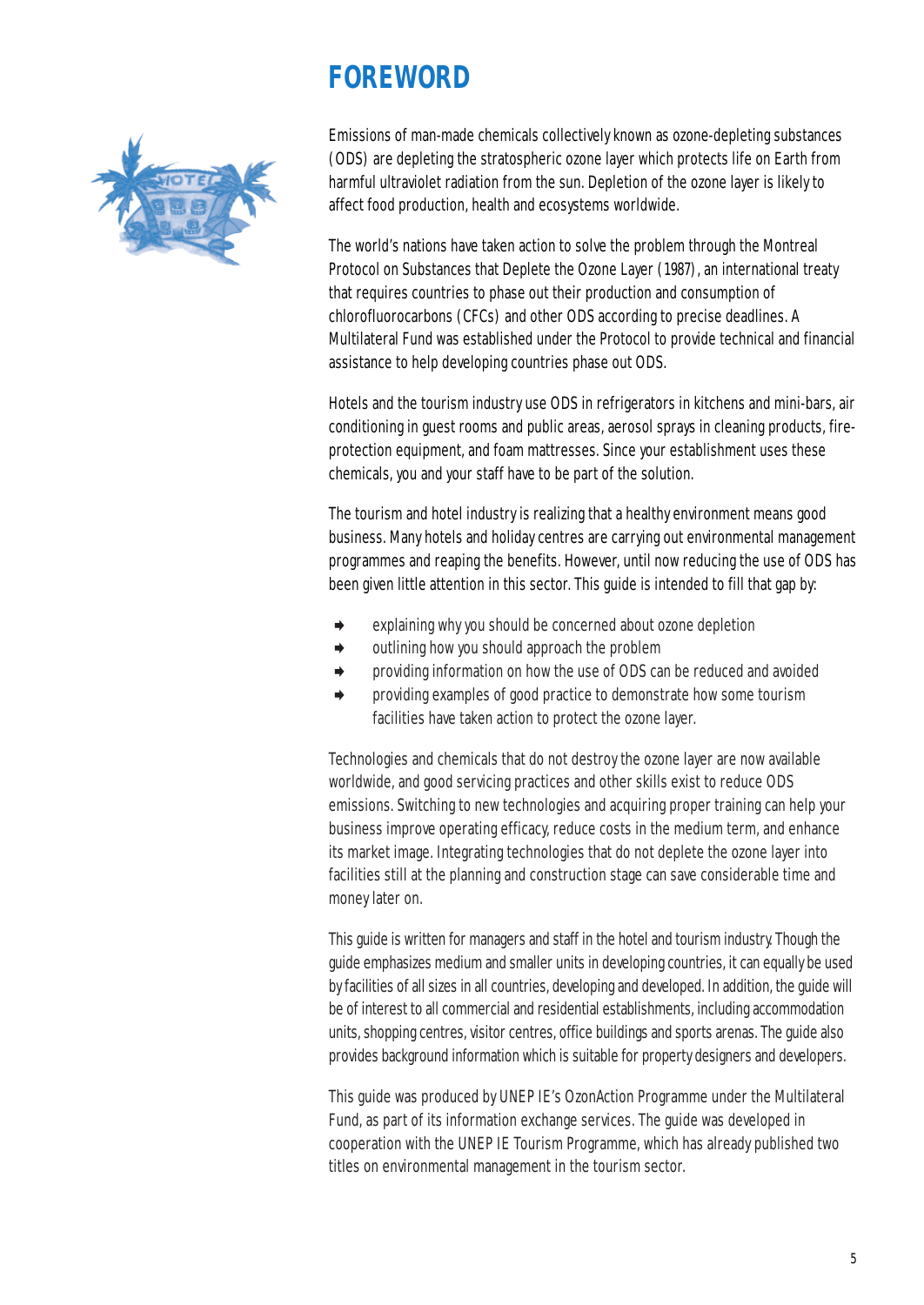# **PART I: ABOUT THE OZONE LAYER**



Most atmospheric ozone is found in the stratosphere 12-50 km above the Earth

#### **What is the difference between the ozone layer and ground level ozone?**

**At is the difference**<br>**Ween the ozone lay**<br>**ground level ozone**<br>**rreas stratospheric ozone**<br>**lds the Earth from th**<br>**'s harmful radiation,**<br>**ind** level ozone is a<br>**nime of fossil fuels an**<br>**component of urban**<br>**component** Whereas stratospheric ozone shields the Earth from the Sun's harmful radiation, ground level ozone is a pollutant caused by the burning of fossil fuels and biomass. Ground level ozone is a component of urban smog and can cause respiratory problems.

## **What is the ozone layer?**

Ozone is naturally occurring gas, consisting of three oxygen atoms. Nearly 90 percent of all ozone is found in the upper atmosphere (or stratosphere), 12-50 km above the Earth's surface. This is referred to as the 'ozone layer'.

Together with ozone in the lower parts of the atmosphere, the ozone layer acts as a giant sunshade, absorbing the harmful wavelengths of the sun's ultraviolet (UV) radiation and preventing it from reaching the Earth's surface. Without ozone life could not have developed and flourished on the Earth.

## **Why is the ozone layer under threat?**

When released into the air, some man-made chemicals containing chlorine and bromine eventually migrate into higher regions of the atmosphere, including the stratosphere. Though these chemicals are stable in the lower atmosphere, they are broken down into highly reactive forms of chlorine and bromine in the stratosphere by the high levels of UV solar radiation. These chemicals then take part in a series of chain reactions leading to ozone depletion (see illustration opposite).

## **Which chemicals destroy the ozone layer?**

Chlorofluorocarbons (CFCs), the most widely-known ozone-destroying chemicals, were first synthesized in 1928. Because of their inflammability and low toxicity, they were used in applications as diverse as refrigerants in refrigerators and air conditioners, propellants in aerosol spray cans, blowing agents in the manufacture of foams, and cleaning agents for electronic equipment.

Hydrochlorofluorocarbons (HCFCs) were developed as substitutes for CFC refrigerants and blowing agents. Though less destructive than CFCs, the ozone-depleting potential (ODP) of these chemicals are too high to allow long-term use (see box opposite).

Two other chlorine containing chemicals, widely used as solvents for cleaning metals, have significant ODP. These are carbon tetrachloride and methyl chloroform (1,1,1-trichloroethane).

The main bromine-containing chemicals that destroy ozone are called halons. These are used in fire-extinguishing equipment. Some halons have an ODP ten times higher than that of the most potent CFCs!

Another chemical with a high ODP is methyl bromide, mainly used as an agricultural pesticide and to fumigate agricultural commodities.

These chemicals are collectively known as ozone-depleting substances (ODS). They can be identified in a number of ways: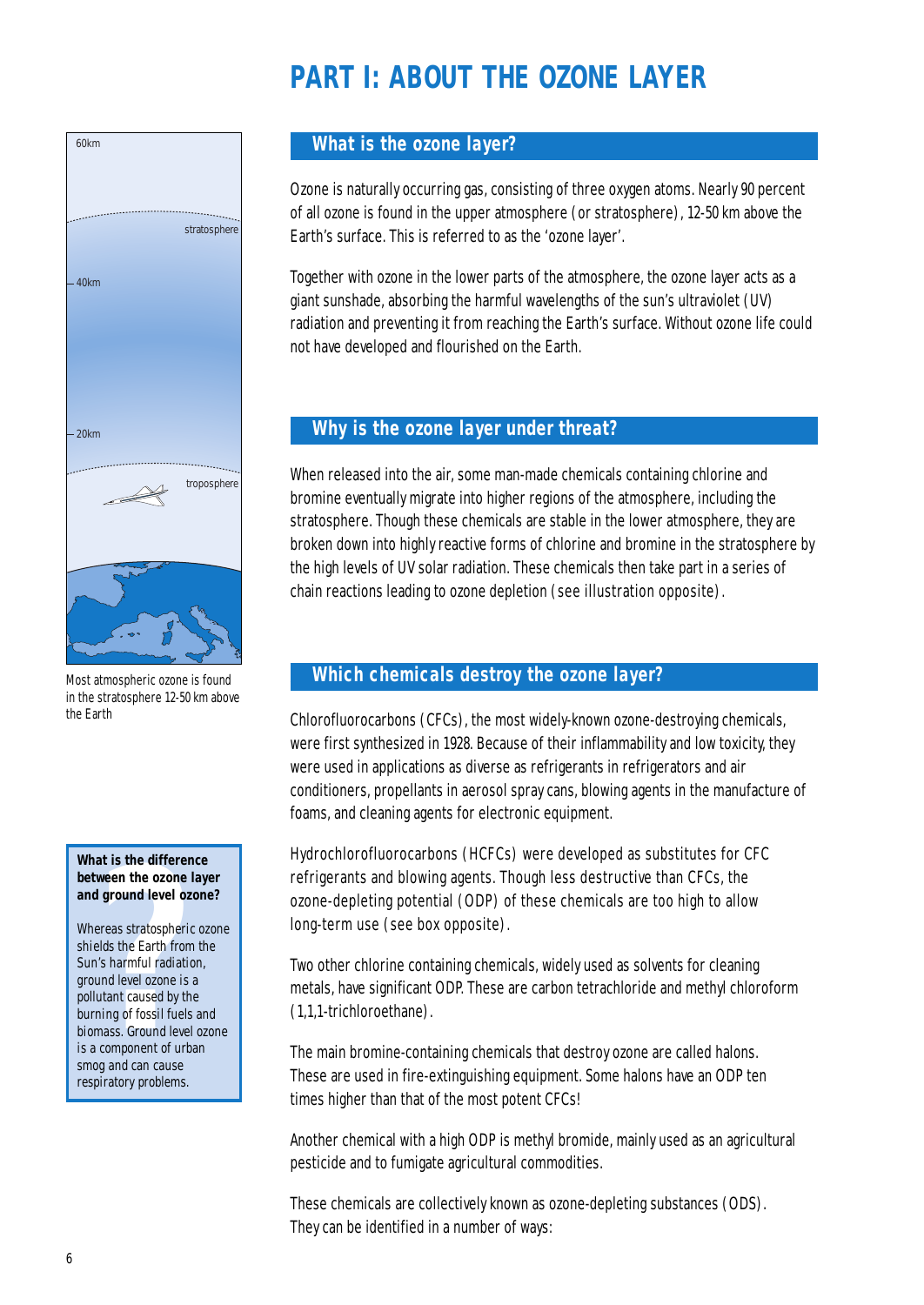

How ozone is destroyed after ultraviolet radiation liberates a chlorine radical from an ozonedepleting substance. One chlorine atom alone can take part in as many as 100 000 ozone-destroying reactions.

#### **What is Ozone-depletion Potential (ODP)?**

**Process CODEPPERT:**<br> **Process CODEPP?**<br> **Process Configuration**<br> **Process Configuration**<br> **Process Configuration**<br> **Process Configuration**<br> **Process Configuration**<br> **Process Configuration**<br> **Process Configuration**<br> **Proce** ODP is a measure of a substance's ability to destroy stratospheric ozone. It depends on the substance's atmospheric lifetime, stability, reactivity and the ozone-depleting elements it contains such as chlorine and bromine. All ODP values are expressed in relation to the baseline value of 1 for CFC-11.

- ➧ by their trade names (such as FREON™)
- ➧ by their refrigerant codes (such as CFC-113 or R-12)
- ➧ by their chemical names (such as 1,1,1-trichlorotrifluoroethane).

More details on ODS names are provided in Part V: Further information.

## **What are the impacts of ozone-layer depletion?**

As the ozone layer thins, higher doses of UV-B radiation reach the Earth's surface. This would have widespread effects on human health, agriculture and ecosystems in general. These effects include:

- human skin: more sunburn and skin cancers
- human eye: more cases of cataract, snow blindness (actinic karatitis) and other chronic eye diseases.
- immune systems: reduced human and animal resistance to infections and diseases including cancers and allergies, and diseases such as malaria, leishmaniasis and herpes where the body's major defence system is the skin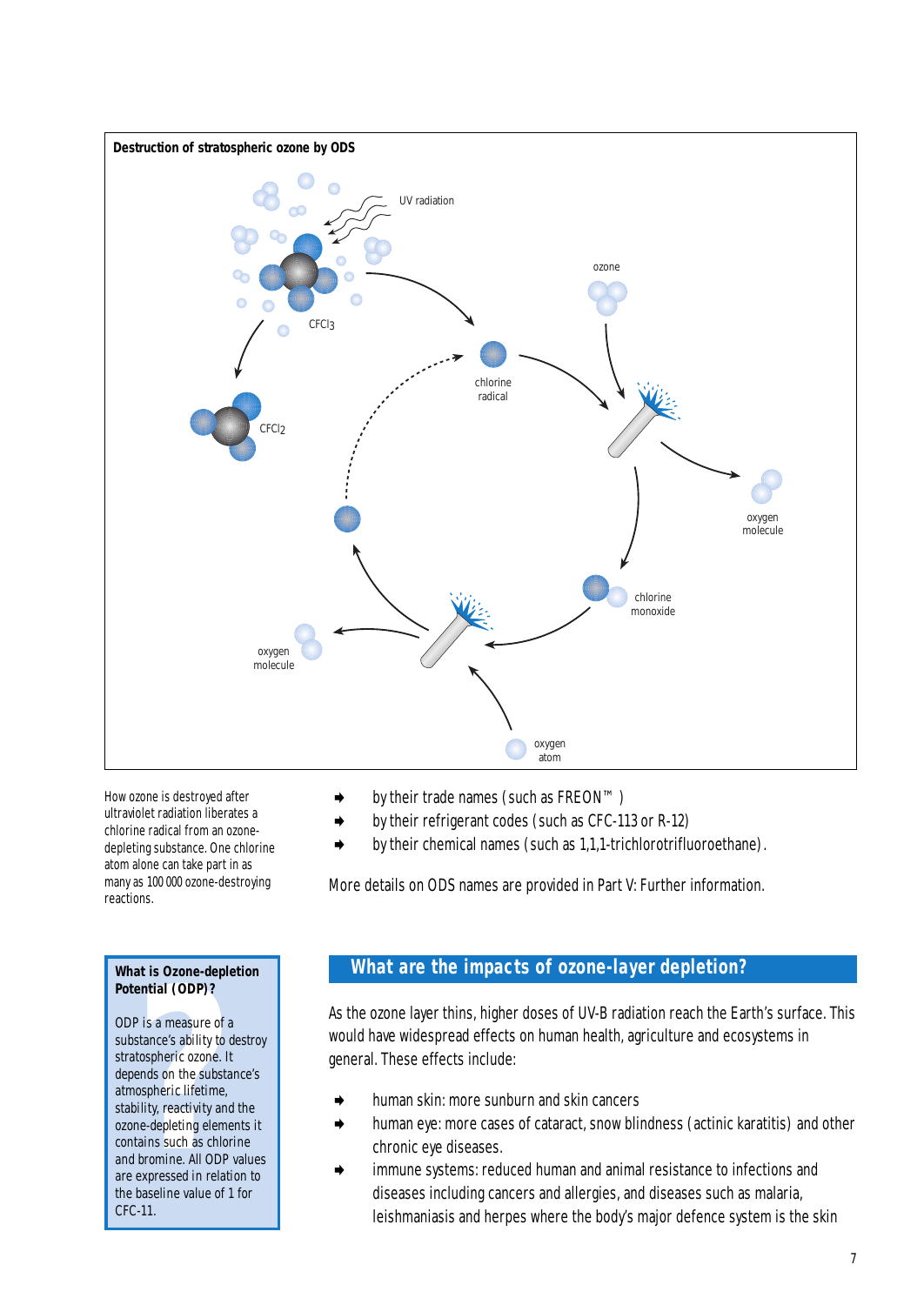- ➧ crops: smaller plants, lower yields, potential reductions in nutritional value, need to search for UV-B resistant crops
- ➧ natural ecosystems: altered plant forms and changes in competitive balance between plants, the animals that eat them, and plant pathogens and pests
- ➧ marine and aquatic life: reduced production of phytoplankton, zooplankton, juvenile fish, crabs and shrimps which will in turn threaten all marine life and reduce fisheries productivity
- man-made materials: faster degradation of certain materials including many paints and plastics
- ➧ increased global warming and climate change.

The combined effects of extra UV-B radiation on life on Earth are shown in the chart below.

Over the past 20-30 years, sufficient ODS have been released into the atmosphere to cause serious damage to the ozone layer; peak ozone depletion is expected over the next few years. Over the northern mid-latitudes, cumulative ozone loses of 12-13 percent are predicted in winter and spring, while 6-7 percent losses are expected in the summer and autumn. Over the southern mid-latitudes, cumulative ozone losses are predicted to be around 11 percent all year round.

Major effects of increased levels of UV-B resulting from damage to the ozone layer

The tourism and hotel industry uses ODS in variety of applications, and must therefore be a part of the process to halt the depletion of the ozone layer.

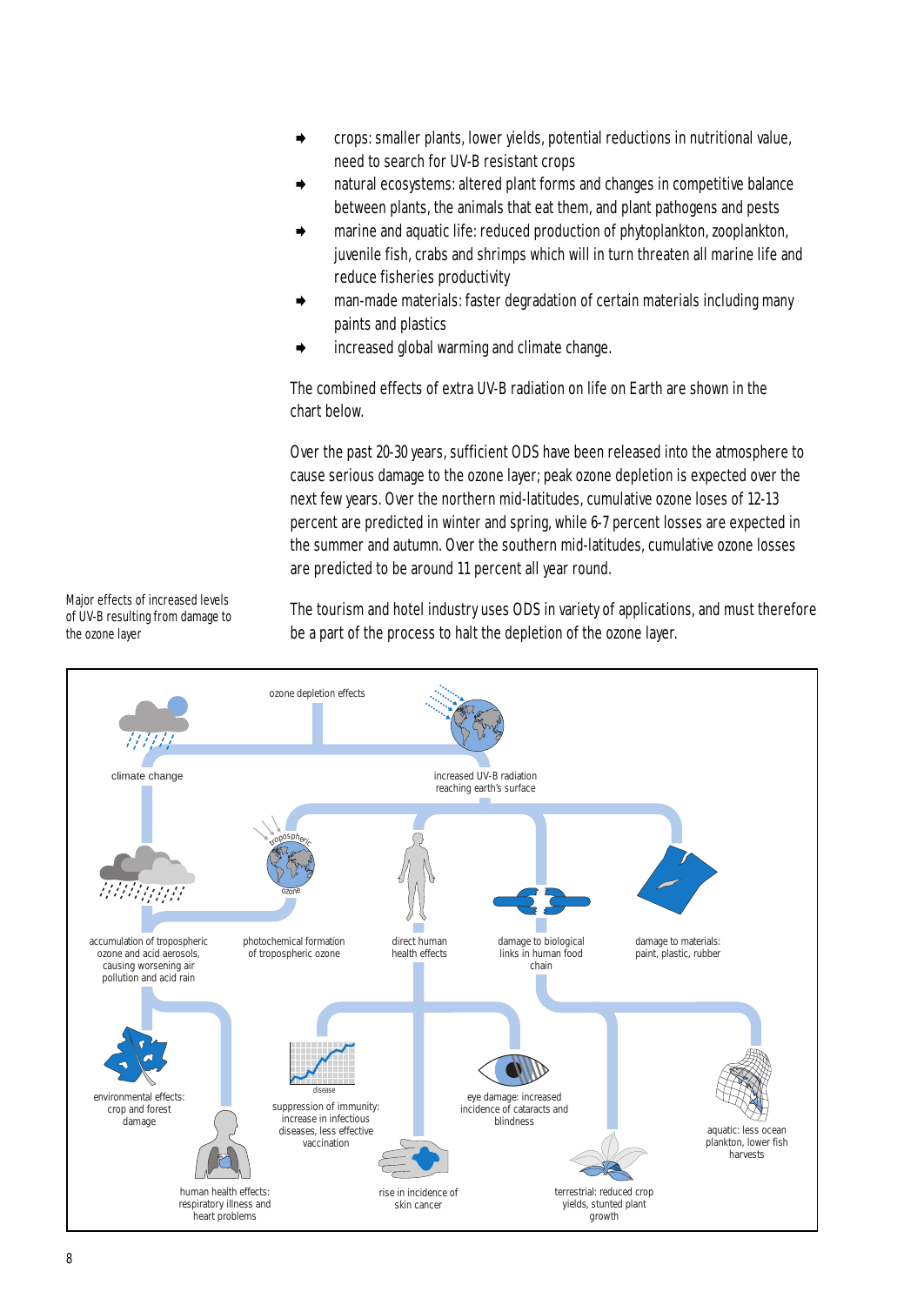# **How has the international community responded?**

When the first evidence of the Antarctic ozone 'hole' was published in 1985, nations concerned about the impending crisis caused by this artificial 'thinning' of the ozone layer entered into global negotiations which led to the adoption in September 1987 of the Montreal Protocol on Substances that Deplete the Ozone Layer. This Protocol identified the major ODS and established a timetable and legal basis for phasing them out.

The Protocol entered into force in January 1989; it required Parties to the Protocol to reduce and then eliminate ODS production and consumption through the development of chemical substitutes, alternative manufacturing processes, recycling, recovery and reclaiming procedures. By the end of 1997, more than 160 countries, of which twothirds are developing countries, had ratified the Montreal Protocol.

The original Protocol established control measures for eight ODS, known as 'controlled substances', which included five CFCs and three halons. At further meetings, held in London in 1990 and Copenhagen in 1992, the controls were extended to require developed countries to phase out 15 CFCs, 3 halons, 34 HBFCs, carbon tetrachloride and methyl chloroform. At the 7th meeting of the Parties in Vienna in 1995, a longer-term reduction schedule leading to a complete phase out of 40 HCFCs was agreed, and methyl bromide was added to the list of controlled substances (see Part V: Further information).

The Protocol made special provisions for developing countries, with their recognized need for economic development and relatively low use of CFCs, giving them an extra ten years to implement the required reduction and phase-out measures. Furthermore, the Protocol provides technical and financial assistance through a "Multilateral Fund" to ODS programmes in these countries, which are called 'Article 5' countries (see Part V: Further information).

More than US\$ 600 million has been allocated to Article 5 countries under the Protocol as of December 1997. This assistance will reach US\$ 1 billion by the end of 1999 as pledged by the developed countries (i.e. non-Article 5 countries). As a result of this assistance, 20,000 tonnes a year of ODS have been phased out in developing countries by projects under the Multilateral Fund, and a further 80,000 tonnes will be phased out once all approved projects are implemented. Additionally, the Fund has supported the preparation of national ODS phase-out plans and the establishment of National Ozone Units (NOUs) in nearly 90 Article 5 countries. The NOU's responsibilities include monitoring Multilateral Fund projects in their country and assisting businesses (including the Tourism Industry) with the phase out of ODS. Contact your country's NOU to determine what assistance is available.

The Parties to the Protocol agreed to reduce and eliminate the use of ODS even before substitutes and alternative technologies became available. This strategy has proven successful. It has encouraged industry to develop alternative substances and technologies for most if not all the former uses of ODS. As a result, CFCs, halons, carbon tetrachloride and methyl chloroform have already been phased out in developed countries, and the growth rates of CFCs and methyl chloroform in the stratosphere have slowed down. This positive trend will continue as more businesses in Article 5 countries, such as yours, join the ODS phase out process.

**Since 1991, UNEP IE's OzonAction Programme in Paris has been strengthening the capacity of National Ozone Units and industry in developing countries to make informed decisions on technology and policy options that will result in costeffective ODS phase-out activities with minimal external intervention. The Programme provides those target groups with a range of need-based services, including information exchange, training, Networking of ODS Officers, Country Programme assistance and Institutional Strengthening projects.**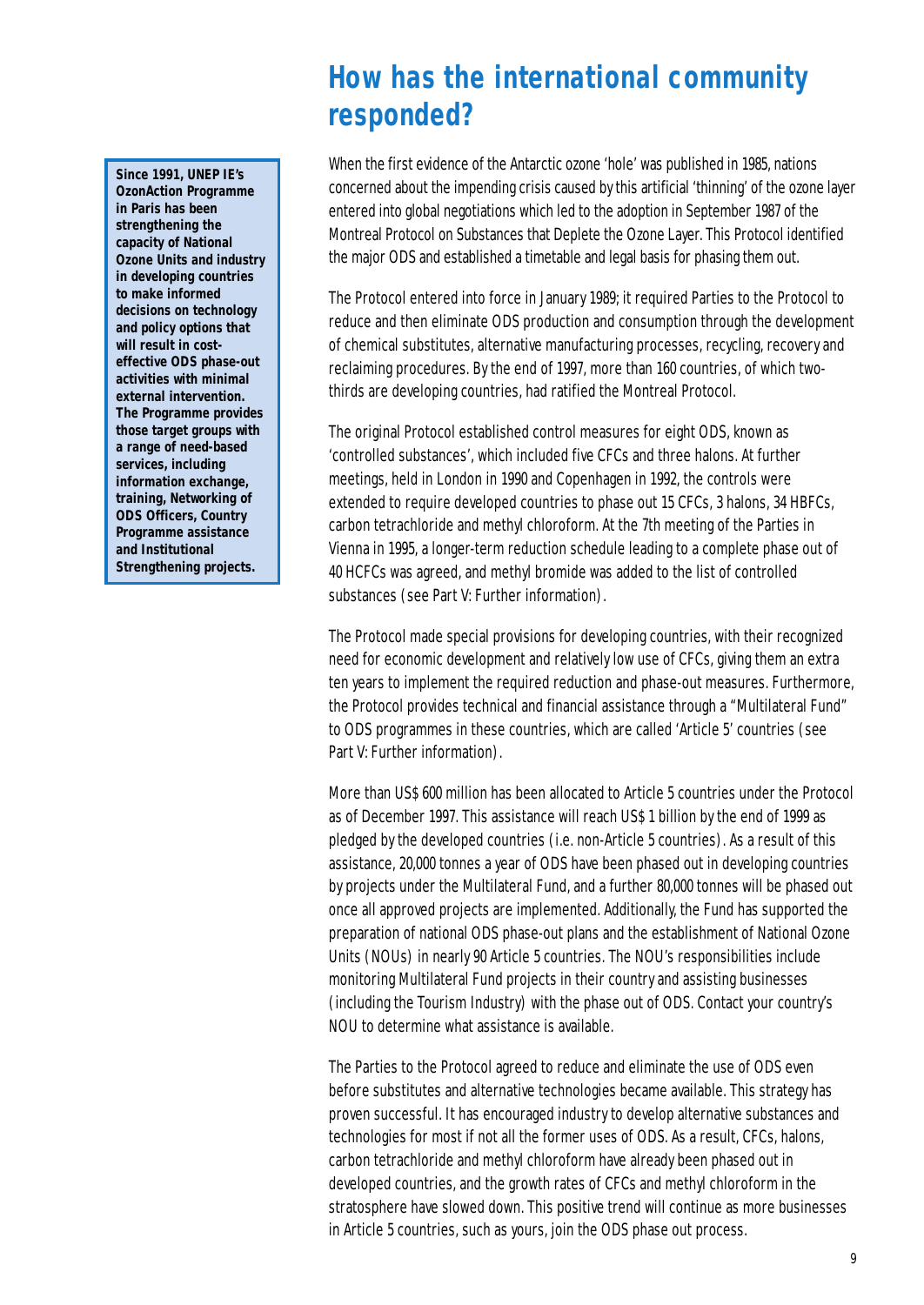# **Why should the hotel and tourism industry be concerned?**

Tourism operations have a direct impact on the environment. This starts with the construction of new developments and continues during daily management and operations. Tourism facilities are resource intensive: they are large consumers of water and energy, and generate significant volumes of waste, emissions and effluent. What is not often realized is that they also consume and emit ODS.

Refrigeration, air conditioning, fire-fighting equipment, foam insulation, solvents zand aerosol propellants all contain ODS and are widely used in the hotel and tourism industry.

The tourism industry has a greater vested interest than most in protecting the global environment. Tourism destinations rely on a clean and healthy environment for the long-term quality and viability of the 'product'; without such environmental quality, much tourism would disappear. Unless all tourism operators, large and small, take action to maintain and enhance environmental quality, the future of the industry is in jeopardy.

Tourists, especially those who set out to enjoy the pleasures of the 'open air', will be some of the first to be concerned about the impacts of excessive UV radiation. By taking early action to phase out ODS, you demonstrate to your customers – guests or tour operators – that you are a responsible operator.



The days when people sunbathe for long periods may well be numbered as the risks of such exposure become widely known. This will have serious consequences for many tourism products and their operators.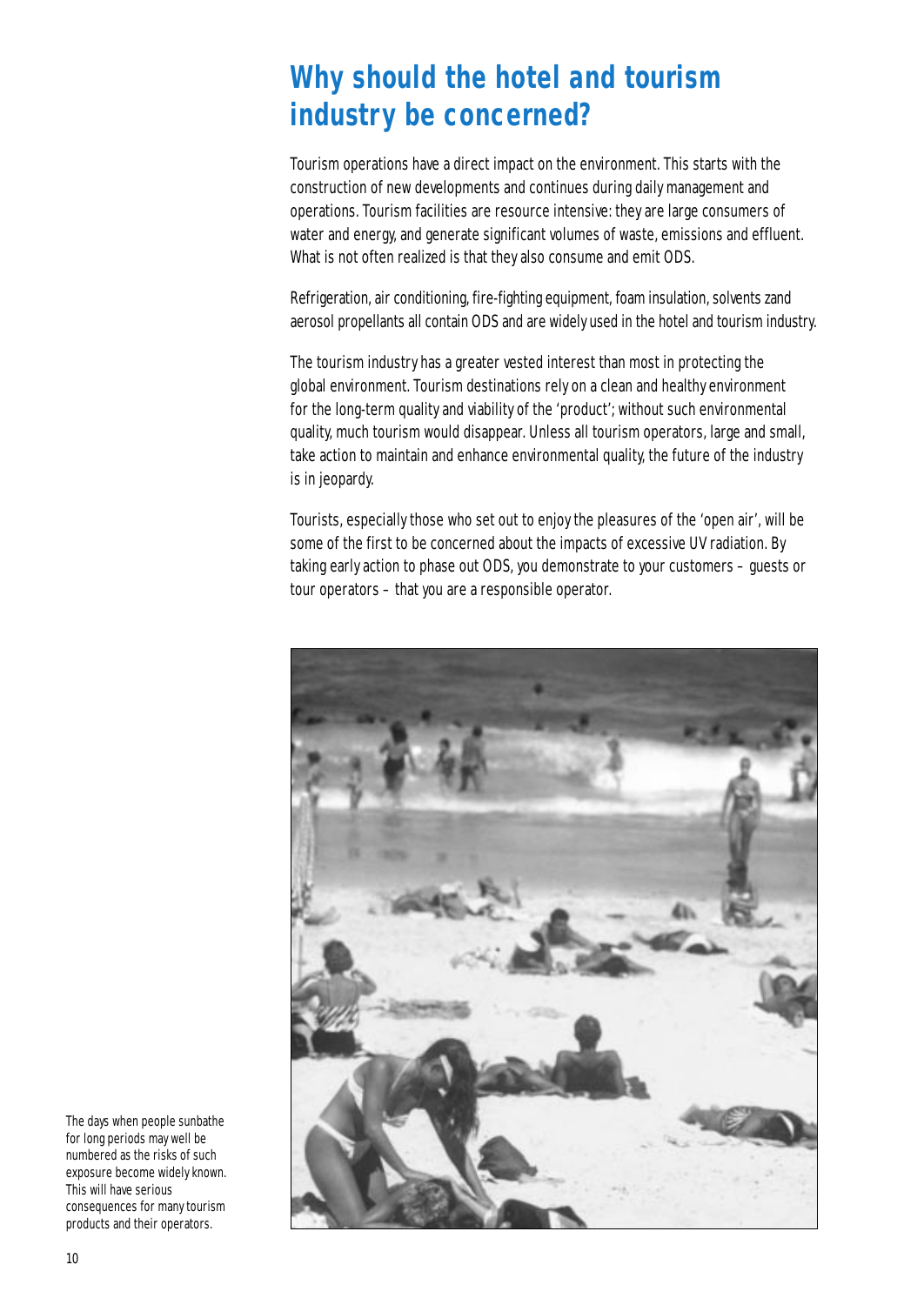# **What are the benefits of managing ODS?**

There are good reasons for addressing ODS phase out at an early stage:

- ➧ production of ODS-containing products may no longer be allowed under international regulations
- ➧ all countries that have ratified the Montreal Protocol have developed (or will develop) and will enforce regulations to control ODS consumption
- ➧ ODS chemicals may become more expensive as existing stocks become scarce — ODS-containing equipment and chemicals may also become difficult to find in advance of a total ban
- ➧ alternatives that are less harmful to the environment are already on the market, and some of them are cheaper and more energy efficient
- ➧ ODS phase out provides financial benefits which will off-set some of the investment required — cost savings will arise from preventing leakages of chemicals (and this avoiding expensive replacement) and from the improved energy efficiency offered by many of the newer, zero-ODP alternatives
- ➧ publicizing your efforts to reduce the use of ODS may improve your market image.

Proactive solutions, taking action in advance of regulations, makes good business sense. To realize the full benefits, ODS management is best implemented as part of an overall environmental management programme. For information on environmental management, consult the *Environmental Action Pack for Hotels* and *Case Studies on Good Environmental Practice in Hotels (*see Part V: Further Information).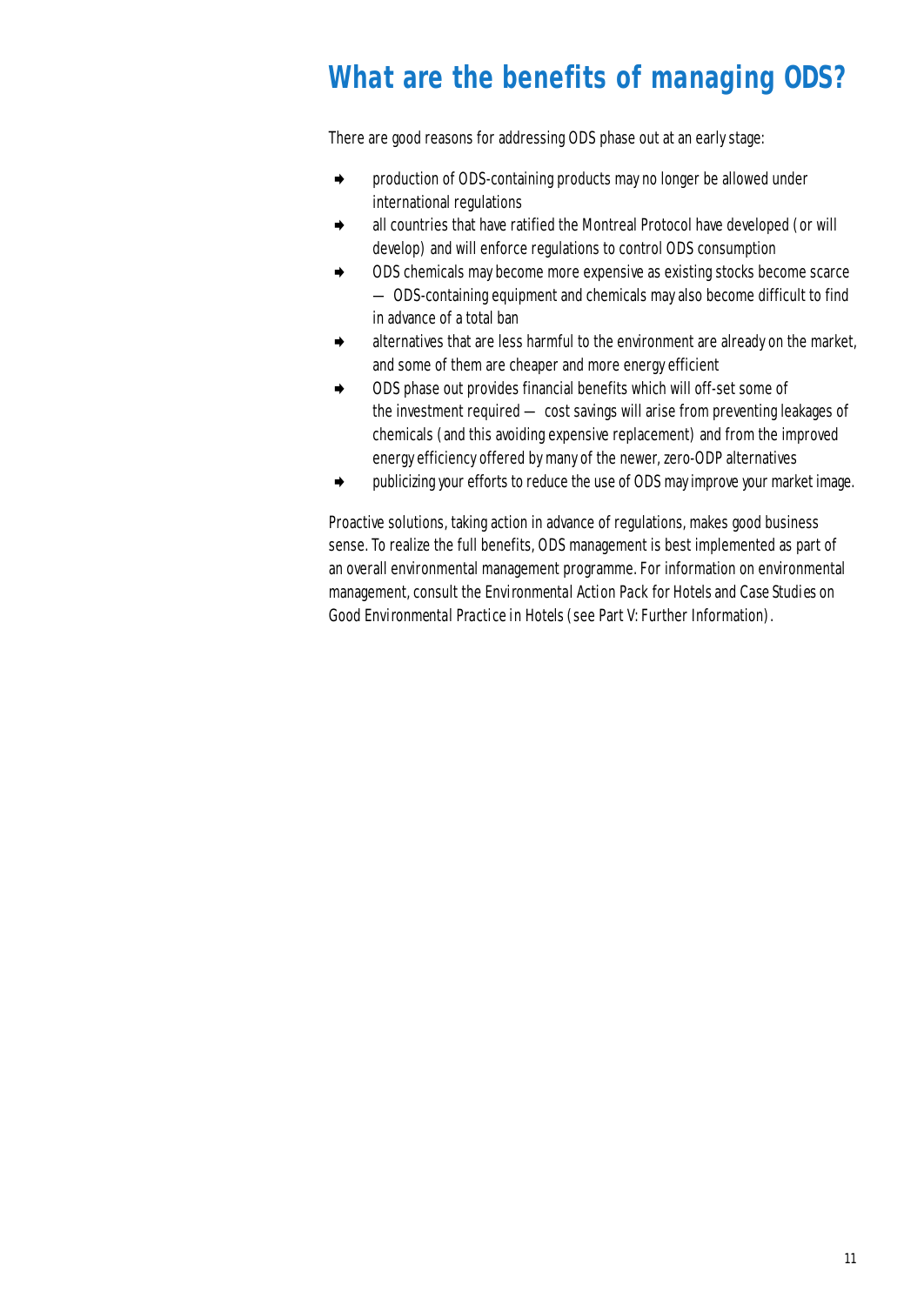# **PART II: WHAT IS AN ODS MANAGEMENT PROGRAMME?**

An ODS management programme is a preventative strategy and action plan to reduce, replace and eliminate ODS use throughout your operation. Action should be taken as a part of routine maintenance and service, where it should contribute towards an overall increase in operating efficiency.

# **How can ODS use be reduced and avoided?**

ODS management covers three approaches:

## **Containment and Conservation**

- ➧ 'good housekeeping' measures to avoid leakage or loss of existing ODS during equipment operation and maintenance
- recovery and re-use of original refrigerant after equipment dismantling for servicing.



## **Retrofitting**

➧ converting existing equipment to utilize low ODP or zero-ODP chemicals this generally requires replacement of existing equipment parts and/or a change of lubricating oil; in some instances, it may be possible to use a 'dropin' replacement instead of a complete retrofit (a drop-in replacement, as it name suggests, entails replacing ODS with low- or non-ODP substitutes without modifying the equipment).



#### **Replacement**

➧ purchasing new equipment that uses zero-ODP chemicals when the service life of the original equipment is over or the original chemicals are no longer available and retrofitting is not possible.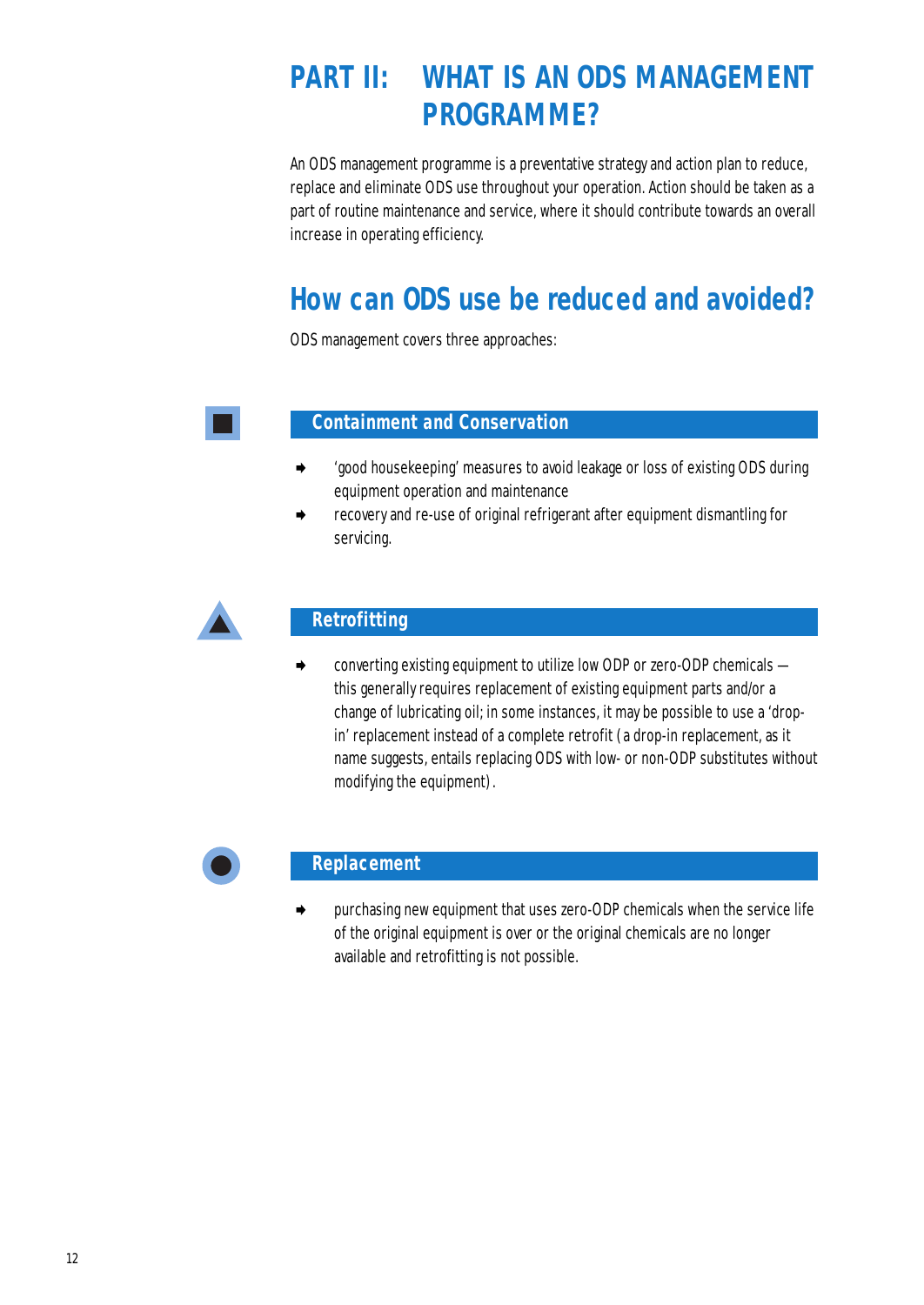# **Where are ODS used in the hotel and tourism industry?**

The most important uses are in:



#### Refrigeration

refrigerators, food and drinks, cold storage, display cabinets, freezers, ice machines and mini-bars



## Air conditioning in buildings general amenity areas, conference and meeting facilities, individual room units



Air conditioning in vehicles mobile units in cars and buses



Dry cleaning and degreasing solvents used in dry cleaning and special cleaning applications



## Aerosols

spot cleaning, bathroom and other surface cleaners, small area paints, adhesives, insecticides and pesticides



#### Foams

food packaging, trays and containers, pipe insulation, seat and back cushions, head rests, bedding and other upholstery uses, carpet underlay, car and bus interiors, protective packaging for a wide variety of goods



# Fire extinguishers

halons are used in fixed and portable fire extinguishers

Examples of trade names under which ODS are sold are listed in Part V: Further information.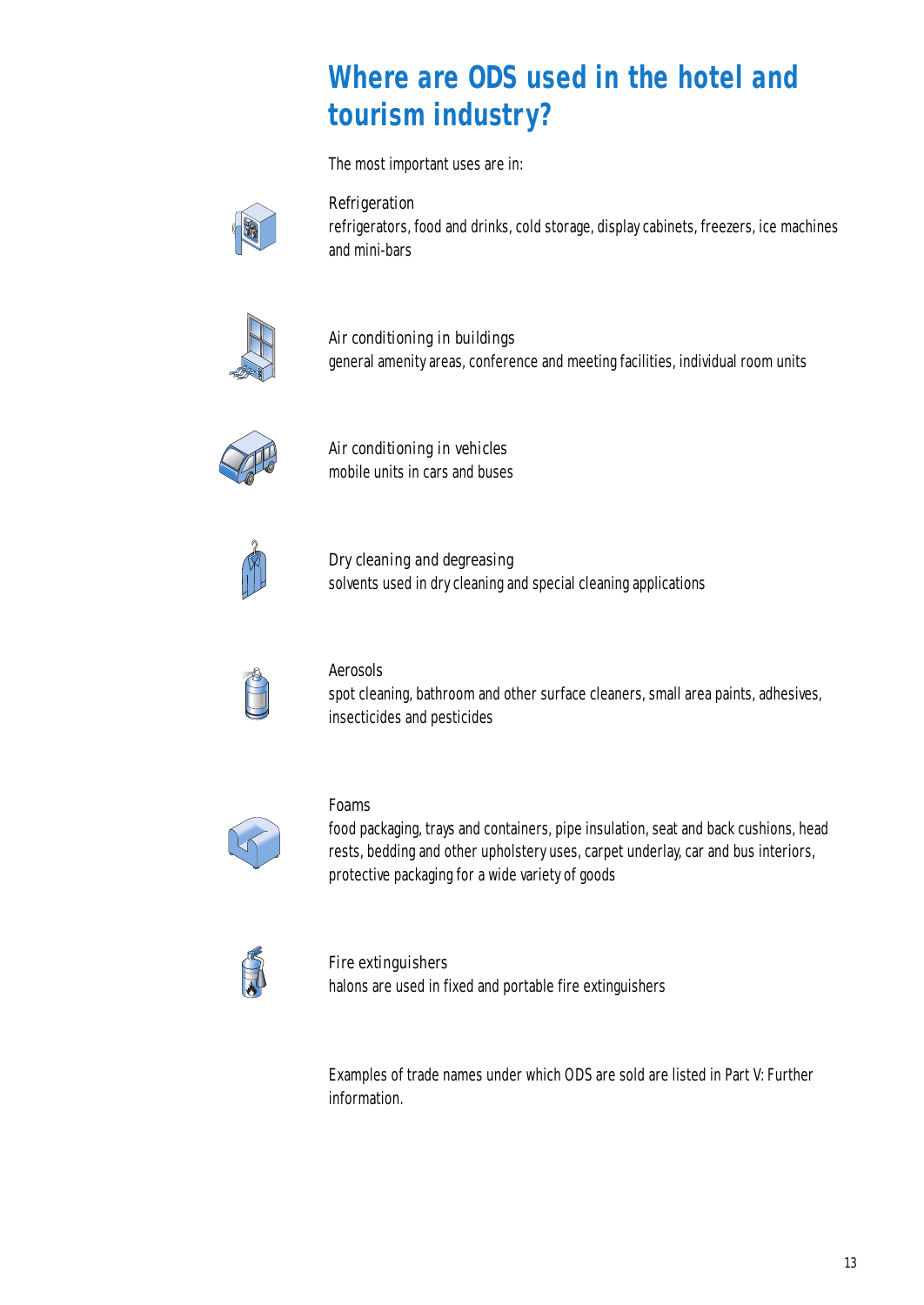

**Refrigeration: uses in the hotel and tourism industry**

Food and drinks cold storage, display cabinets, freezers, ice machines, vending machines and mini-bars.

#### **Table 1 Common refrigerants**

## **Refrigeration**

CFCs, the main ozone-destroying chemicals, are used as the refrigerants in domestic and commercial refrigerators, enclosed cold storage spaces, ice machines and mini-bars.

Most older commercial refrigerators contain CFC-12. However, some equipment also uses R-502, which was introduced in the 1960s. The most common CFC refrigerants and their substitutes are shown in the tables below.

| Refrigerant* | Name/composition              | $ODP***$ |
|--------------|-------------------------------|----------|
| $R-11$       | trichlorofluoromethane        | 1.0      |
| $R-12$       | dichlorofluoromethane         | 1.0      |
| R-114        | 1,2-dichlorotetrafluoroethane | 1.0      |
| $R-500$      | Blend of CFC-12 and HFC-152a  | 0.74     |
| $R-502$      | Blend of HCFC-22 and CFC-115  | 0.34     |
|              |                               |          |

\* Refrigerant nomenclature established by the American Society of Heating, Refrigerating and Air-conditioning Engineers (ASHRAE)

\*\* Ozone-depleting potential relative to CFC-11

#### **Table 2 Key substitutes for common refrigerants**

| Symbol          | Refrigerant* | Name/composition                                         | $ODP***$ |
|-----------------|--------------|----------------------------------------------------------|----------|
| HCFC-22         | $R-22$       | chlorordifluoromethane                                   | 0.05     |
| <b>HCFC-123</b> | $R-123$      | 2,2-dichloro-1,1,1-trifluoroethane                       | 0.020    |
| <b>HFC-134a</b> | R-134a       | 1,1,1,2 tetrafluoroethane                                | 0        |
|                 | R-401A       | blend of HCFCs 22/124 and HFC-152a (53/34/13 weight %)   | 0.036    |
|                 | R-401B       | blend of HCFCs 22/124 and HFC-152a (61/28/11 weight %)   | 0.040    |
|                 | R-402A       | blend of HCFC 22, HFC 125 and propane (38/60/2 weight %) | 0.021    |
|                 | R-402B       | blend of HCFC 22, HFC 125 and propane (60/38/2 weight %) | 0.033    |
|                 | R-404A       | blend of HFCs 125/134a/143a (44/4/52 weight %)           | 0        |
|                 | R-406A       | blend of HCFCs 22/142b and isobutane (55/41/4 weight %)  | 0.057    |
|                 | R-407A       | blend of HFCs 32/125/134a (20/40/40 weight %)            | 0        |
|                 | R-407C       | blend of HFCs 32/125/134a (23/25/52 weight %)            | 0        |
|                 | R-408A       | blend of HCFC-22 and HFCs 125/143a (47/7/46 weight %)    | 0.026    |
|                 | R-409A       | blend of HCFCs 22/124/142b (60/25/15 weight %)           | 0.048    |
|                 | R-507        | blend of HCFC-125 and HFC-143a (50/50 weight %)          | 0        |
|                 | R-717        | ammonia                                                  | 0        |
|                 | R-600a       | isobutane                                                | $\Omega$ |
|                 | R-290        | propane                                                  | 0        |

\* Refrigerant nomenclature established by the American Society of Heating, Refrigerating and Air-conditioning Engineers (ASHRAE)

\*\* Ozone-depleting potential relative to CFC-11

The latest non-ODS equipment uses HFC-134a or blends of hydrochlorofluorocarbons (HCFCs) and/or hydrofluorocarbons (HFCs). HCFCs are a transitional solution (although one that will be available for many years in developing countries) while HFCs with zero ODP are long-term substitutes. The phase out schedule for HCFCs and other ODS can be found in Part V: Further Information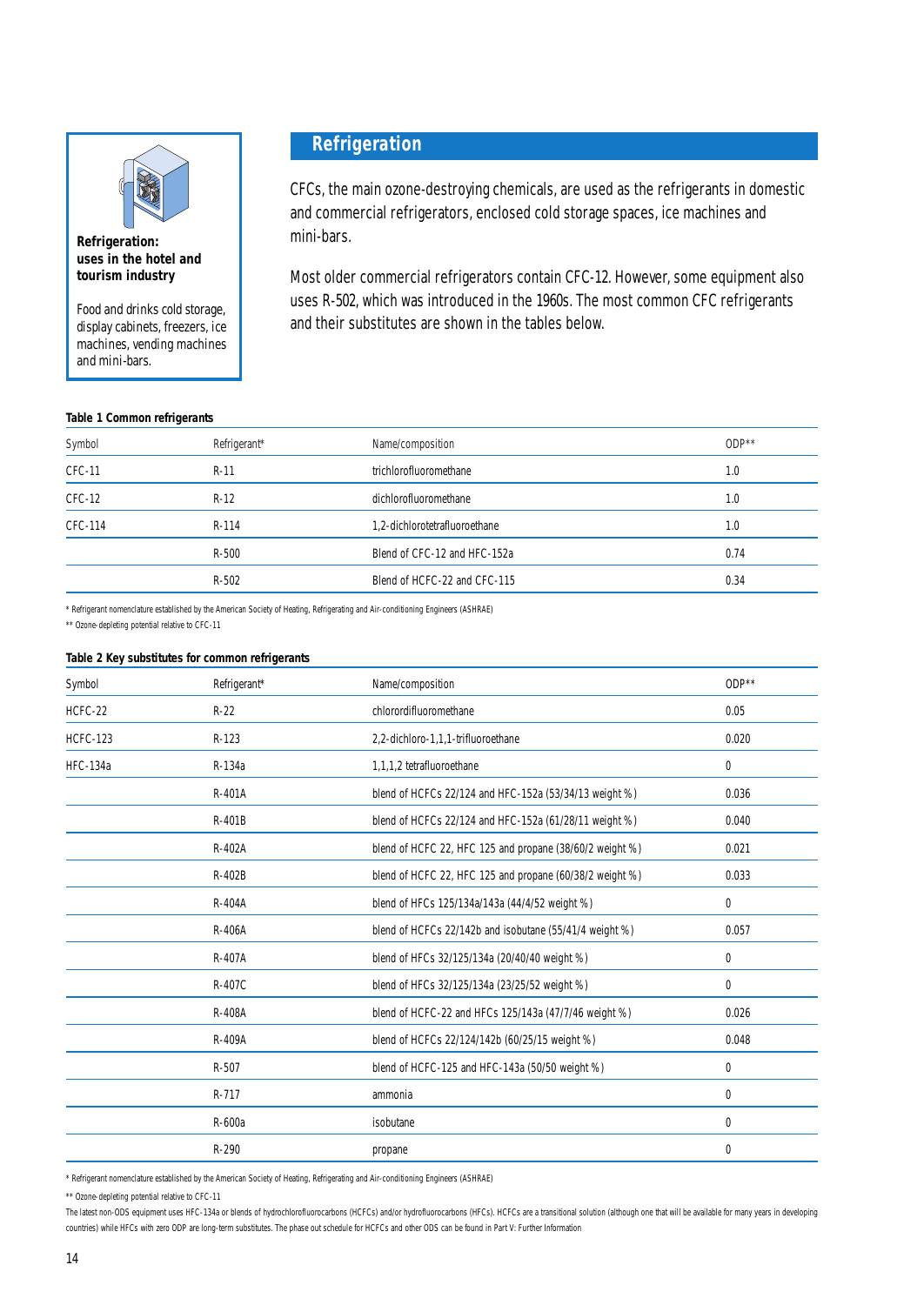rable progn<br>de in the u<br>trbons both<br>ants and in<br>s, mainly o<br>and isobut<br>and isobut<br>mology is 1<br>sed in dom<br>ation and a<br>ng beginnin<br>de in the<br>cial refrige **Considerable progress has been made in the use of hydrocarbons both as pure refrigerants and in mixtures, mainly of propane and isobutane. The technology is now widely used in domestic refrigeration and a promising beginning has been made in the commercial refrigeration sector.**

#### **Good Practice Tip: evaluating ODP and Global Warming Potential (GWP)**

*leader to p.*<br> *Much of the contributions and air*<br> *eners, howevers and air*<br> *eners, howevers in the CO<sub>2</sub><br>
<i>during the ele o run them.*<br> *ena alternations in the CO2*<br> *is ODP, GW*<br> *fficiency so*<br> *e the equipment* Some substitute refrigerants are 'greenhouse gases' which contribute to global warming. Much of the global warming contribution of refrigerators and air conditioners, however, comes from the  $CO<sub>2</sub>$ produced during the generation of the electricity needed to run them. When choosing an alternative refrigerant, you need to evaluate its ODP, GWP and energy efficiency so that you minimize the equipment's contribution to ozone depletion and global warming. This will also have a direct impact on your fuel bills. A balance must therefore be struck and this is one of the factors to select the use of substitutes.

#### **Options for action**

#### **EX Containment and Conservation**

At one time, venting refrigerants to the air during equipment service was a standard practice. With the need to limit the environmental impact of emissions, refrigerant conservation is now a major consideration in system design, installation and service.

Refrigerant conservation has three basic elements:

- ➧ proper design and installation of new equipment to minimize leaks;
- leak tightening of existing equipment to reduce emissions where CFCs continue to be used or where equipment has been retrofitted with HCFCs or HFCs;
- ➧ improved service practices, including refrigerant recovery, which allows continued system operation and reduces the need to 'top-up'.

The best environmental and business option in the short term is to ensure that existing equipment is serviced by trained personnel who know how to prevent losses during maintenance and to re-use the refrigerants. Specialist recovery equipment is available to help reduce losses during servicing. Unless you or your staff are thoroughly conversant with the latest service techniques, you should have the equipment serviced by professional engineers. The saving on possible wastage of chemicals and continued efficient operation of the equipment should more than offset the cost of service.

Regular checks to ensure there are no leaks in the system during operation will help to conserve existing refrigerants and avoid the need to 'top-up' or recharge. Checks should preferably be done using electronic leak detectors. However the simple 'soap solution' also works: leaks can be detected by applying soapy water to refrigerant coils and hoses (bubbles will appear where there are leaks).

If you are operating equipment containing ODS, be aware that replacing the refrigerants will become more difficult and expensive as these chemicals are phased out.

If you are already using low- or zero-ODP refrigerants, make sure that equipment is regularly maintained to prevent losses. Stringent maintenance practices will ensure that 'top-up' or recharging within the service life of the equipment will not be necessary.

## Recycling

Refrigerants removed from a system may be returned to the same system at the end of the service operation. Where the equipment is to be replaced, the refrigerant should be stored for re-use in other equipment on the same site or offered to a local recycling centre for re-use elsewhere. In this way, maximum use can be made of the chemical. It may be necessary to 'reclaim' the refrigerant before it is used in another system to make sure that there are not excessive quantities of contaminants which might impair the operation of the alternative equipment.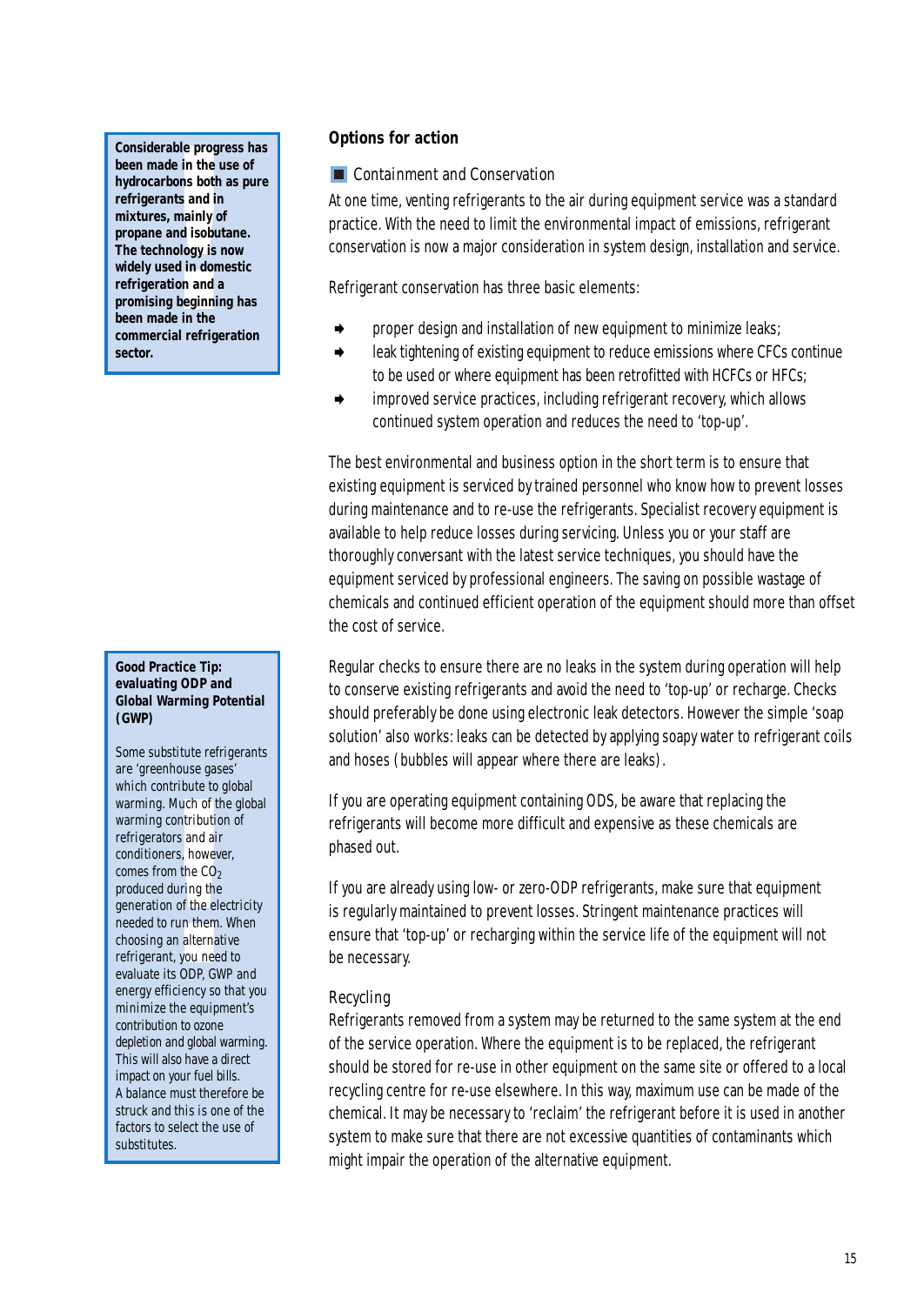Make sure different refrigerants are not mixed during service operations.

#### **A** Retrofitting

If the original refrigerant is unavailable or too expensive to 'top up', it may be possible to replace the chemical with an alternative without completely replacing the equipment (see Table 2 above).

Some retrofitting techniques may require replacement of equipment parts and/or change of lubricating oil. Ask your supplier about developing a retrofit and/or replacement programme.

#### **•** Replacement

If your equipment has reached the end of its service life or if substitute refrigerants do not work in your existing equipment, you should consider purchasing new equipment with alternative refrigerants. Check the availability and costs of zero- and low-ODP refrigerants like HCFCs. Plan ahead so that you don't have to replace all equipment at the same time. In this way you can spread the cost over a longer period, depending on the local availability of refrigerants and their phase-out schedules.

#### **Vapour absorption systems**

**Example 20**<br>Iy on mechasions and CFC<br>and CFC solutions and CFC<br>example and anomonia. Subsorption synchron synchron space<br>and units bars. They of<br>ernative to ulipment which be replaced Some refrigeration systems do not rely on mechanical compressors and CFCs for the cooling cycle but on a system that depends on electric heating and a gas such as ammonia. Such vapour absorption systems are quieter and are often found in small units such as mini-bars. They offer a viable alternative to CFCbased equipment when it needs to be replaced. However, they are often less efficient than modern HFC-compression cycle equipment.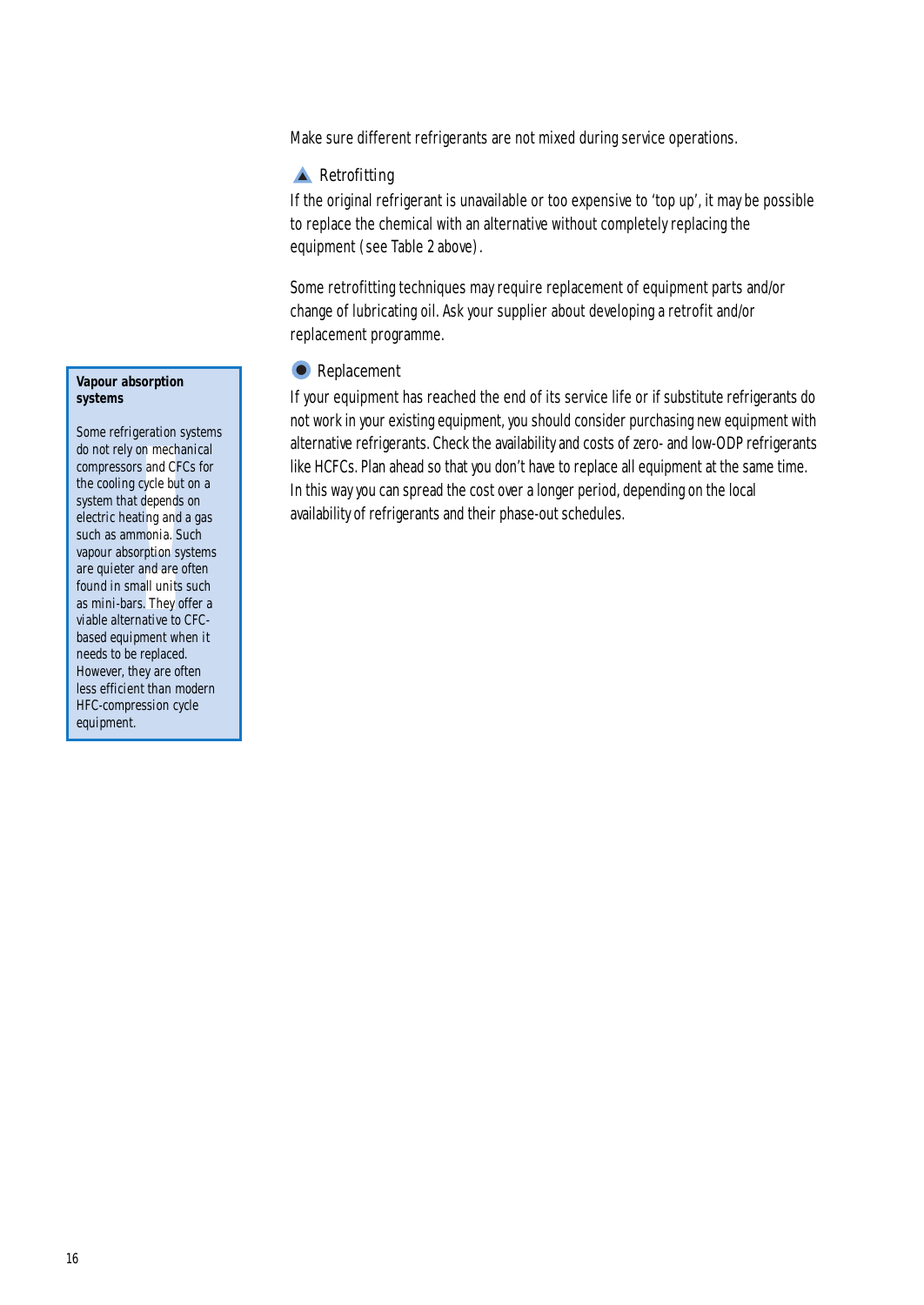

#### **Air conditioning in buildings: uses in the hotel and tourism industry**

General amenity areas, conference and meeting rooms, individual room units.

#### **Alternative systems**

dustrial air-<br>
ning system<br>
npted to larg<br>
n example i<br>
promide vap<br>
n in hospital<br>
uations whe<br>
heat, often<br>
nitable for sı<br>
ns, except w<br>
w developm Some industrial airconditioning systems have been adapted to larger hotels. An example is the lithium bromide vapour absorption system, normally installed in hospitals and other situations where there is waste heat, often steam. It is less suitable for smaller operations, except where larger new developments or entire building complexes are to be refitted.

## **Air conditioning in buildings**

Two kinds of air-conditioning systems are used in buildings.

#### **Air-cooled systems**

include ducted and non-ducted systems, 'stand-alone' room air conditioners and commercial single and multi-zone packaged air conditioners which operate by cooling and dehumidifying air circulated by a fan. Nearly all these systems use HCFC-22 as the refrigerant.

#### **Water-cooled systems**

cool water or a water/glycol/brine mixture which is then pumped through a heat exchanger in an air-handler to cool and dehumidify the air. CFC-11 and CFC-12 were used in large centrifugal chillers until recently. Now HCFC-22 is used in large chillers with centrifugal compressors as well as in small chillers with positive displacement compressors.

#### **Options for action**

#### **E** Containment and Conservation

As with refrigeration, the best procedure is to extend the service life of existing equipment as long as possible by correct maintenance and regular checking for leaks. Follow the advice for conservation and recycling of refrigerant given in the preceding section.

## **A** Retrofitting

It may be possible to replace the original CFC-11 or CFC-12 refrigerant, when this is unavailable, with one of the substitutes (HCFC-123 or HFC-134a) — check with your supplier.

In water-chilled systems, HCFC-123 is being used as a retrofit substitute for CFC-11 and HFC-134a as a retrofit for CFC-12.

Retrofits for HCFC-22 in room air conditioners (i.e. "unitary systems") are under development and are being used in limited cases.

#### **C** Replacement

Once the service life of equipment is over and/or the CFC refrigerant is no longer available, you will have to buy new equipment. New equipment has been introduced in which HCFC-123 is used as a replacement for CFC-11 and HFC-134a for CFC-12.

Zero-ODP blends such as R-404A are also being introduced in new equipment. As with refrigeration equipment, if you plan ahead with your supplier you can spread the expense over time.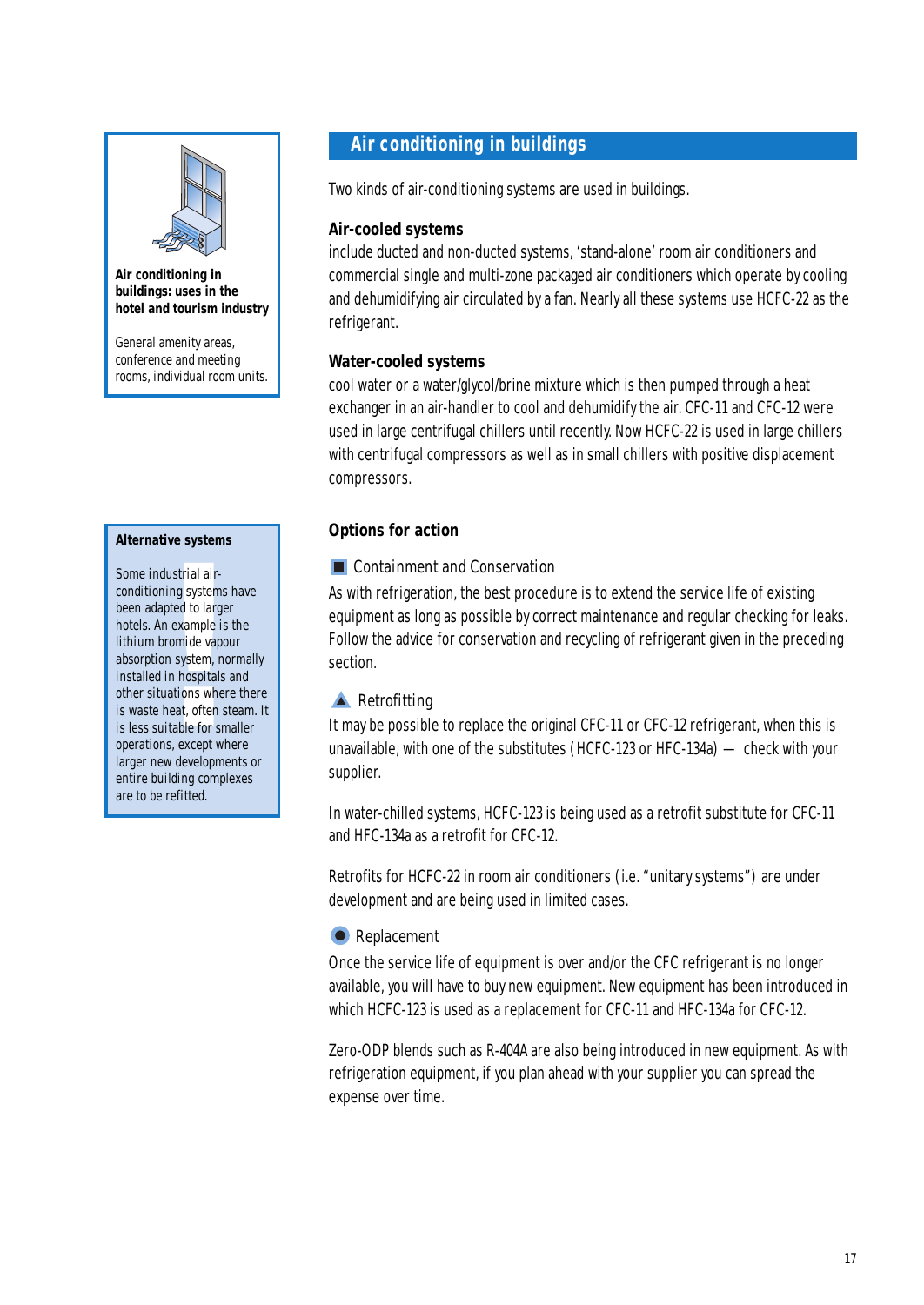

**Vehicle air conditioning: uses in the hotel and tourism industry**

Mobile units in cars, buses and other hotel transport.

# **Air conditioning in vehicles**

The most common ODS used in older vehicle systems is CFC-12.

#### **Options for action**

#### **Exercise Containment and Conservation**

The best option for existing vehicles based on CFC-12 is to reduce leakage and loss during maintenance, and to ensure that the air-conditioning system remains operational throughout the service life of the vehicle. Ensure all piping nuts are regularly tightened to prevent loss of refrigerant through engine vibration.

Many garages are equipped to recover and re-use the CFC refrigerant when servicing vehicle systems. They can also recover refrigerant from scrapped vehicles, thus extending local availability of the refrigerant. Check with your vehicle supplier and/or service agent before vehicles are serviced.

## **A** Retrofitting

Even when HFC-134a is compatible with the original equipment, it is usually too expensive to be used for retrofitting older systems.

#### **•** Replacement

Most new vehicles will be equipped with the most appropriate refrigerant/system, based on international and local regulations, and the local availability of refrigerants and service facilities. HFC-134a is being used as an alternative in many new vehicles.

Make sure that the air-conditioning system can be serviced with its original refrigerant and/or retrofitted with newer alternatives during its service life.

As part of your overall environmental strategy, ask whether your vehicles require air conditioning. Vehicles without air conditioning are cheaper to buy and to run.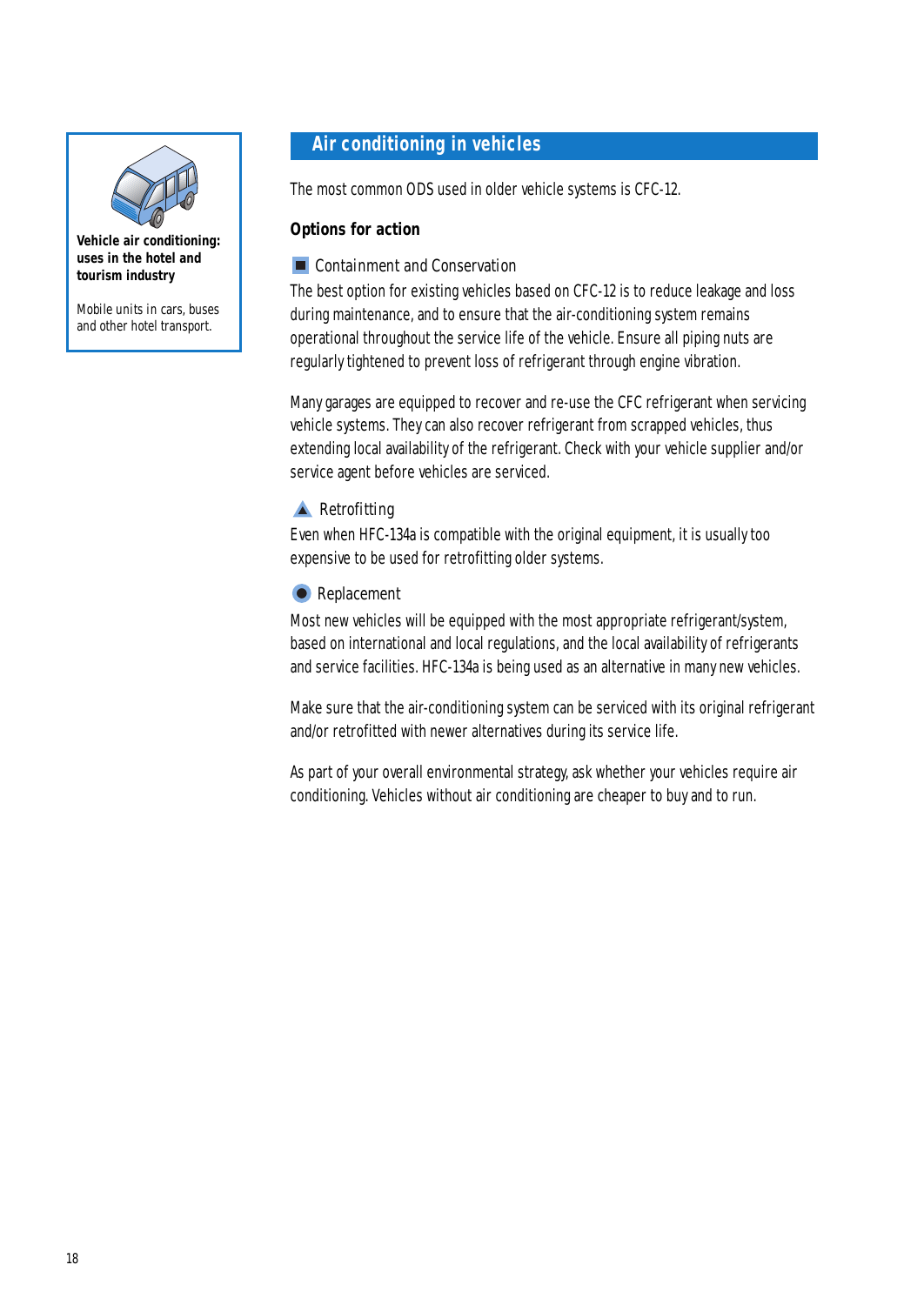

#### **Dry cleaning and degreasing: uses in the hotel and tourism industry**

Dry cleaning of clothes and fabrics.

#### **Good practice tip**

**Example 1**<br> **e** smaller ur<br>
loads into la<br>
u could also<br>
out dry clea<br>
ns to special<br>
that can be<br>
nomies of s<br>
fore invest<br>
d cleaner<br>
gies. Eliminate smaller units, and combine loads into larger units. You could also contract out dry cleaning operations to specialist cleaners that can benefit from economies of scale and can therefore invest in newer and cleaner technologies.

# **Dry cleaning and degreasing**

The principal ODS used in the dry cleaning of clothes and fabrics is CFC-113. Another ODS, methyl chloroform, is used in certain adhesives, aerosol products, paints and pesticides. However, the use of these materials in hotels is minimal.

#### **Options for action**

#### **Containment and Conservation**

Problems may arise with older equipment prone to leakage and loss of chemical. Newer dry cleaning machines have systems for recovery and reuse of the solvent. Provided there are no leaks, dry cleaning solvents are not a major threat to the ozone layer, and you can continue to use them until the end of their service life — normally 12–15 years. However, problems will arise if the solvent requires topping up as a result of leakage or loss during service, and supplies are no longer available. In order to avoid premature replacement of equipment, ensure that the machine is well maintained and checked frequently for leaks.

#### **A** Retrofitting

Older dry cleaning machines often use only one solvent and it may not be easy to convert them to operate with alternatives.

#### **•** Replacement

Alternative chemicals for replacing CFC-113 in dry cleaning include perchloroethylene and white spirit (Stoddard solvent). However, the use of perchloroethylene to replace CFC-113 in dry cleaning has given rise to health and safety concerns.

When replacing or purchasing new equipment, consider some of the newer technologies including 'wet' cleaning as an alternative to conventional dry cleaning.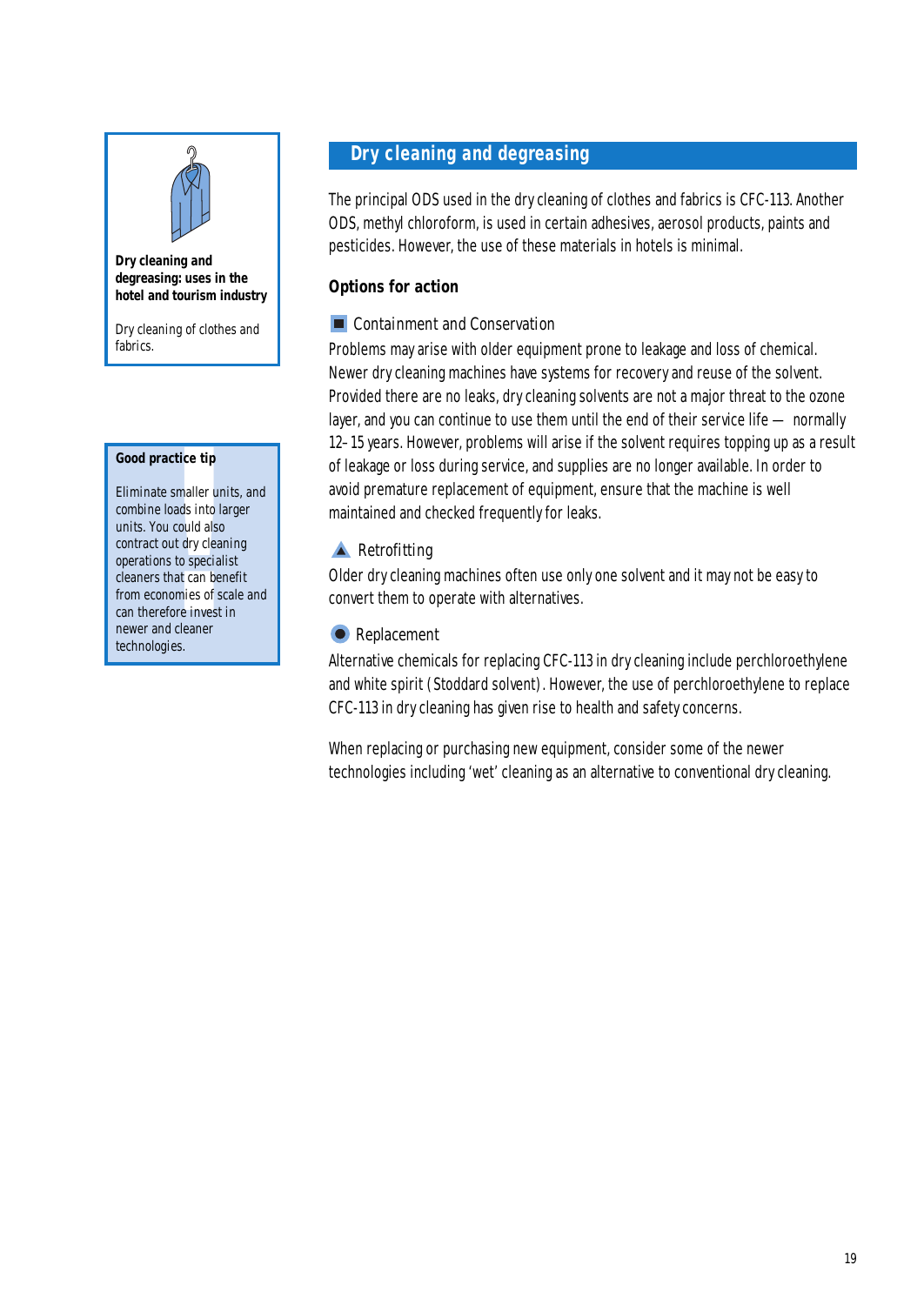

#### **Aerosols: uses in the hotel and tourism industry**

Spray cans containing spotcleaning liquids, bathroom and other surface cleaners, small area paints, adhesives, pest and other plant sprays.

# **Aerosols**

Many aerosol cans use CFCs such as CFC-11, CFC-12 and CFC-114 as the propellant to convert the liquid ingredient into a fine spray.

## **Options for action**

## **•** Replacement

The main alternative non-CFC propellants are based on hydrocarbons (propane, butane and pentane), dimethyl ether and compressed gases such as carbon dioxide. Non-CFC propellants tend to be clearly labelled as such. If in doubt, ask your supplier.

Non-aerosol products, such as pump-dispensers, are also available for some applications. Many are equally effective, less environmentally damaging and cheaper. Some (such as room and bathroom cleaning products) may be refilled from bulk containers thus reducing packaging waste and producing additional savings. Where no such alternative exists, specify non-CFC aerosols for all purchases.



#### **Foams: uses in the hotel and tourism industry**

Food packaging, trays and containers; pipe insulation; seat and back cushions, head rests, bedding and other upholstery uses; carpet underlay; car and bus interiors; protective packaging for goods.

# **Foams**

A number of CFCs, including CFC-11, CFC-113, CFC-12, and CFC-114, are used as 'blowing' agents in the manufacture of plastic foam products. In 'open cell' foams, the CFCs are released during manufacture; in 'closed cell' foams, the CFCs are released slowly over a period of time. Other types, including insulating foam in refrigerators and freezers, release CFCs only when the equipment is broken up at the end of its service life.

# **Options for action**

## **•** Replacement

When purchasing new materials, specify products that have been produced without CFCs, or with lower ODP alternatives. Ensure that products are disposed of correctly after use.

You can also switch to alternatives, particularly where local and/or natural components are available, for example in upholstery and furnishings. Non-plastic products for food and other purchases may be cheaper and produce less waste.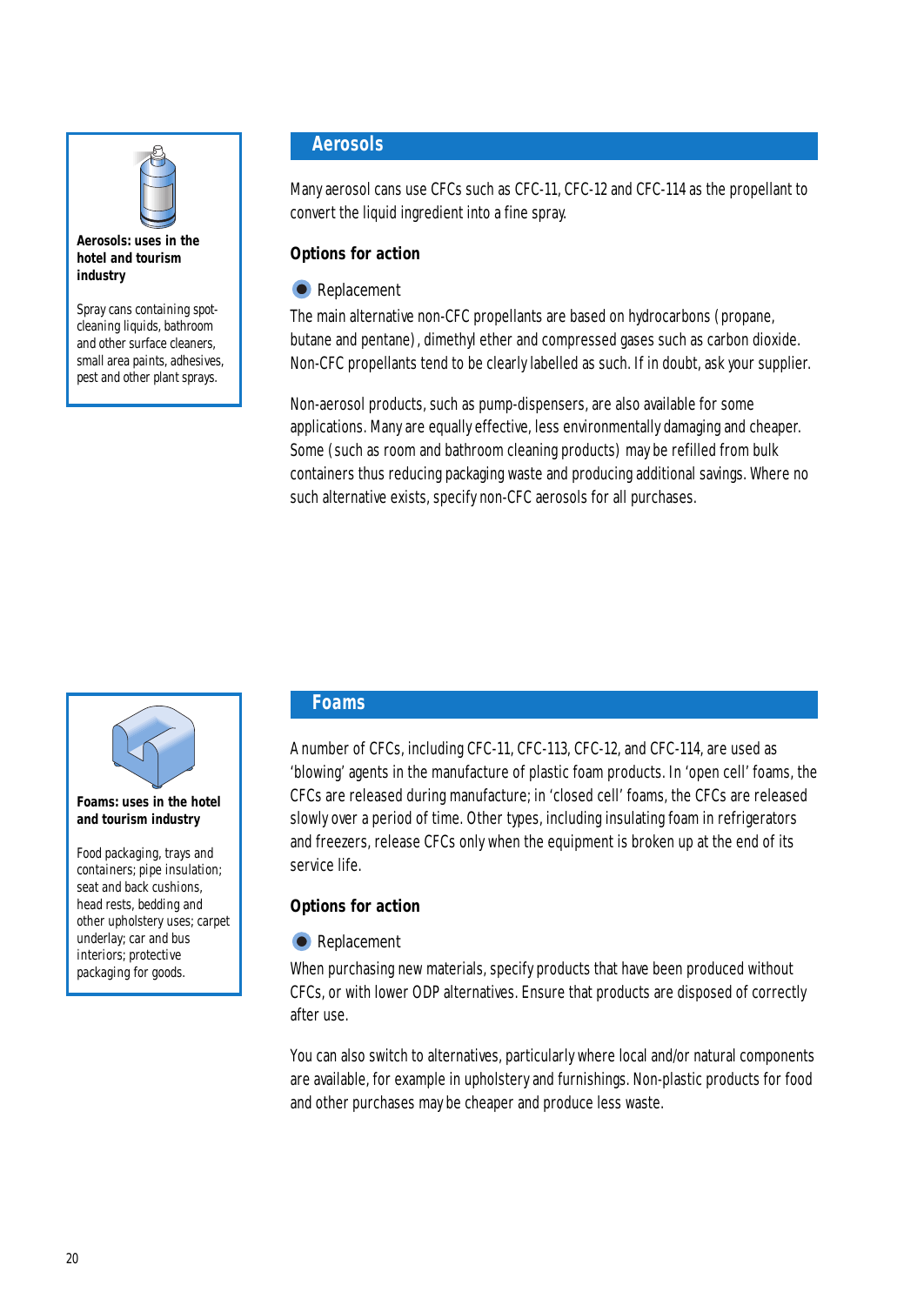

#### **Fire-fighting equipment: uses in the hotel and tourism industry**

Hand-held fire extinguishers in buildings and vehicles; automatic systems in buildings.

## **Fire extinguishers**

The most commonly used ODS used in fire-fighting applications are the halons shown in the table below.

Hand-held halon-based fire extinguishers, normally containing halon-1211 or -2402, have been specified in areas housing electrical equipment, in computer rooms, and in vehicles. Halon-1301 may be specified for 'total flooding' systems in enclosed rooms storing sensitive equipment.

#### **Table 3 Halons used in fire fighting**

| Name                                                                                                                                                                                                                                                                                                                                                                                                                                                                                     | $ODP*$ |
|------------------------------------------------------------------------------------------------------------------------------------------------------------------------------------------------------------------------------------------------------------------------------------------------------------------------------------------------------------------------------------------------------------------------------------------------------------------------------------------|--------|
| halon-1211<br><u> Linda and a lin</u>                                                                                                                                                                                                                                                                                                                                                                                                                                                    | 3.0    |
| halon-1301<br>$\frac{1}{2} \left( \frac{1}{2} \right) \left( \frac{1}{2} \right) \left( \frac{1}{2} \right) \left( \frac{1}{2} \right) \left( \frac{1}{2} \right) \left( \frac{1}{2} \right) \left( \frac{1}{2} \right) \left( \frac{1}{2} \right) \left( \frac{1}{2} \right) \left( \frac{1}{2} \right) \left( \frac{1}{2} \right) \left( \frac{1}{2} \right) \left( \frac{1}{2} \right) \left( \frac{1}{2} \right) \left( \frac{1}{2} \right) \left( \frac{1}{2} \right) \left( \frac$ | 10.0   |
| halon-2402                                                                                                                                                                                                                                                                                                                                                                                                                                                                               | 6.0    |

\* Ozone-depleting Potential relative to CFC-11

**! Many countries have established 'halon banks' to recover halons from decommissioned or redundant equipment . They then make the recovered halon available for 'essential uses' such as fire protection in aircraft.**

#### **Options for action**

#### **EXCONTENT** Containment and Conservation

Halon-containing fire extinguishers are no danger to the ozone layer while not in use, providing they do not leak. Once discharged, their contents are released into the atmosphere and they need to be recharged. Recharging appliances will become increasingly difficult as phase out proceeds despite local programmes to recover and recycle halons from non-essential equipment.

Check regularly for leakages (for hand-held devices this is normally done by checking the contents meter if one is fitted or by weighing and referring to the original supplied weight). Also ensure that appliances are neither discharged accidentally, nor used during routine fire practice.

#### **•** Replacement

Replace with non-halon alternative equipment at the end of service life, or sooner if your supplier will take equipment back for recycling.

Alternative extinguishers, which use dry powder, carbon dioxide and foam, are now available. Specialist applications, such as automatic fire suppression in computer rooms, can also be converted to carbon dioxide or fine water mist, with corresponding oxygen reduction alarms. Consult a fire protection specialist for the most suitable type in each fire-fighting situation. Never take the risk of having inadequate or incorrect equipment.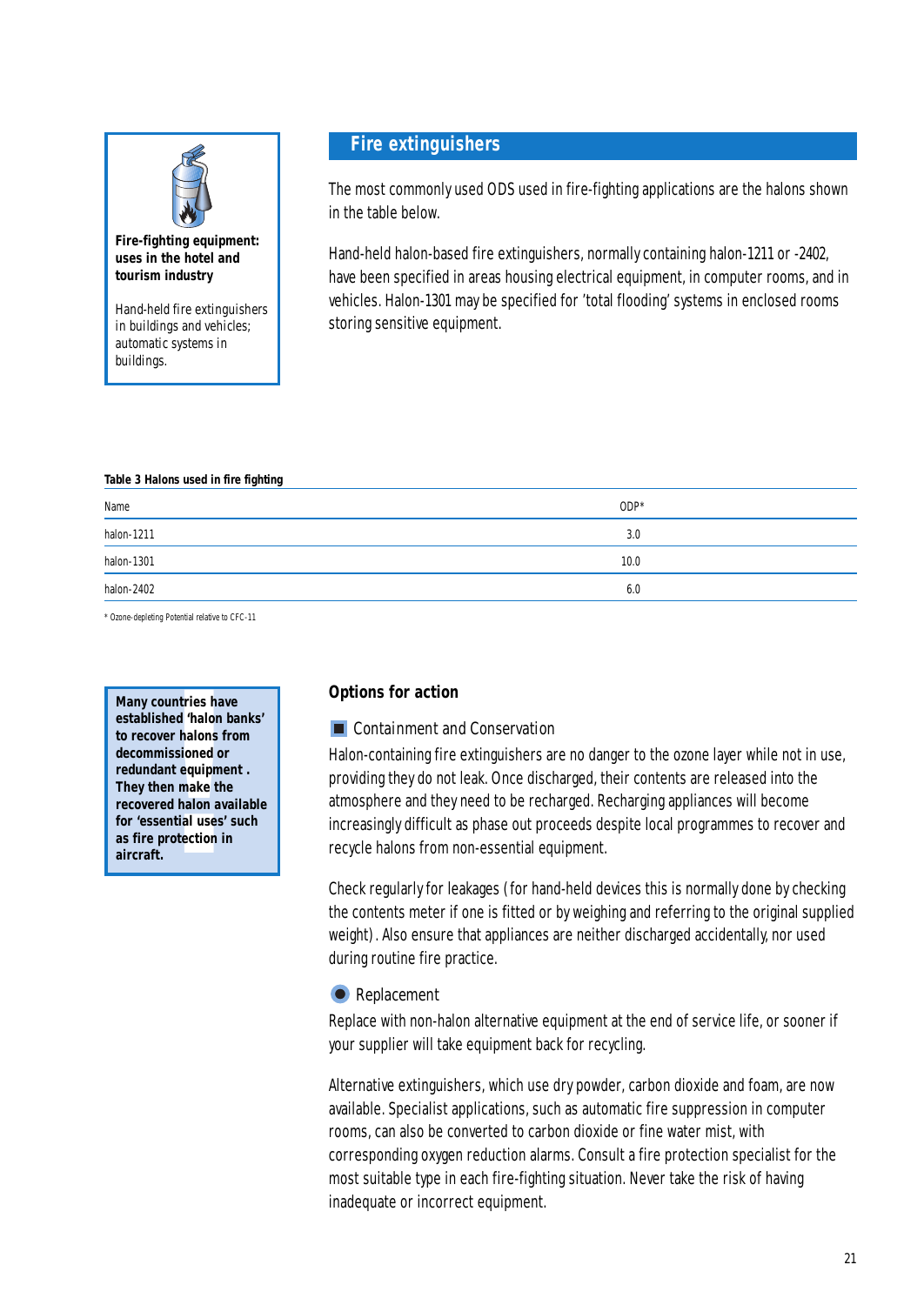# **PART III: HOW TO CARRY OUT AN ODS MANAGEMENT PROGRAMME**

Action on ODS is best taken as a part of an overall environmental programme. If you have an environmental programme already in place, you will recognize much of the following general advice for achieving success. If you do not, this may be an ideal opportunity to begin one. Additional information on environmental management can be found in another publication, *Environmental Action Pack for Hotels* (see Part V: Further information).

An outline of an ODS management programme is given below. A detailed discussion on each step follows.



# **Preparation**

- ➧ make the commitment
- appoint a team
- ➧ check the regulations
- identify areas where ODS are used
- ➧ register equipment and products
- determine priority actions
- ➧ determine budget



## **Action**

- refrigeration
- ➧ air conditioning in buildings
- ➧ air conditioning in vehicles
- ➧ dry cleaning and degreasing
- ➧ aerosols
- foams
- fire extinguishers



## **Support measures**

- inform and train staff
- inform clients about your achievements
- report to stakeholders



## **Suppliers**

- inform them about your ODS management programme
- inquire about substitutes



## **Review progress**

- identify and solve problems
- ➧ keep informed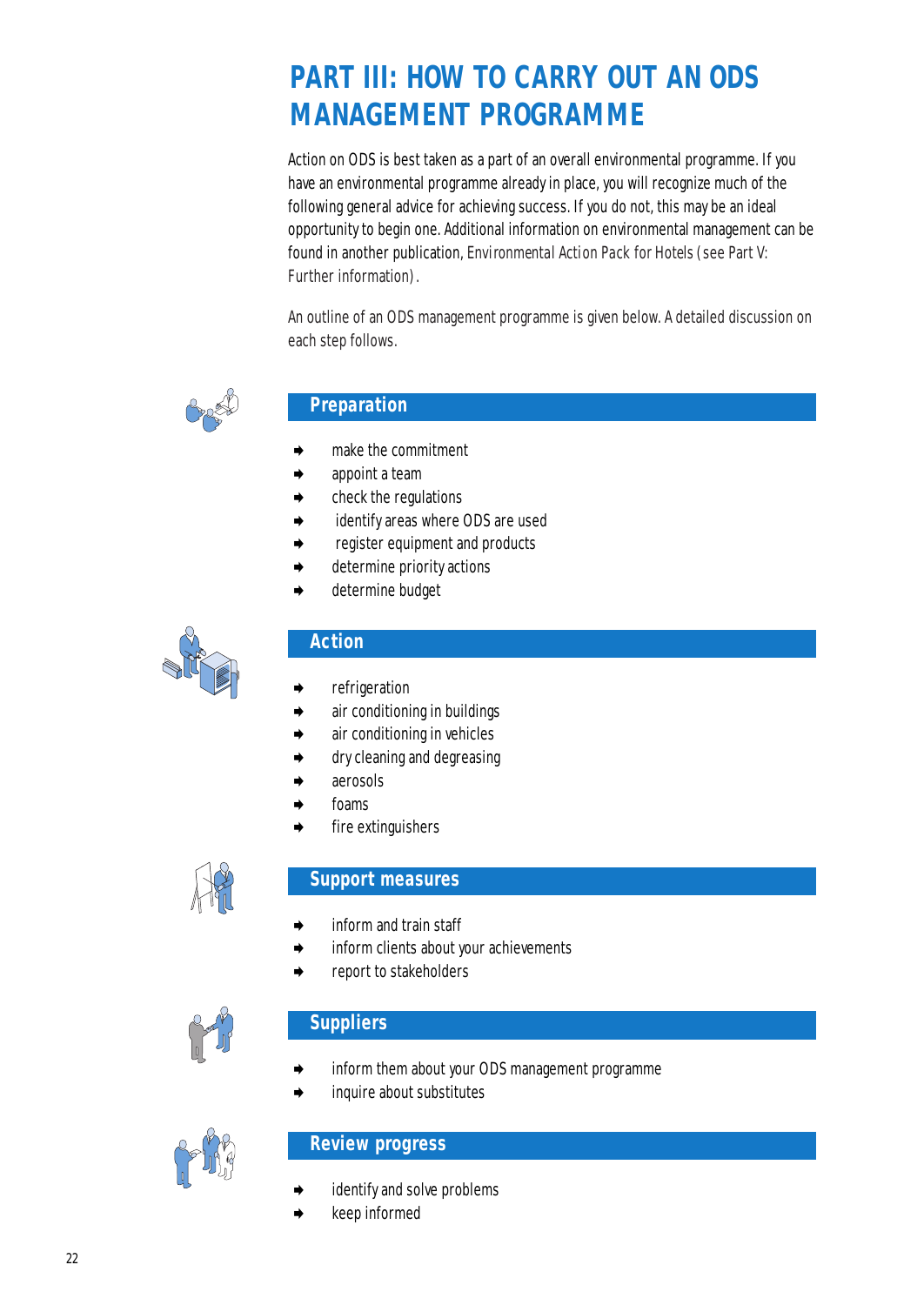# **Preparation**



#### **Make a commitment**

The success of your programme depends on the personal commitment of top management. ODS phase out may already feature in your environmental policy statement. If it doesn't, incorporate it now as a simple statement such as:

'We will seek to minimize or eliminate the effects of all our operations on the stratospheric ozone layer'.

#### **Appoint a team**

Appoint someone to be responsible for the programme. It could be the owner or manager in a smaller establishment. Larger establishments may select a core team of people from key departments to coordinate the programme. There may already be a team in place for your overall environmental management programme.

The ODS management programme will involve the collaboration of staff from different departments, as shown in the following table.

|                                         | <b>CENT</b><br>refrigeration | air conditioning           | dry cleaning | aerosols | foams | fire extinguishers |
|-----------------------------------------|------------------------------|----------------------------|--------------|----------|-------|--------------------|
|                                         |                              |                            |              |          |       |                    |
| housekeeping                            |                              | ✔                          | ✔            | V        | ✔     | v                  |
| maintenance                             | V                            | V                          | V            | V        | ✓     | V                  |
| purchasing                              | ✔                            | $\boldsymbol{\mathcal{U}}$ | V            | V        | ✔     | v                  |
| transport                               |                              | V                          |              |          |       | V                  |
| food and beverage                       | V                            |                            |              |          | ✓     |                    |
| front desk and office<br>administration |                              |                            |              |          |       |                    |

#### **Check the regulations**

You should be aware of national regulations on the phase out of ODS.

The Montreal Protocol controls ODS at the international level and countries that are Party to the Protocol establish national regulations that conform, or exceed, the Protocol's requirements (see Part V: Further information). Many national and local authorities have therefore established phase-out policies, and your action programme must conform, as a very minimum, to these local controls.

Refer to the appropriate government authority, your National Ozone Unit or your Chamber of Commerce. If you do not know to whom to speak, contact the UNEP IE OzonAction Programme.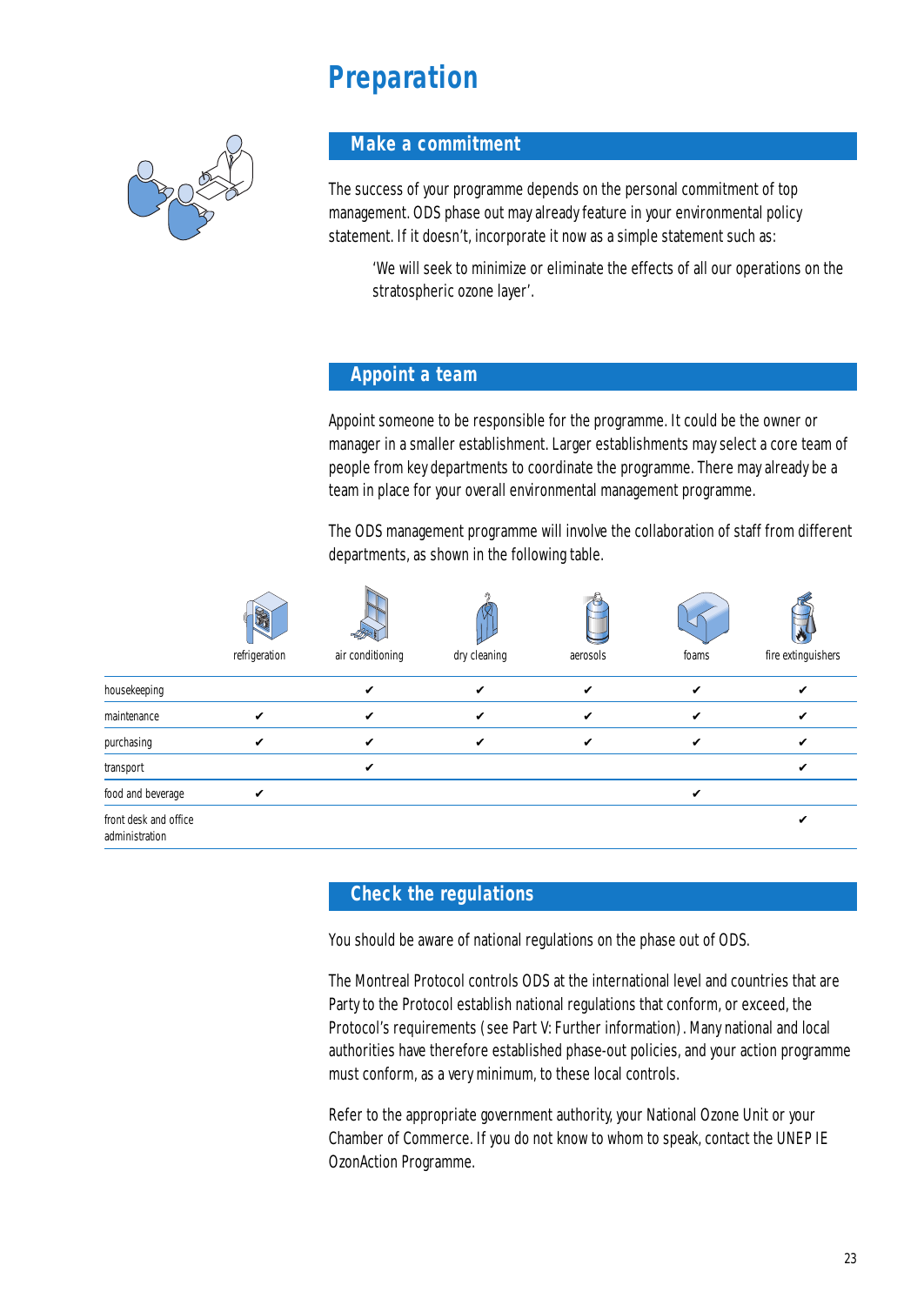# **Identify areas where ODS are used**

Decide which areas of your operations to include in the programme by completing the following preliminary checklist. This will be a good preparation for more detailed analysis in the next phase of the programme.

#### Preliminary checklist

If you answer yes or 'don't know' to the following questions, you should investigate further.

| Sector                                                                                                                                 | Note                                                                                                                                                                   | Yes | <b>No</b> | Don't know |
|----------------------------------------------------------------------------------------------------------------------------------------|------------------------------------------------------------------------------------------------------------------------------------------------------------------------|-----|-----------|------------|
| Refrigeration and air conditioning                                                                                                     |                                                                                                                                                                        |     |           |            |
| Do you have refrigerators and freezers<br>that use ODS as the refrigerant?                                                             | Each appliance should have the refrigerant type printed on the<br>specification plate along with such information as the model<br>and serial numbers, and power rating |     |           |            |
| Do you have air conditioners in buildings<br>that use ODS as the refrigerant?                                                          | Each appliance should have the refrigerant type printed on the<br>specification plate along with such information as the model<br>and serial numbers, and power rating |     |           |            |
| Do you have air conditioners installed in<br>vehicles that use ODS as the refrigerant?                                                 | Details can be found in the vehicle registration book                                                                                                                  |     |           |            |
| Dry cleaning and degreasing<br>Are any of the cleaning fluids used for<br>dry cleaning or other degreasing operations<br>based on ODS? | The chemicals should be stated on the product labels                                                                                                                   |     |           |            |
| Aerosols<br>Do you use spray cans that contain CFCs?<br>Look for the type of propellant used.                                          | The contents of the spray can are usually printed on the can label.<br>Non-ODS aerosol products often carry a 'safe for the ozone layer'<br>label                      |     |           |            |
| Foams<br>Do you purchase furniture and bedding<br>products that contain plastic foam<br>manufactured using CFCs?                       | Ask your supplier for details about whether the products<br>contain CFCs                                                                                               |     |           |            |
| Fire extinguishers<br>Does any of your appliances contain halons?                                                                      | If cylinders are yellow or green, or marked as BCF, BTM,<br>1211 or 1301, they probably contain halons                                                                 |     |           |            |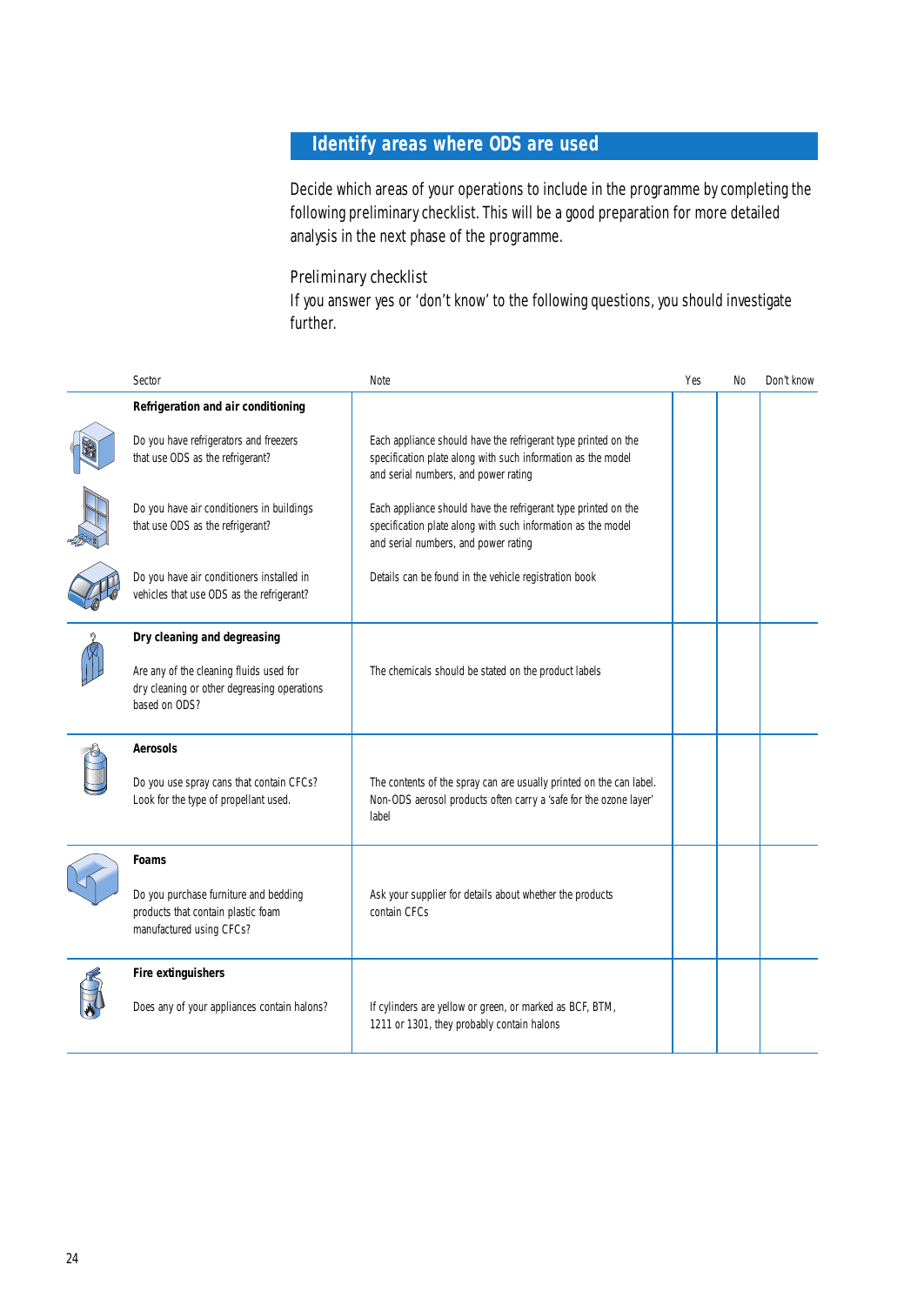# **Register equipment and products**

After the preliminary checklist, draw up a register of all equipment and products used in the areas identified for action. The register should include:

- the types of chemicals used
- $\blacklozenge$  the supplier
- the age of the equipment
- the service record.

If in doubt, refer to the instruction manual or contact the manufacturer or supplier.

This register will be very useful in the next action phase.

An example of an equipment register is shown below.

**Table 4 ODS equipment register**

| Type of unit                      | Cold store                       | Packaged air conditioner            | Fire extinguisher   |
|-----------------------------------|----------------------------------|-------------------------------------|---------------------|
| <b>Supplier Name</b>              | Refrigeration<br>Solutions, Ltd. | Heating & Air<br>Conditioning, Ltd. | National Fire, Inc. |
| Location                          | Main kitchen                     | Conference room                     | Front reception     |
| <b>Chemical type</b>              | $R-12$                           | $R-22$                              | halon-1301          |
| Approx. contents<br>when full (g) | 4500                             | 2000                                | 7700                |
| Date purchased                    | 1985                             | 1990                                | 1987                |
| Hours run                         | 52 000                           | 23 100                              | na                  |
| Normal service life<br>due to end | 2015                             | 2010                                | 2005                |
| Date last serviced                | 1/98                             | sealed unit - no servicing          | 5/97                |
| Top-up at last service (g)        | 50                               |                                     | Total recharge      |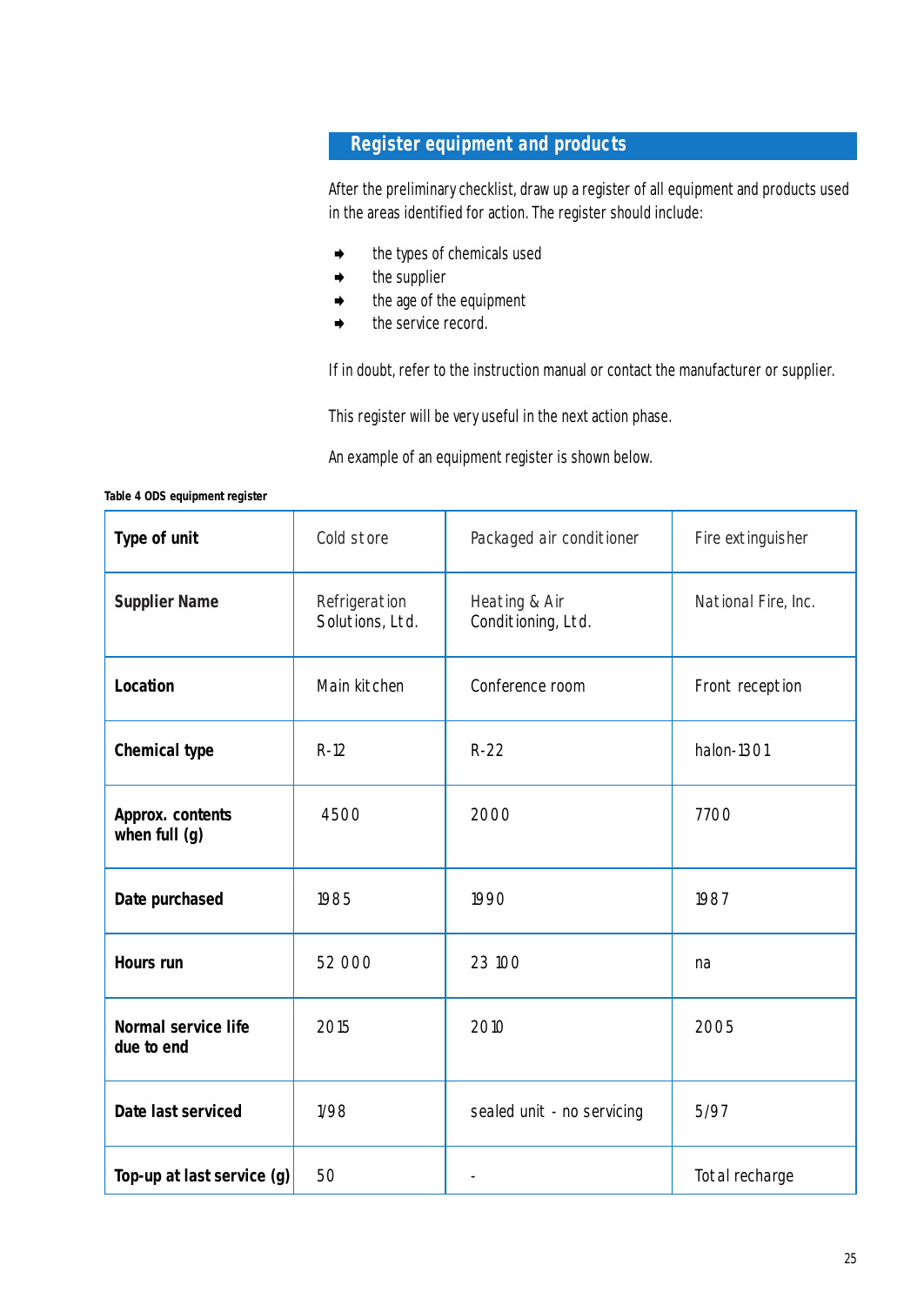## **Define priority action areas**

Having completed the preliminary checklist and equipment register, you will now be able to determine the best areas for action. Defining where to begin will vary from one country and from one facility to another, and will depend on:

- the number of appliances in operation
- the service life of these appliances
- the ODP of the chemical product in use
- ➧ national ODS phase-out regulations
- the alternatives available and related costs.

'Good housekeeping' measures such as regular servicing and maintenance should be the first priority. Next, look into the 'no-cost, low-cost' options such as purchasing alternatives for ODS-based aerosol spray cans, and foam packaging materials.

Decisions on retrofitting and replacing must be taken based on the remaining service life of the equipment, the options and costs of retrofitting with low-ODP, and the costs of new zero-ODP equipment. These were discussed under 'What is an ODS **Management Programme'.** 

# **Determine Budget**

The budget should consist of:

- forecast of expenditure on low or zero-ODP alternatives, new equipment and installation costs
- estimated savings on operation costs and maintenance for new and retrofitted equipment
- staff and management time.

Many of the examples of good practice include a reference to the expenditure and payback periods for their ODS management programmes.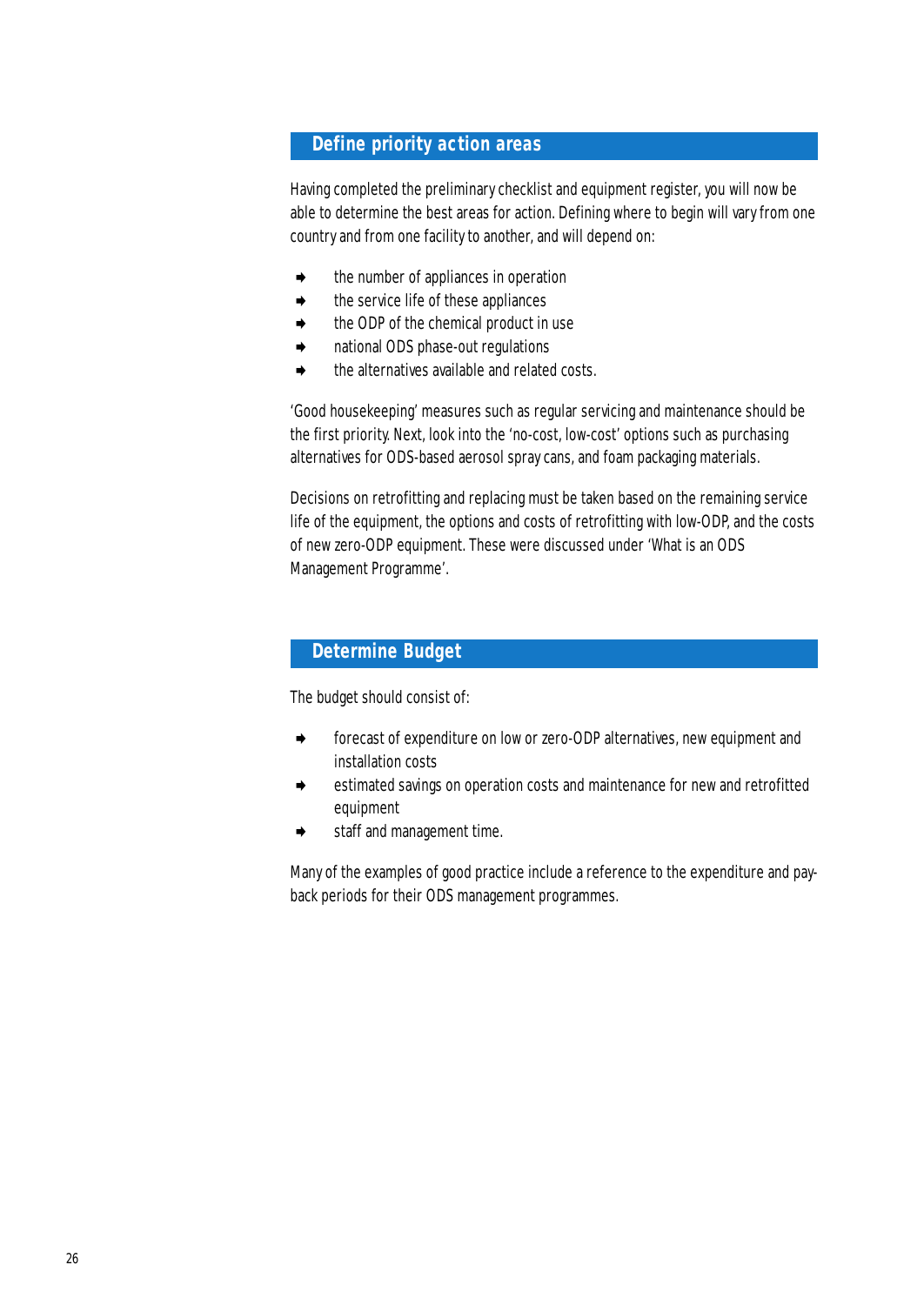# **Action**

Use the following flow charts to guide you through the options available.

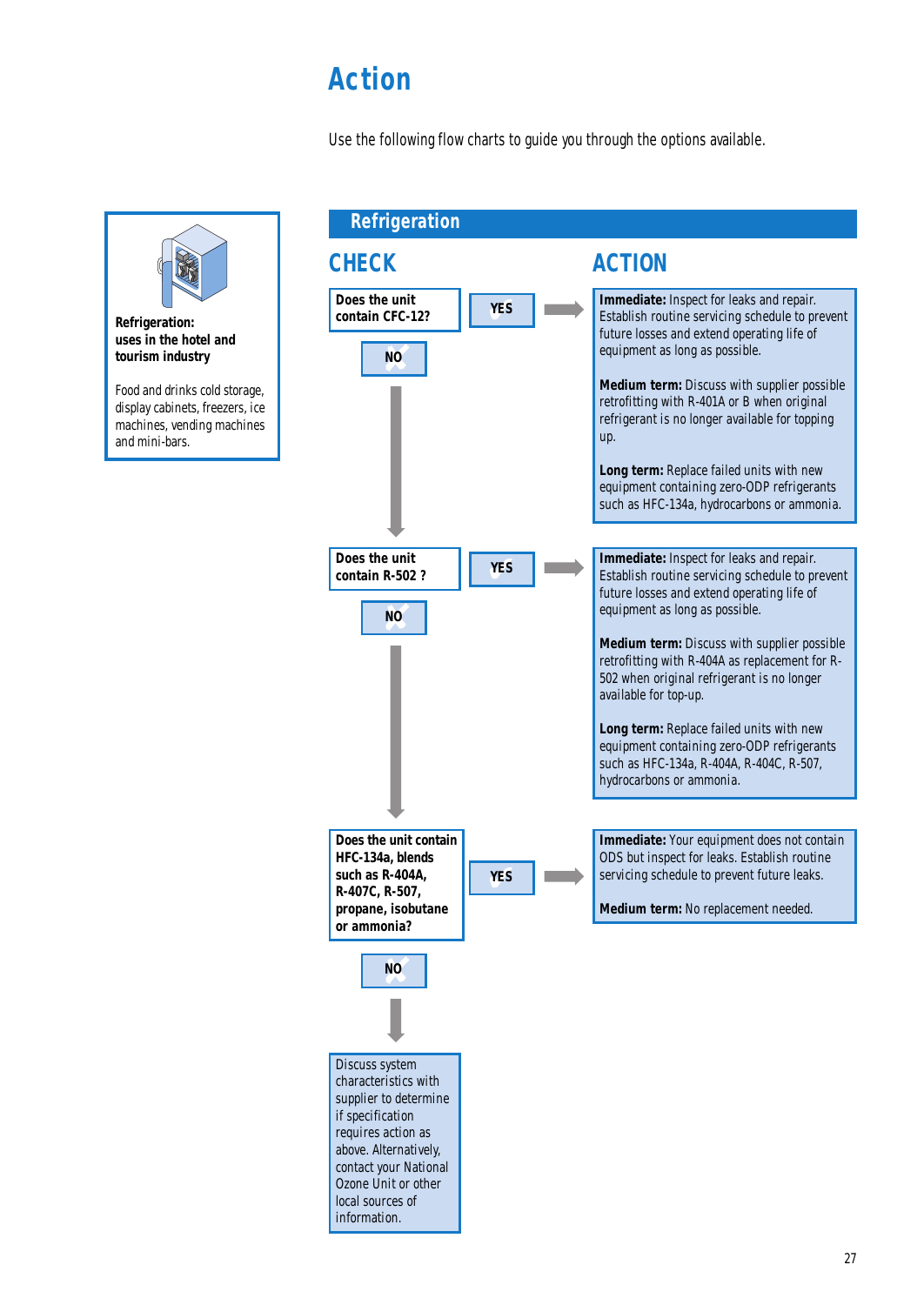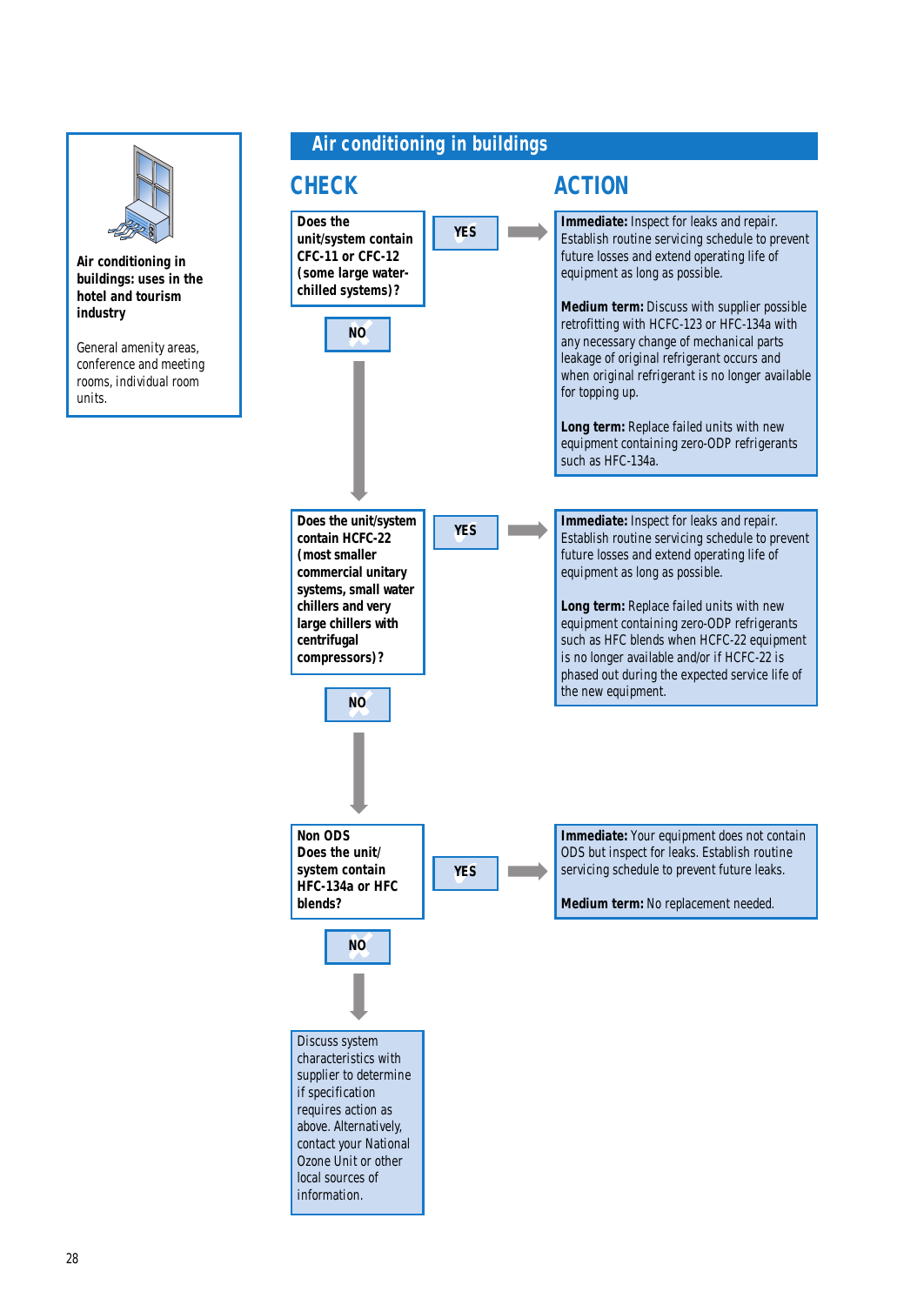

**Vehicle air conditioning: uses in the hotel and tourism industry**

Mobile units in cars, buses and other hotel transport.

## **Air conditioning in vehicles**



**Immediate:** Ensure that the vehicle system is serviced only by qualified personnel so that leaks can be identified and losses prevented during routine maintenance operations.

**Medium term:** In the event of leakage of original refrigerant, discuss with qualified service agent possible retrofitting with an appropriate blend, if remaining service life of vehicle justified the expense.

**Long term:** Purchase only vehicles with systems based on HFC-134a.

**Immediate:** Your equipment does not contain ODS but ensure that the vehicle system is serviced only by qualified personnel so that leaks can be identified and losses prevented during routine maintenance operations.

**Medium term:** No replacement needed.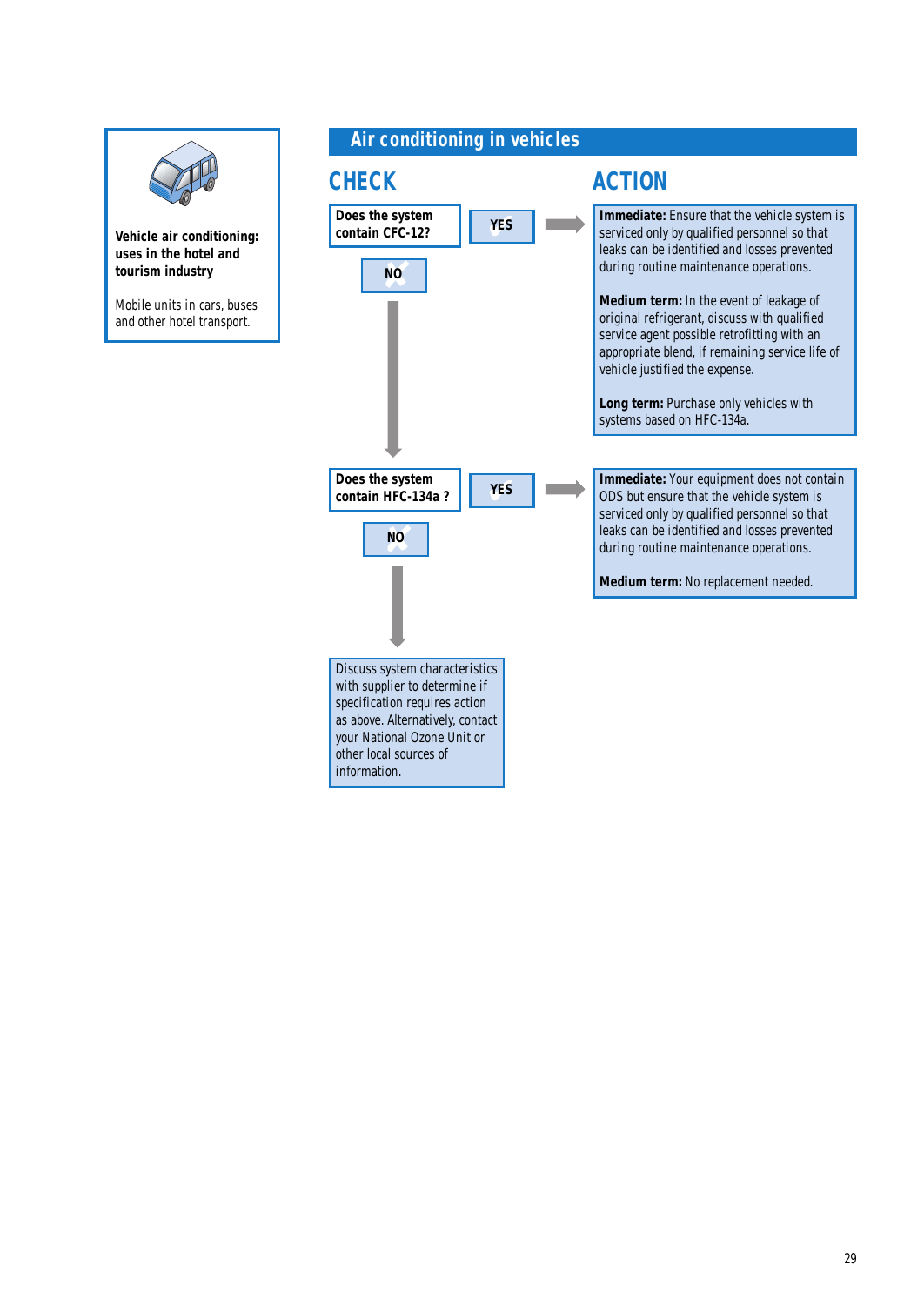

**Dry cleaning and degreasing uses in the hotel and tourism industry**

Dry cleaning of clothes and fabrics.

# **Dry cleaning and degreasing**





your National Ozone Unit or other local sources of information.

**Immediate:** Eliminate leakages and follow proper maintenance procedures to ensure that solvent recovery and recycling systems are operational. Consider alternatives such as white spirit (Stoddard solvent).

**Future:** Consider contracting out dry cleaning to specialist cleaners who employ the latest techniques that do not use ODS. Where loads justify installation of new equipment, purchase only zero-ODP systems, including newer technologies such as 'wet cleaning'.



**Aerosol uses in the hotel and tourism industry**

Spray cans containing spotcleaning liquids, bathroom and other surface cleaners, small area paints, adhesives, pest and other plant sprays.

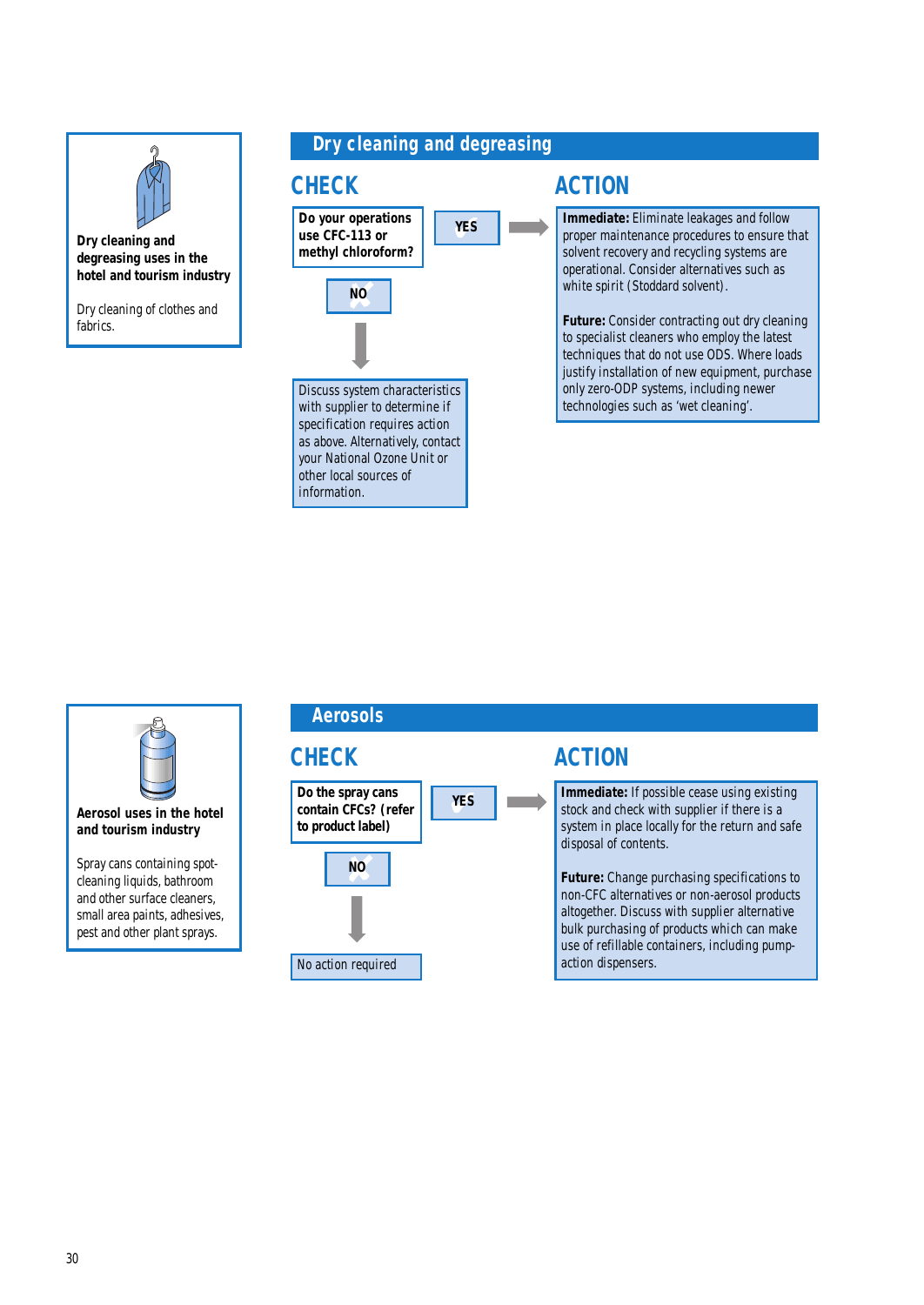

**Foam use in the hotel and tourism industry**

Food packaging, trays and containers; pipe insulation; seat and back cushions, head rests, bedding and other upholstery uses; carpet underlay; car and bus interiors; protective packaging for goods.





**Immediate:** These do not pose a threat to the ozone layer as long as they remain unused. Check regularly for possible leakages. Ensure they are not accidentally discharged nor used during routine fire practices.

**Future:** When appliances have been discharged or reach the limit of their service life, discuss with your specialist supplier possible alternative systems with equal fireextinguishing capability, including  $CO<sub>2</sub>$ , dry powder and foam. Ensure that redundant appliances are returned so that their contents can be recycled through a local halon bank. Check with NOU.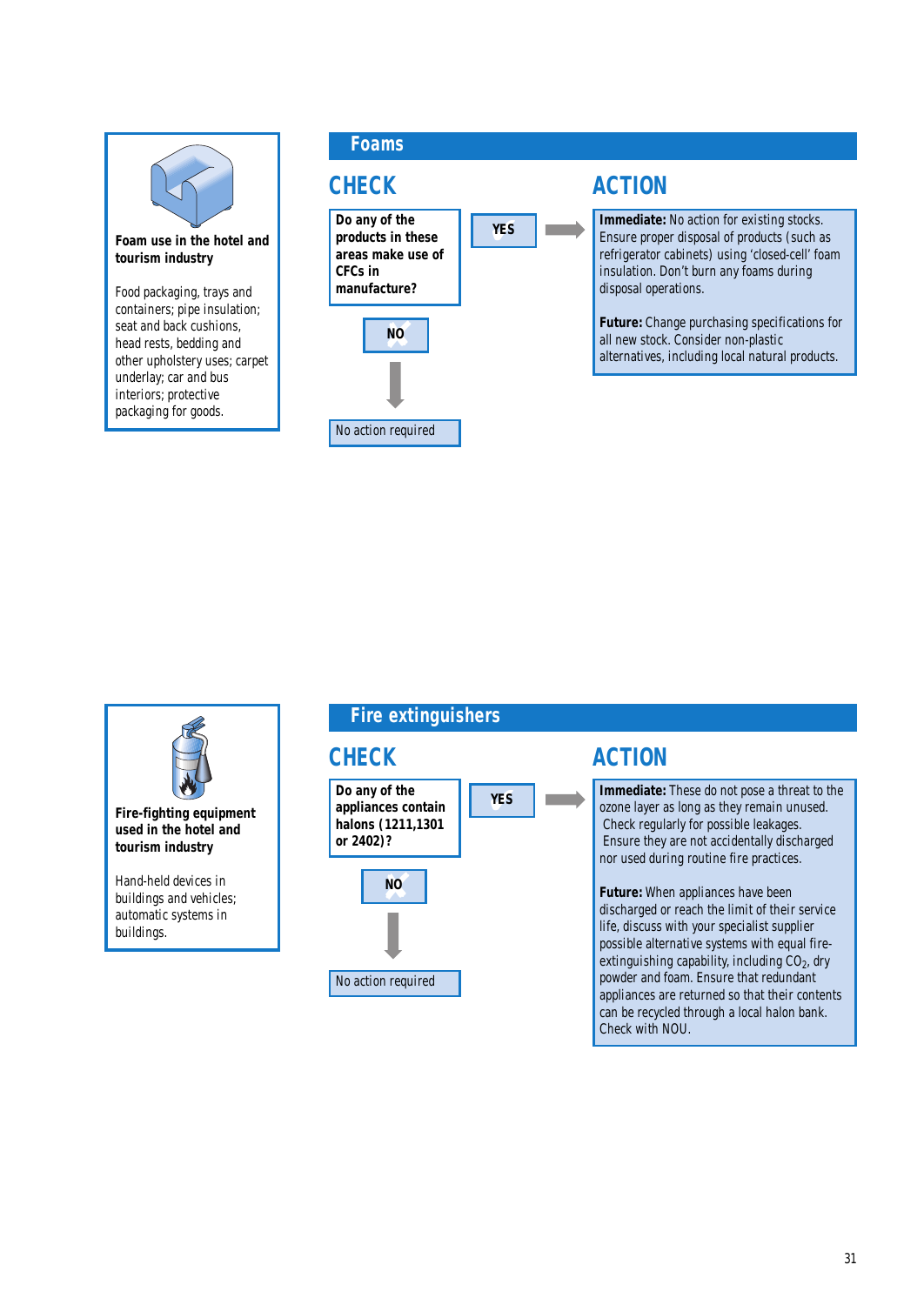# **Support measures**



#### **Good practice tip**

tels organiz<br>ions, and re<br>members w<br>en' ideas fou<br>nental impromis<br>luded their<br>induction ag<br>bonus point<br>ricipation i<br>tricipation i<br>tricipation i<br>ental activi Some hotels organize competitions, and reward the staff members with the best 'green' ideas for environmental improvement. Many tourism companies have included their environmental programme on staff induction agendas, and give bonus points for active participation in environmental activities during performance evaluation.

## **Inform and train staff**

#### **Inform and train staff**

The success of your ODS management programme depends of the participation of your staff. Make staff aware from the beginning of what you plan to do, why you need to do it, and how they can participate to achieve the desired results.

Most people respond positively to changes in the work place relating to environmental issues, especially if they understand the importance of their own contribution, and that they are supporting international action on a global environmental issue.

Arrange training for all staff involved in new operating methods, using new equipment and chemicals. Suppliers of new equipment can usually provide on-site or remote 'distance' training programmes.

Give all staff regular progress reports to maintain their interest and support through:

- information bulletins on notice boards
- staff meetings
- ➧ articles in the staff newsletter.

This will encourage staff to participate actively in the programme and will also boost staff morale — staff will see how their actions contribute to environmental improvement. Your employees are often your best ambassadors — in constant contact with your clients and the outside world. They will spread the good news (and the bad!) Make sure you keep them informed.

#### **Good practice tip**

**Example 25**<br>**Example 25**<br>**Example 26**<br>**Example 26**<br>**Example 26**<br>**Example 26**<br>**Example 26**<br>**Example 26**<br>**Example 26**<br>**Example 26**<br>**Example 26**<br>**Example 26**<br>**Example 26**<br>**Example 26**<br>**Example 26**<br>**Example 26** Some hotels provide their visitors with an environmental newsletter which covers their environmental programme, local environmental news and issues, and sometimes, a 'did you know' column or quiz.

#### **Inform clients about your achievements**

Once your environment and ODS management programme is underway, it is important to tell your client your efforts and the results achieved. Many of your clients will appreciate your proactive approach, and reward you for your efforts. The hotel and tourism industry has been surprised by the positive feedback received by its clients on their environmental activities.

Larger tour operators may have begun environmental management programmes themselves, and will respond positively to your efforts. Some tour operators are in the process of identifying 'green' facilities, and giving them special coverage in their destination brochures.

Information of your ODS management programme can be communicated through guest information brochures, videos, in-house television, special notices on ozone layer friendly appliances (such as air conditioners and mini-bars) in guest rooms.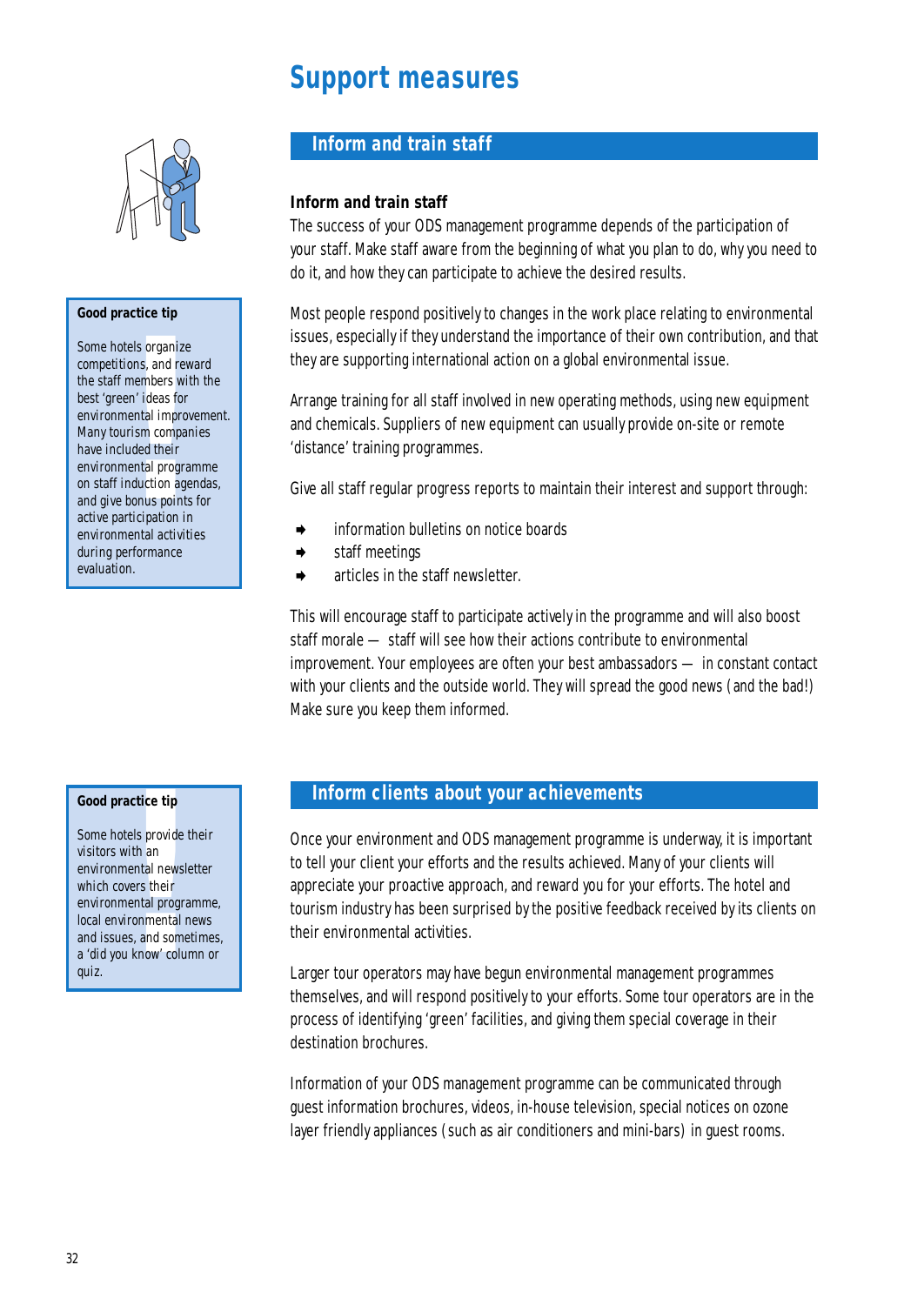#### **Do's and don'ts in communication**

- ➧ Do refer to your environmental actions in promotional literature and other such materials.
- **!** Do include environmental information in guest room and front desk information. Unlike energy efficiency or water conservation, your clients cannot participate in the ODS management programme, but they will certainly be impressed with the steps you have taken to 'save the ozone layer.
- ➧ Do participate in local seminars and meetings, and invite local schools and colleges to become involved by using your management programme as a 'case study'.
- ➧ Do keep your communication simple.
- Don't be tempted to 'go public' about what you intend to do, but rather, on what you have already done. Remember actions speak louder than words.
- ➧ Don't indulge in 'green washing' making claims about your programmes which cannot be substantiated or which are merely based on superficial actions.

#### **Report to stakeholders**

Depending on the size of your business, you may have a wide audience of interested parties, or 'stakeholders', that includes your bank and insurers, local authorities, the local community and local environmental groups. They each have an interest in your environmental performance and may be more positive towards your operations if they know about your achievements.

For example, you may find it easier to secure bank loans and preferential rates of insurance. Local authorities may look more favourably on business expansion plans if your establishment is environmentally responsible. Local communities and environmental groups may also view your operation more positively.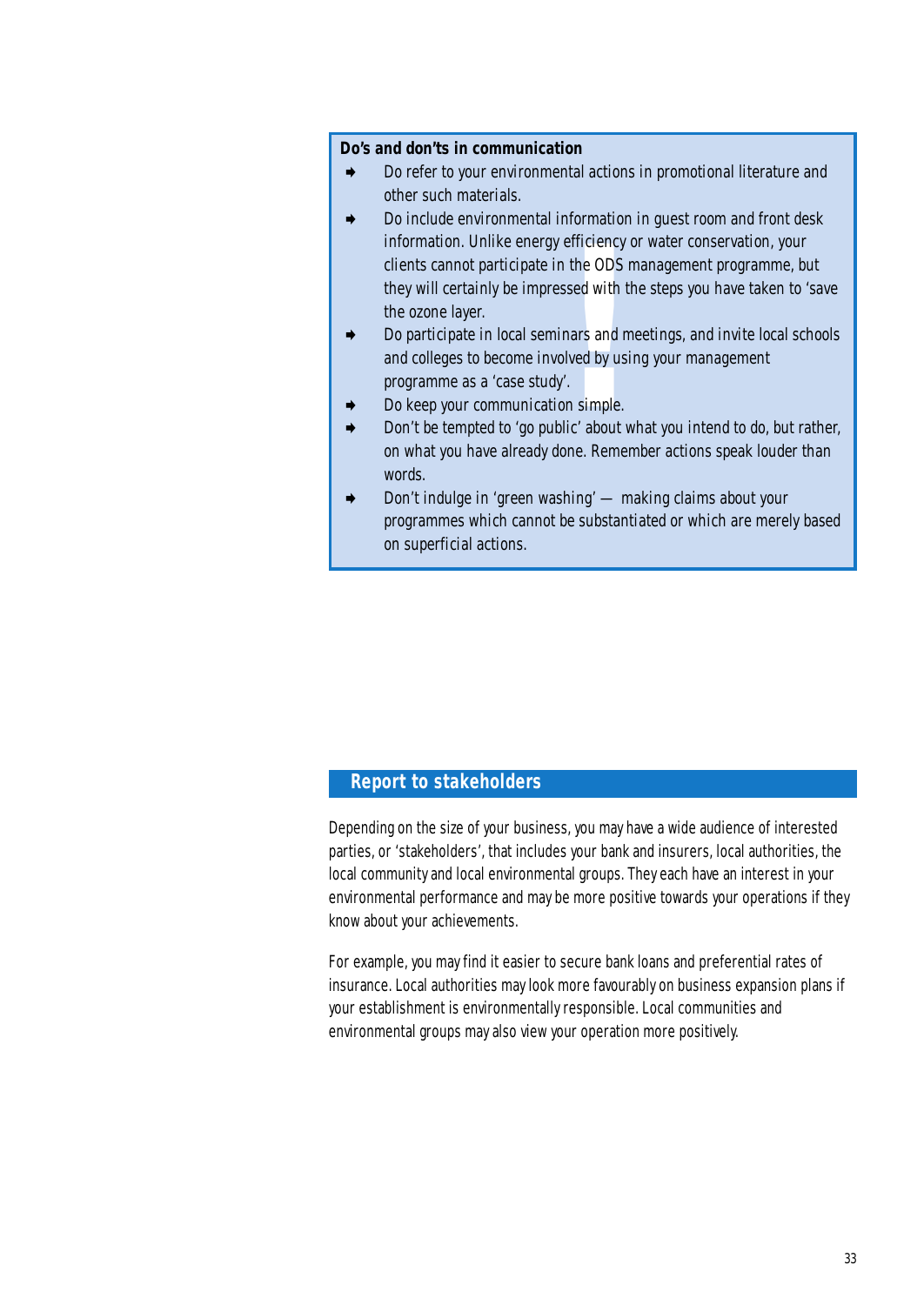

rary accreasible on the<br>re accessible on the<br>ket? Several touris<br>lities have found the<br>invironmental<br>chasing policies ha<br>mpted suppliers to<br>elop a range of<br>petitive,<br>ironmentally-friend<br>ducts and services.<br>se are now being **Did you know that you can encourage suppliers to make environmentallyfriendly alternatives more accessible on the market? Several tourism facilities have found that their environmental purchasing policies have prompted suppliers to develop a range of competitive, environmentally-friendly products and services. These are now being bought not only by the hotel and tourism industry but also by several other commercial and residential establishments.** 



# **Suppliers**

As reiterated throughout this guide, ODS management requires active dialogue and collaboration with your suppliers. Inform them of your ODS management policy, and ask them for advice on alternatives. For example, ask them to provide samples of aerosol products and items containing foams for testing.

Also, inquire about replacements to HCFCs if you are already using them or if you are considering HCFCs as a possible substitute for CFCs.

# **Review progress**

Keep your ODS management programme under continuous review. This will help identify areas where corrective measures are needed, and make certain that the objectives are being realized. Maintain records on immediate containment and retrofitting; they will be useful when purchasing new equipment and when expanding operations.

Keep informed of on-going changes in the phase out of the ODS used in your establishment. Remember that regulations will be reviewed as more alternatives become available. Contact your National Ozone Unit to receive regular advice and updates on your country's national strategy.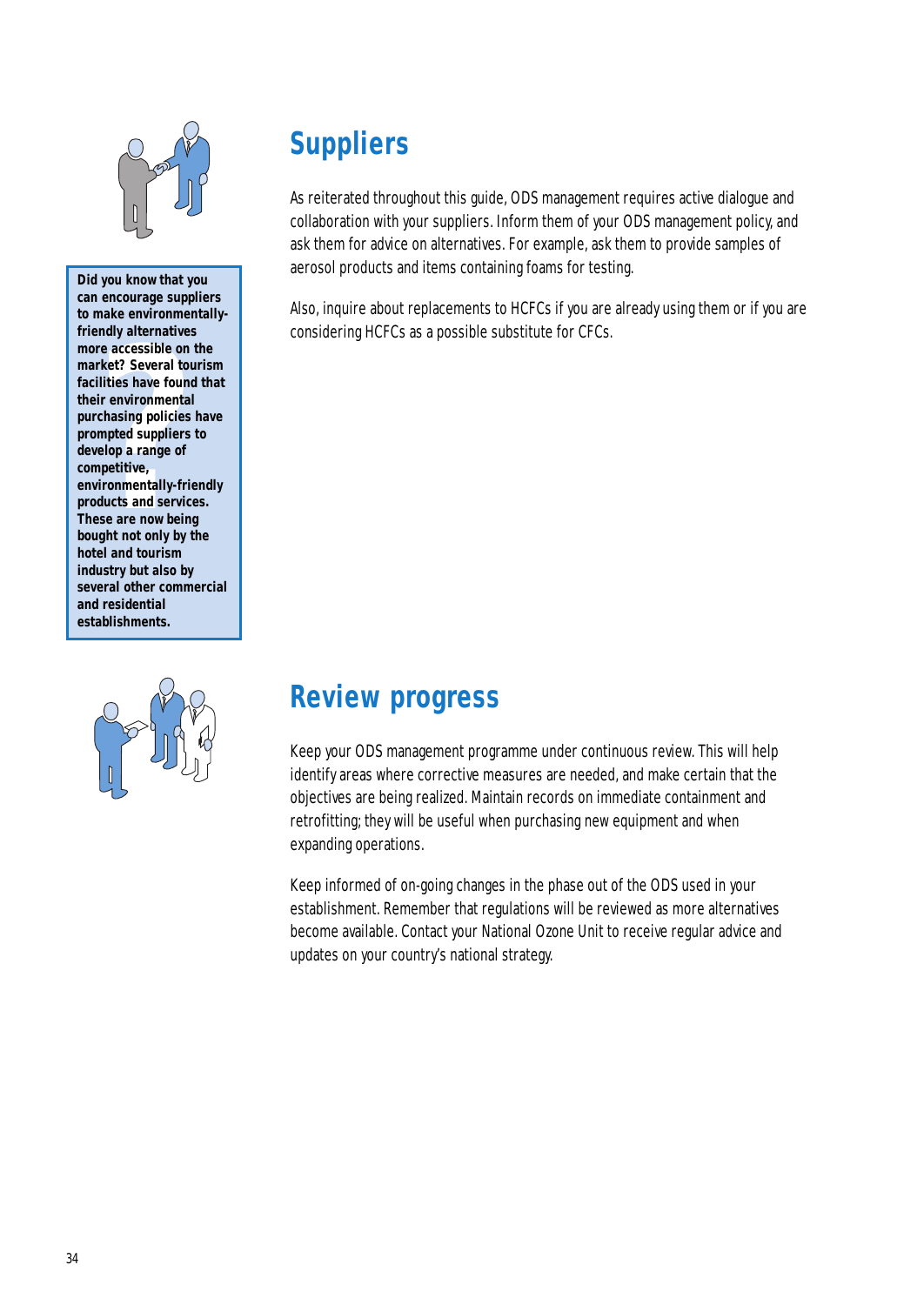# **PART IV: EXAMPLES OF GOOD PRACTICE**

Most of the following examples of successful ODS management programmes were selected from applications to the International Hotels & Restaurants Association's (IH&RA) annual 'Green Hotelier' Environmental Award. Some were also taken from case studies provided by DuPont and Elf Atochem.

UNEP IE welcomes submissions of further examples, especially from smaller establishments and those in developing countries, to be included in future editions of this publication.



# **Refrigeration**

#### **Hotel Intercontinental, Nairobi, Kenya**

In the early 1990s, even before the introduction of national ODS regulations, the hotel initiated an ODS management programme. This was principally led by the need to upgrade the cold storage equipment which was frequently breaking down.

ODS management began by replacing half of the existing CFC-12 based systems with **HCFC-22**, and replacing the remaining 50 percent over the next five years.

The decision to switch to HCFC-22 was taken for two reasons:

- ➧ it was expected that HCFC-22 would be available until 2025, beyond the service life of the new equipment
- ➧ HCFC-22 was readily available in Kenya and cheaper than HFC-134a.

At the same time, technical improvements were made both to existing and new equipment to prevent vibration and thereby lessen the risk of pipe fracture and resulting refrigerant leakages.

The hotel calculated that the pay-back period for the first phase would be just under four years, taking into consideration the previous cost of food spoilage, refrigerant replacement and repair costs. By the time the second phase replacements were completed, increases in equipment costs had raised the pay-back period to five years.

The CFC-12 based mini-bars were replaced with new **ammonia absorption units**. These consume 60 percent less power and pose no threat to the ozone layer.

Intercontinental Hotels has begun a company-wide environmental management programme. The Nairobi hotel has implemented a comprehensive environmental programme, with special emphasis on energy efficiency. Investment in the ODS management programme benefited from financial savings made through the overall environmental programme.

The Regional Engineer assists other smaller establishments in the region by sharing his experiences and publishing practical guides on environmental management in hotels.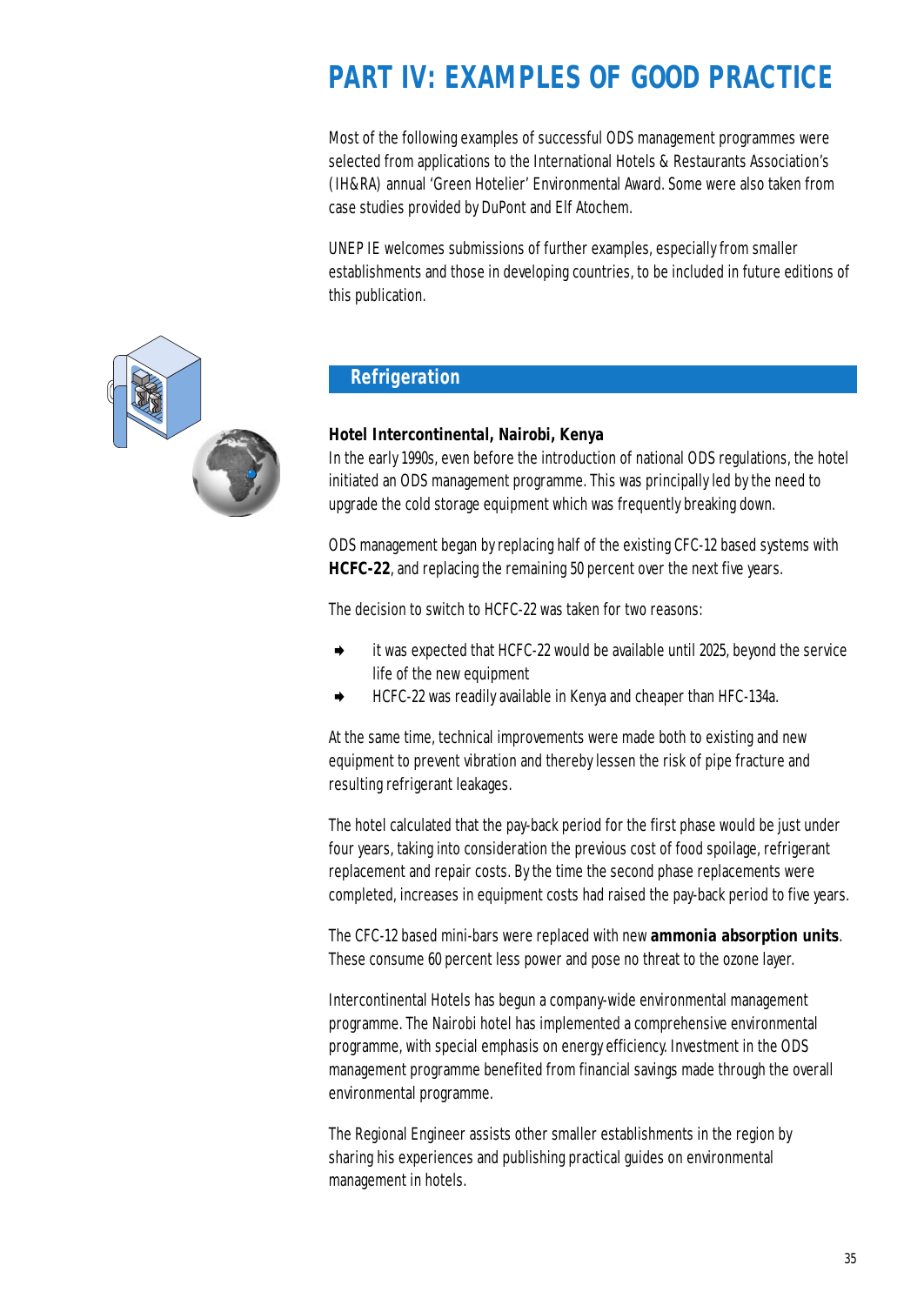

#### **The Fairmont Hotel, San Jose, California, United States**

The hotel has retrofitted a large medium-temperature CFC-12 chiller with **R-409A (Forane®409A)** which services both walk-in coolers and under-the-counter coolers. R-409a is compatible with mineral and alkylbenzene oils, and no oil change was required. In this way the hotel has extended the life of the original equipment, saving on the cost of replacement. Further costs savings were achieved because R-409a was cheaper than CFC-12.





All guest room CFC-12 mini-bars have been replaced by new units based on **vapour absorption**. The resultant savings in electricity amounted to 50 000 kilowatt-hours a year, equivalent to US\$7000, with a pay-back period of six years.



#### **The Regent Hotel, Sydney, Australia**

As part of its overall energy-saving programme, the hotel purchased new refrigerators. As compressors became faulty on existing equipment, the hotel converted all mediumtemperature systems based on CFC-12 to **R-401A (SUVA™ MP39)** and all lowtemperature systems based on R-502 to **R-404A (SUVA™ HP80)**.

The retrofitting required a change of compressors and lubricating oil but considerably increased the efficiency of the equipment. The conversion of the equipment caused no disruption to the hotel's operations.



#### **The Granary Restaurant (Forte plc, now Granada), Gatwick Airport, London**

The cold store is equipped with a duplex refrigeration system comprising two Prestcold MALQ 20X B1-75 condensing units. A single thermostat maintains a cold room temperature of -22 °C.

The refrigeration plant, originally commissioned with R-502, was first retrofitted to **R-404A and EMKARATE™ 32S polyolester**. It was later converted to **R-407A (KLEA™ 407A)** as a more viable long-term option.

The only change to the system was routine replacement of the dryer. The original compressor oil was reused.



#### **Hotel DuPont, Wilmington, Delaware, United States**

The hotel retrofitted all 45 refrigeration units in its main kitchens as part of a company-wide CFC phase-out programme. The project involved removing CFC-12 and R-502 refrigerants, and recharging with HCFC/HFC blends including **R-401A**, **R-401B**, **R-402A and R-402B**.

During the retrofit, no system flushing was needed as the replacement refrigerants are compatible with the alkylbenzene mineral oils used for all the compressors. Of the 45 units retrofitted, only 3 required adjustments to the thermostatic expansion valves.

The hotel estimates that the retrofit has reduced electricity consumption by the compressors by 35 percent, with a pay-back period of less than four years. The high level of energy efficiency can be attributed to the hotel's intensive maintenance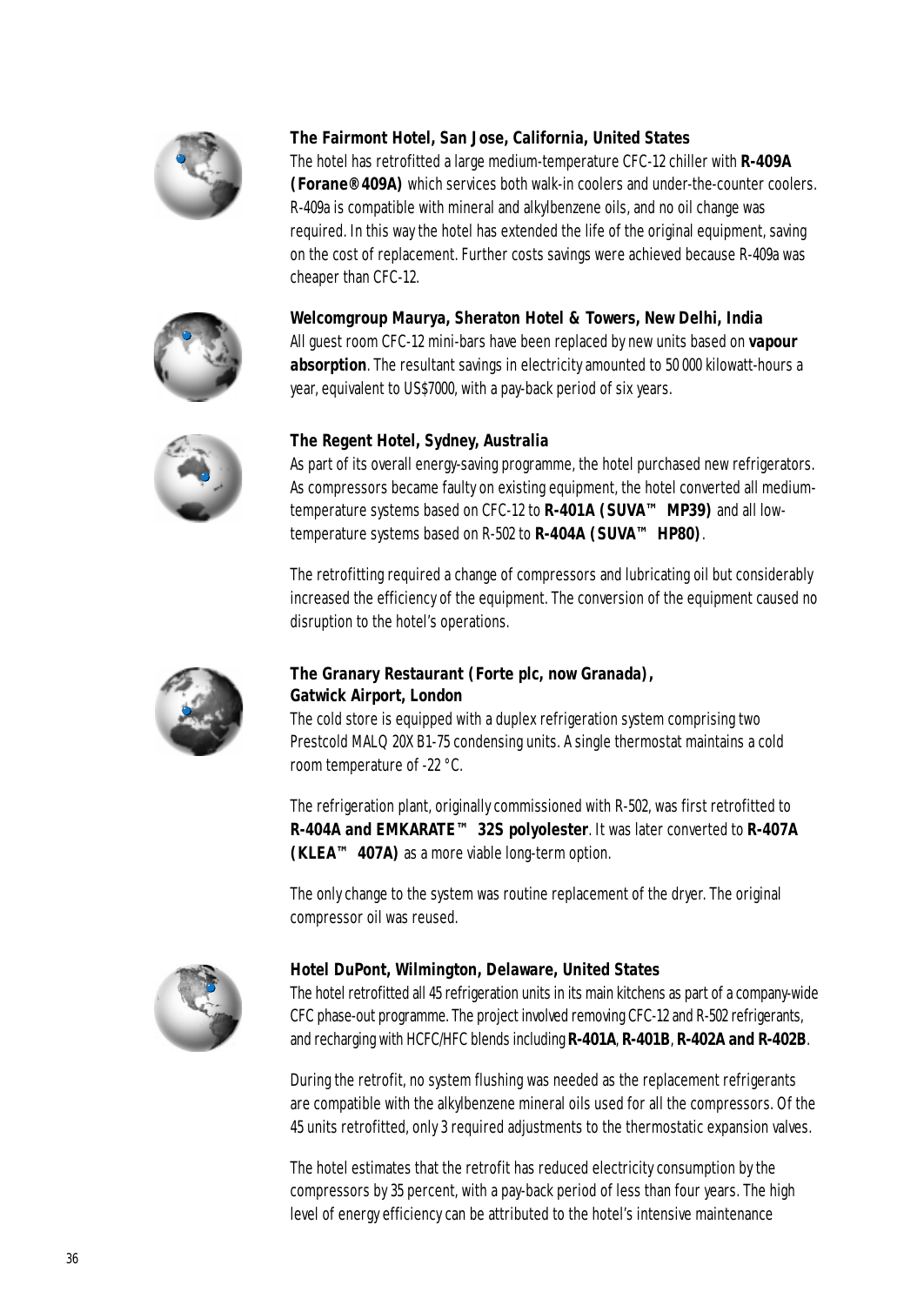programme which includes cleaning and inspecting each compressor and its associated water-cooling equipment at least once a month. Nevertheless, retrofits of this type can reduce electricity consumption by 15–20 percent as a result simply of more efficient compressor operation.



**Emil Villa's Hick'ry Pit Restaurants, California, United States** 

This is a popular chain of 12 restaurants in the San Francisco Bay area. It has converted all equipment based on CFC-12 (walk-in coolers, freezers, display cabinets and counters, ice makers and drink coolers), averaging 9-12 units per restaurant, to **R-401A (SUVA™ MP39)** for medium-temperature equipment, and to **R-401B ((SUVA™ MP66)** for low-temperature equipment.

Other low-temperature systems based on R-502 have been converted to **R-402A (SUVA™ HP80)**.

The retrofits were easy to perform. It was necessary only to change the oil in the compressors from mineral oil to an alkylbenzene lubricant. The CFCs removed were returned to the manufacturer for recycling.

The new equipment operates more efficiently and has resulted in energy savings. The units reach their target temperatures more quickly, even on very hot days.



#### **Welcomgroup Park Sheraton Hotel and Towers, Madras, India**

The hotel originally operated eight cold storage and freezer units served by two reciprocating chiller plants based on HCFC-22. After 15 years of operation there were frequent refrigerant leakages and mechanical breakdowns. Obtaining parts for these models had also become difficult. As capacity was inadequate and energy consumption was excessive, the hotel decided to replace all the equipment.

The original 8 units were replaced with 11, all based on **R-404A**. The total cost of the replacement equipment was US\$200 000. As a result of greater energy efficiency and reduced food spoilage, the hotel expects to save almost US\$40000 per year in operating costs, giving a pay-back period of five years.

The CFC-12 mini-bars have been replaced with **vapour absorption** models giving a 34 percent saving in energy consumption.



#### **Manele Bay Hotel, Lana'i, Hawaii, United States**

Three walk-in cold stores were converted from CFC-12 to **R-401A (SUVA™ MP39)** without major technical modifications. Lubricating oil was changed from mineral oil to alkylbenzene. A switch from R-401A to **R-406A** for future CFC-12 conversions will eliminate the need to change from the standard lubricating oil.

A number of smaller refrigeration units were similarly converted from CFC-12 to **R-401B (SUVA™ MP66)** and from R-502 to **R402A (SUVA™ HP80)**.

Three Manitowoc '1200' ice machines were changed from R-502 to **R-402B (SUVA™ HP81)** resulting in a 10 percent increase in ice production and reduced energy costs.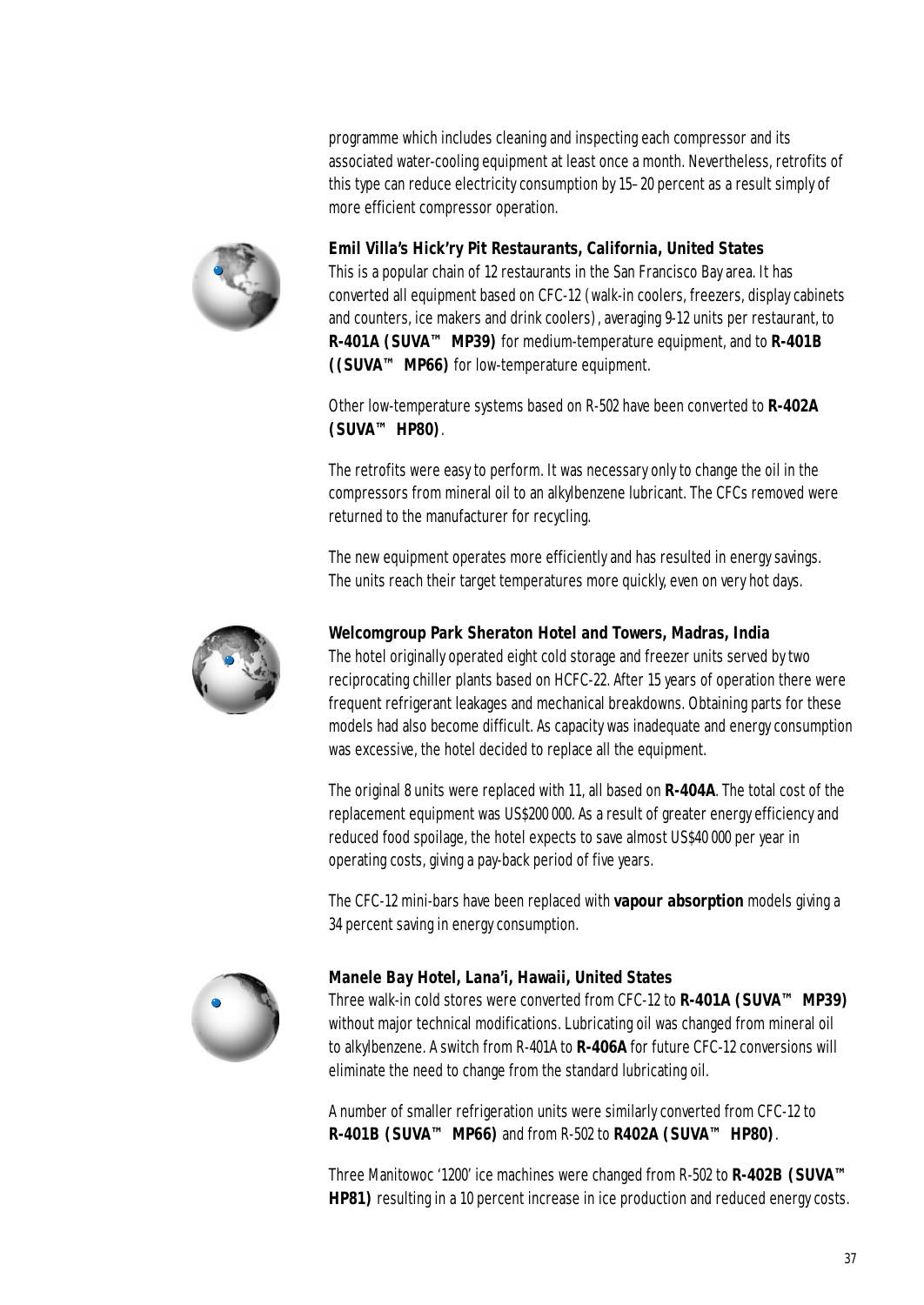

## **Hotel Nikko, Hong Kong, China**

The hotel currently uses a range of refrigeration and air-conditioning units, containing R-11, R-12, R-22 and R-502. The remaining service life of these units is approximately eight years. The hotel therefore decided to continue operating the existing equipment with greater emphasis on a **containment policy**. This includes systematic maintenance to prevent leakages, and optimization of operating efficiency. This policy will enable the equipment to be operated during its remaining service life with the refrigerants that were originally specified.

Towards the end of this period, the equipment will be replaced in phases. The hotel plans to **recover the refrigerant** from the replaced units and to use it to keep the remaining units operational.

This strategy is possible because current legislation controls only the production of CFCs, not their use. The strategy is regularly reviewed, taking into consideration age of equipment, operational problems and changes to ODS phase-out regulation.

The hotel has a comprehensive environmental management programme for which it was awarded the IH&RA Corporate 'Green Hotelier' of the Year Award, 1995. The programme includes water and energy efficiency initiatives which produced savings of 30 percent in water consumption, 6 percent in electricity and 9 percent in fuel oil. In association with the Hong Kong Polytechnic University, the General Manager published a guide called *Energy and Water Conservation in Hotels*. It contains methodologies for environmental audits, based on experiences of auditing hotels in Hong Kong.

The staff are trained to apply good housekeeping measures during their daily tasks. Special training is also given to engineering and maintenance staff who are involved in improving the operating efficiency of all equipment.



**The Imperial Queen's Park Hotel, Bangkok, Thailand** Four HVAC air-conditioning units using CFC-11 have been converted to **HCFC-123**.



**Sanga Saby Conference and Study Centre, Svartsjo, Sweden** The centre's heat pump system has been renovated, changing from CFCs to more efficient pumps based on **propane**.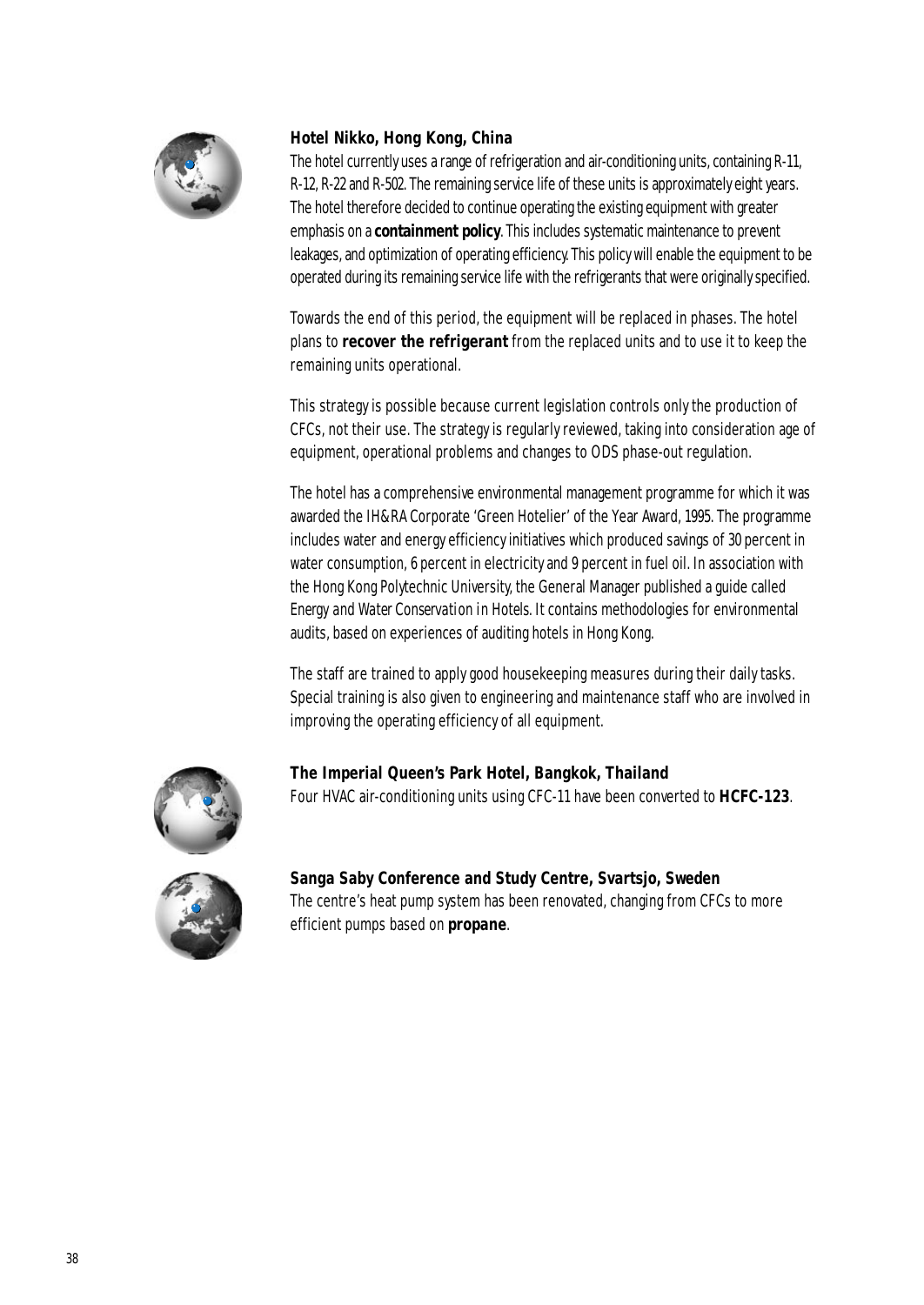

# **Air conditioning**

# **Hotel Intercontinental, Nairobi, Kenya**

When the hotel was expanded from 220 to 440 rooms in 1976, no provision was made for a corresponding increase in air-conditioning capacity. This led to numerous complaints. In 1992, the 20-year old CFC-12 systems were replaced with equipment using **HCFC-22**. All the new chillers were fitted with computer controls to provide optimum energy efficiency, a key feature throughout the hotel. The replacement has increased cooling efficiency and guest satisfaction.

The hotel is in the process of installing an **infra-red leak detection system** in the air-conditioning and refrigeration machine rooms at a cost of US\$7500.

ODS management is also a part of routine staff training



## **ANA Hotel, Singapore**

As a part of its 'Green & Cool' programme, the hotel invested S\$1.8 million (about US\$1.15 million) in new cooling towers and centralized air-conditioning chillers, based on **HFC-134a**. These systems are 20-25 percent more efficient than the older ones, and the hotel expects to save S\$30000 (about US\$19000) a year in reduced energy bills.

The 'Green & Cool' programme includes energy-saving rest rooms, 'green suites' containing air and water filtration systems, biodegradable bathroom amenities, recycling of waste products and reuse of laundry rinse water. The hotel was the winner of the Greening of Business Tourism Awards at 10th EIBTM Exhibition in 1997.



**Welcomgroup Maurya, Sheraton Hotel & Towers, New Delhi, India A lithium bromide vapour absorption system** has been installed as a replacement for the original reciprocating compressor system based on CFC-12.

This has resulted in savings in electricity consumption of 1.6 million kilowatt-hours a year, equivalent to more than US\$200 000. At this rate, pay back is expected in less than 1.5 years.



# **Sheraton Fiji Resort, Fiji**

As part of a company-wide programme, the hotel has eliminated CFC refrigerants from its two air-conditioning chillers. This involved a retrofit from CFC-12 to **R-134a** with a corresponding change of lubricating oil and recovery of the original refrigerant for return to the manufacturer for recycling. The retrofit took three weeks per chiller at an overall cost of US\$70000 each. This compares with a purchase price for new equipment of US\$200 000 per chiller.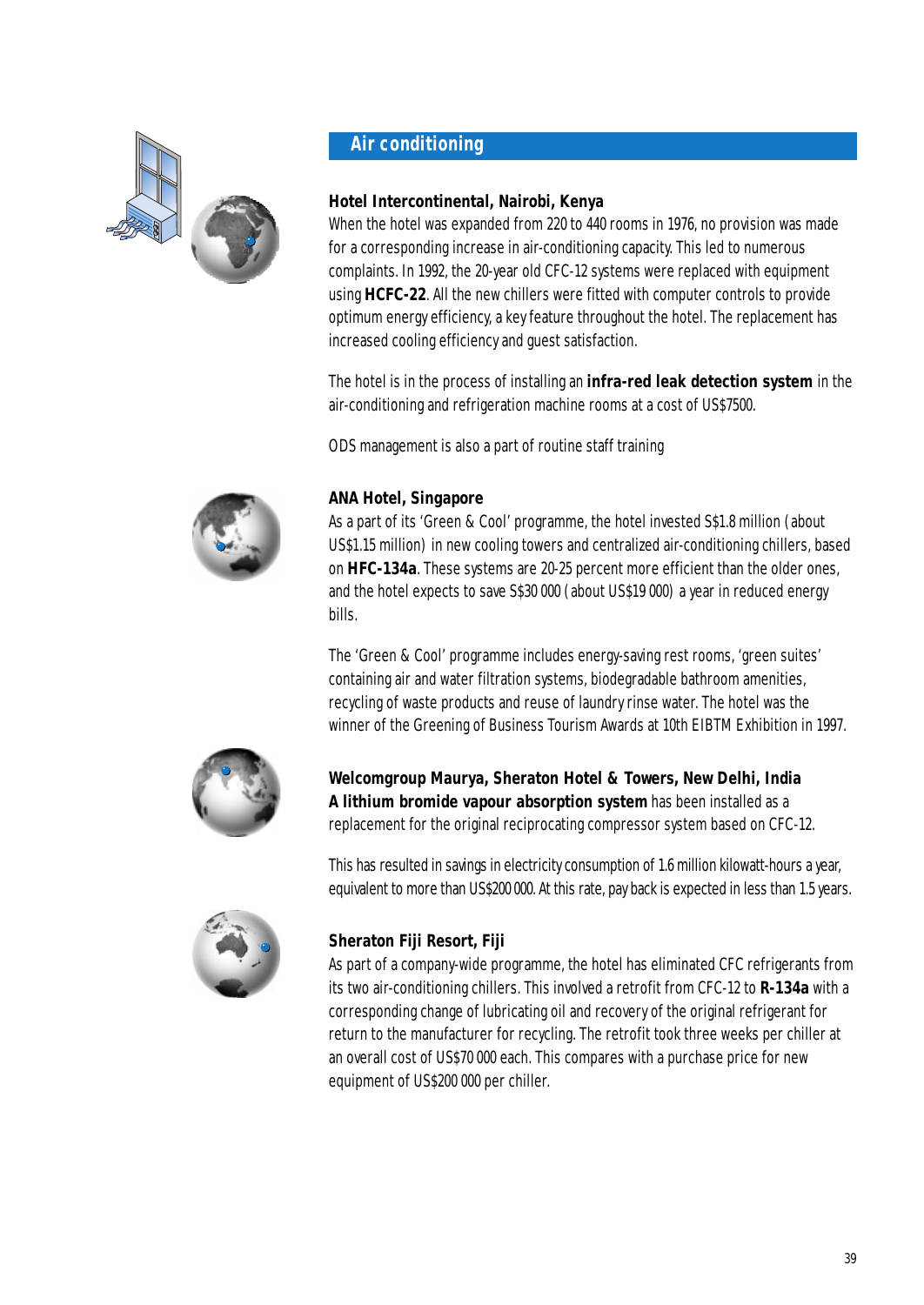

## **The Regent Hotel, Sydney, Australia**

The hotel retrofitted its 14-year-old CFC-based HVAC air conditioning system to **HCFC-123**. The refurbished chillers are now managed through an Integrated Systems Network which has helped maximize efficiency, control and accuracy, enabling staff to react faster to temperature changes, and made possible remote monitoring of the plant's operation. The retrofit has led to a significant reduction in energy costs, and the hotel estimates the pay-back period will be eight years.

To reduce CFC, HCFC and HFC emissions, the hotel has installed a sensing and alarm system to detect refrigerant losses. The system uses a Spectroline HVAC **Fluorescent Leak Detector** that can locate the source of every air-conditioning and refrigeration leak, making servicing faster, cleaner and easier. The system is effective with all commonly used refrigerants, including R-134a.



## **Aerosols**

**Welcomgroup Park Sheraton Hotel and Towers, Madras, India** The hotel has completely phased-out aerosols using CFC propellants. Room fresheners have been changed from pressurized units to **pump action dispensers**.



**Sheraton Abu Dhabi Resort & Towers, Abu Dhabi, United Arab Emirates Plastic bottles** have replaced aerosols wherever possible. For example, the hotel now uses Diversey R5A air fresheners.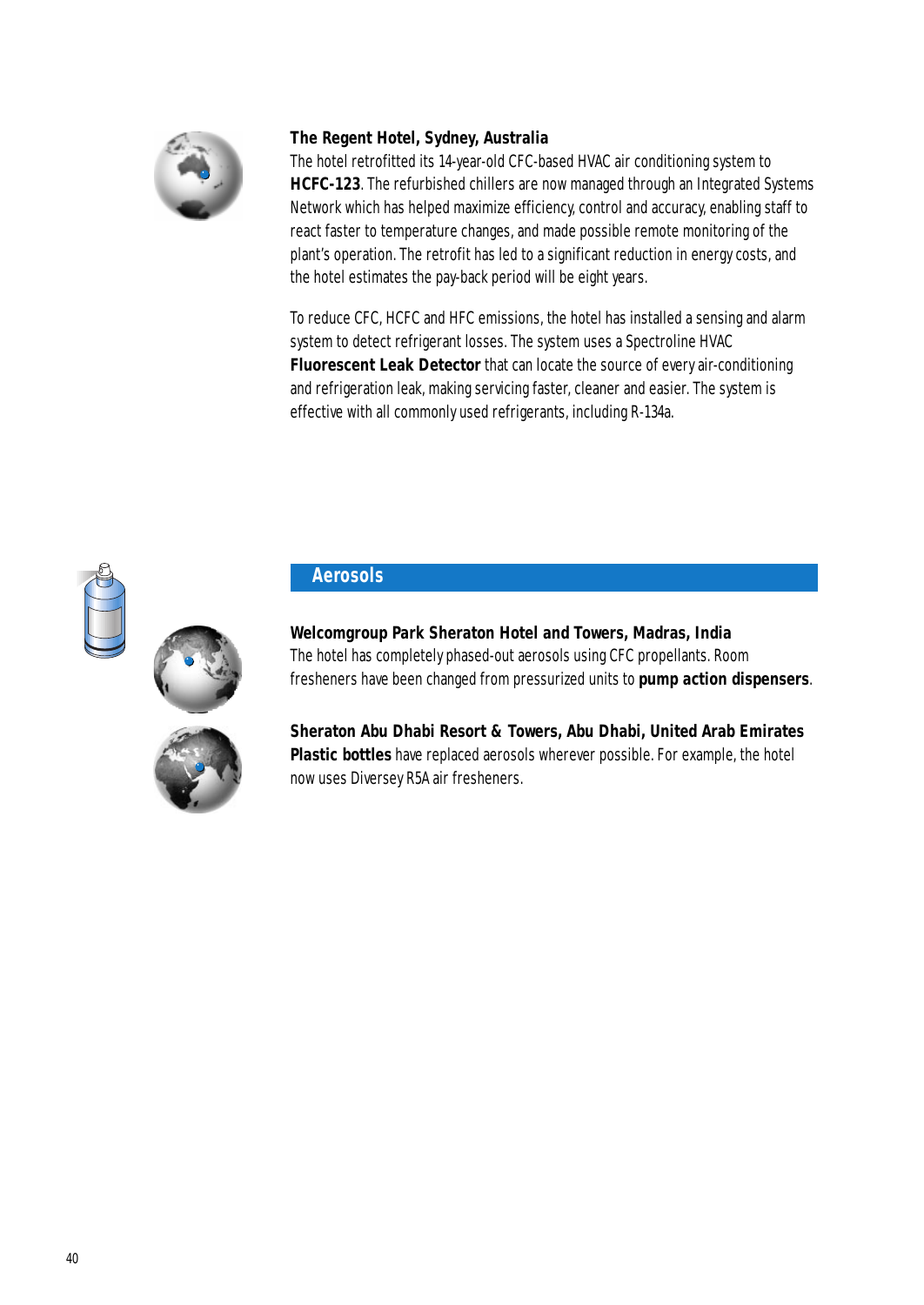



#### **Welcomgroup Park Sheraton Hotel and Towers, Madras, India**

All halon-based fire extinguishers in offices have been replaced with extinguishers using **CO2 or dry powder**.

**Welcomgroup Maurya, Sheraton Hotel & Towers, New Delhi, India** Portable hand-held extinguishers based on halon-1211 have been replaced by extinguishers using **dry powder**.







**The Imperial Queen's Park Hotel, Bangkok, United States**  Fire extinguishers in hotel guest rooms have been switched from halon-1211 to **dry powder**.

**Sheraton Abu Dhabi Resort & Towers, Abu Dhabi, United Arab Emirates** Halon fire extinguishers have been phased out in favour of  $CO_2$  appliances.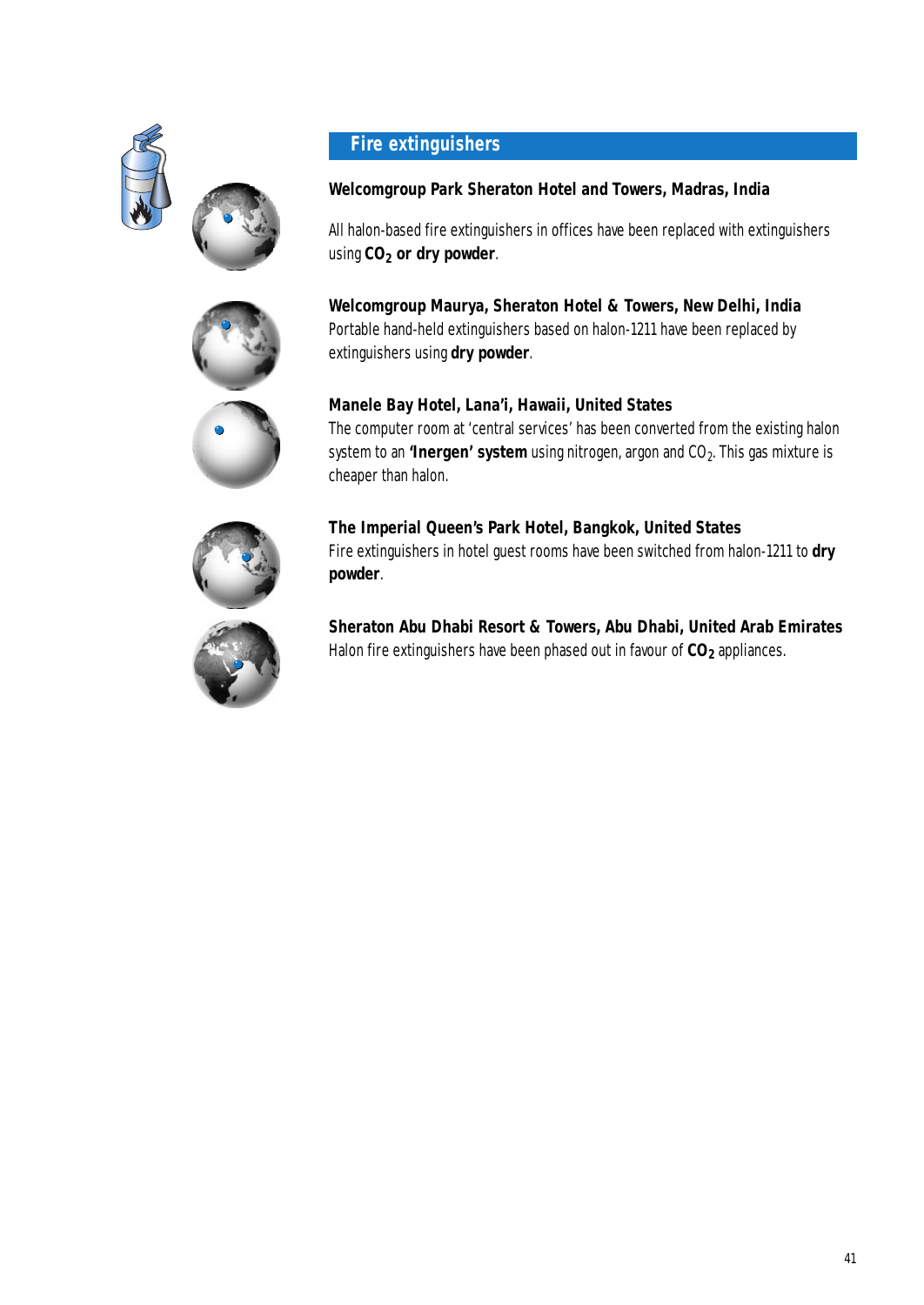## **Hotel contacts**

ANA Hotel

Amy Ang, Public Relations Manager, 16 Nassim Hill, Singapore, 258467 fax: +65 735 3538

Granada Catering Services Tim Gardiner, Heathrow Airport, Hounslow TW6 1PG, United Kingdom fax: +44 181 564 7376

Hotel Intercontinental Varuna Fernando, Regional Chief Engineer, PO Box 30353, Nairobi, Kenya fax: +254 2 210675

Hotel Nikko Hong Kong Jean-Marie Leclercq, General Manager, 72 Mody Road, Tsimshatsui East, Kowloon, Hong Kong, China fax: +852 2311 1710

Park Sheraton Hotel & Towers Mrs A. George, Executive Housekeeper, TTK Road, Madras, 600018, India fax: +91 44 499 7201

Sanga Saby Kurs and Konferens Jimmy Sjoblom, Marketing and environment, S-179 96 Svartsjo, Sweden fax: +46 8 560 427 44

Sheraton Abu Dhabi Resort & Towers Francesco Borrello, General Manager, PO Box 640, Abu Dhabi, United Arab Emirates fax: +971 2 773333

Sheraton Fiji Resort Natwar Patel, Chief Engineer, PO Box 9761, Nadi Airport, Fiji fax: +679 750 066

The Imperial Queen's Park Hotel Charintr Siribootr, Chief Engineer, 199 Sukhumvit Soi 22, Bangkok 70170, Thailand fax: +662 261 9530

The Lana'i Company Inc. Gigi M. Valley, Public Relations Manager, PO Box 310, 1233 Fraser Avenue, Lana'i City, Hawaii 96763, United States fax: +1 808 565 3881

The Regent Sydney Philip McEndrick, Director of Engineering, 199 George Street, Sydney, NSW 2000, Australia fax: +61 2 9251 3682

Welcomgroup Maurya Sheraton Hotel & Towers Mr Nakul Anand, General Manager, Diplomatic Enclave, New Delhi, 110021, India fax: +91 11 302 3020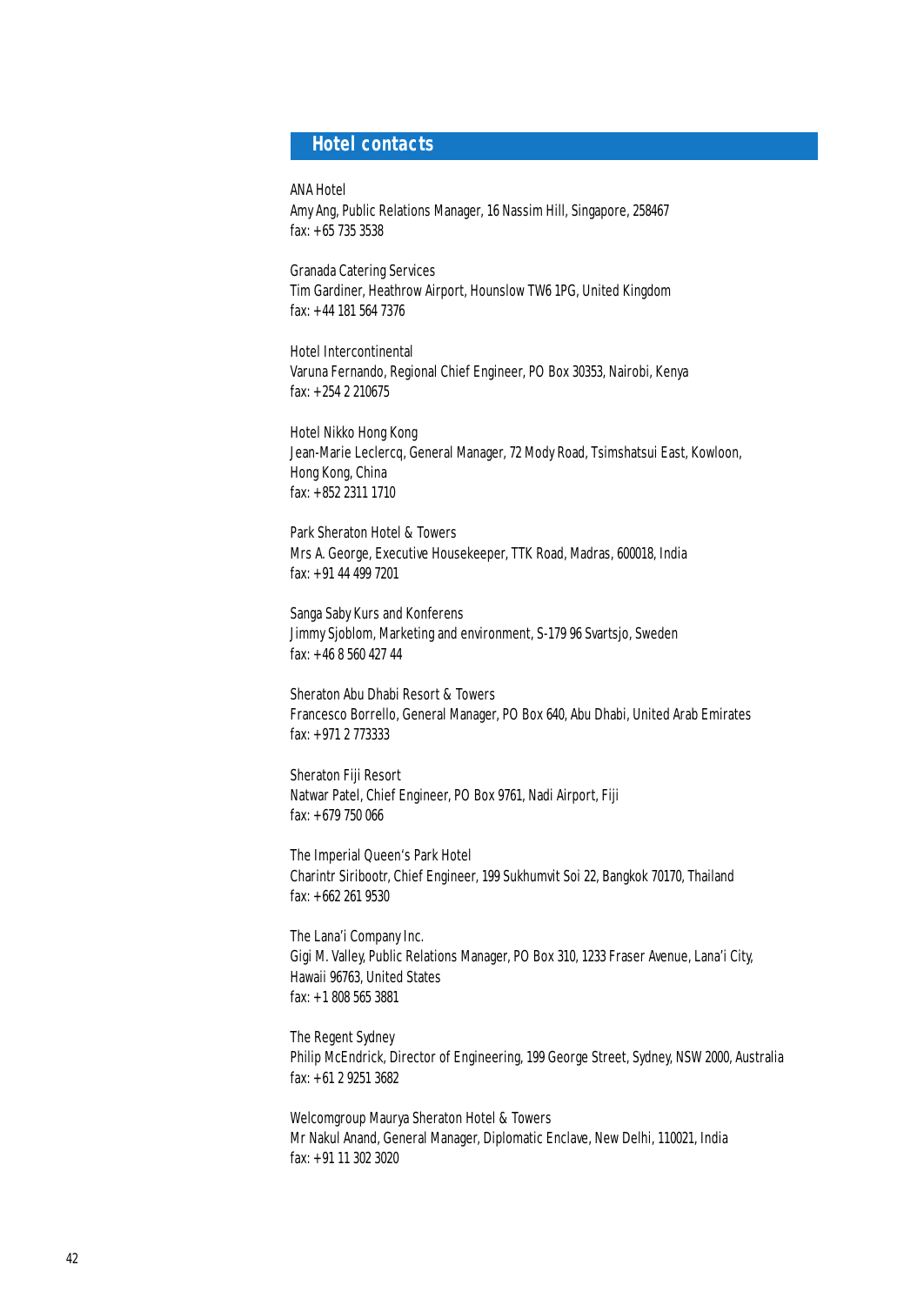# **PART V: FURTHER INFORMATION**

# **Glossary**

| <b>Article 5 countries</b>                          | Parties to the Montreal Protocol that are considered developing<br>countries. Article 5 countries are eligible to receive technical<br>and financial assistance from the Multilateral Fund to phase out<br>consumption of ODSs.   |
|-----------------------------------------------------|-----------------------------------------------------------------------------------------------------------------------------------------------------------------------------------------------------------------------------------|
| <b>Carbon tetrachloride</b>                         | CCl <sub>4</sub> , used as a cleaner and in the production of CFCs, a<br>substance controlled under the Montreal Protocol.                                                                                                        |
| Chlorofluorocarbons                                 | A family of chemicals that contains chlorine, fluorine and<br>carbon, and which are used as refrigerants, aerosol propellants,<br>cleaning solvents and in the manufacture of foam. One of the<br>main causes of ozone depletion. |
| <b>Dimethyl ether</b>                               | A flammable propellant widely used in air refresher sprays, hair<br>sprays and insecticides.                                                                                                                                      |
| <b>Environmental policy</b>                         | A statement by a company of its principles and intentions in<br>relation to its overall environmental performance. It establishes<br>a framework for action and for setting environmental objectives<br>and targets.              |
| <b>Environmental Management</b><br><b>Programme</b> | The actions steps, resources, schedules and responsibilities<br>required to achieve environmental objectives.                                                                                                                     |
| <b>Greenhouse gas</b>                               | A gas that traps heat in the Earth's atmosphere, contributing to<br>the greenhouse effect. CFCs and HCFCs are greenhouse gases.                                                                                                   |
| <b>Global warming</b>                               | The theory that greenhouse gases emitted by human activities<br>will warm the Earth's atmosphere, leading to climate change.<br>CFCs and HCFCs contribute to the greenhouse effect.                                               |
| <b>Global Warming Potential</b>                     | The potential impact on global warming of a chemical with<br>reference to carbon dioxide, the GWP of which is defined as 1.0.                                                                                                     |
| <b>Halons</b>                                       | Brominated chemicals related to CFCs that are used in fire<br>fighting, and have very high ODPs.                                                                                                                                  |
| Hydrochlorofluorocarbons                            | HCFC. A family of chemicals related to CFCs, which contain<br>hydrogen as well as chlorine, fluorine and carbon. The hydrogen<br>reduces their atmospheric lifetime, making HCFCs less damaging<br>than CFCs in the longer term.  |
| Hydrofluorocarbons                                  | A family of chemicals related to CFCs, which contain hydrogen,<br>fluorine and carbon but no chlorine and which therefore do not<br>deplete the ozone layer.                                                                      |
| <b>Hydrocarbons</b>                                 | Commonly used as a substitute for CFCs in aerosol propellants.<br>Hydrocarbons are also volatile organic compounds, and their<br>use may be restricted or prohibited in some areas.                                               |
| <b>Low-volume ODS</b><br>consuming countries        | Article 5 countries that consume less than 360 weighted tonnes<br>a year of ODS.                                                                                                                                                  |
| <b>Methyl bromide</b>                               | A chemical composed of carbon, hydrogen and bromine, which is<br>used mainly as an agricultural pesticide and fumigant, and has<br>significant ODP.                                                                               |
| <b>Methyl chloroform</b>                            | A chemical composed of carbon, hydrogen and chlorine, which is<br>used as a solvent and blowing agent and has an ODP about one-<br>tenth that of CFC-11.                                                                          |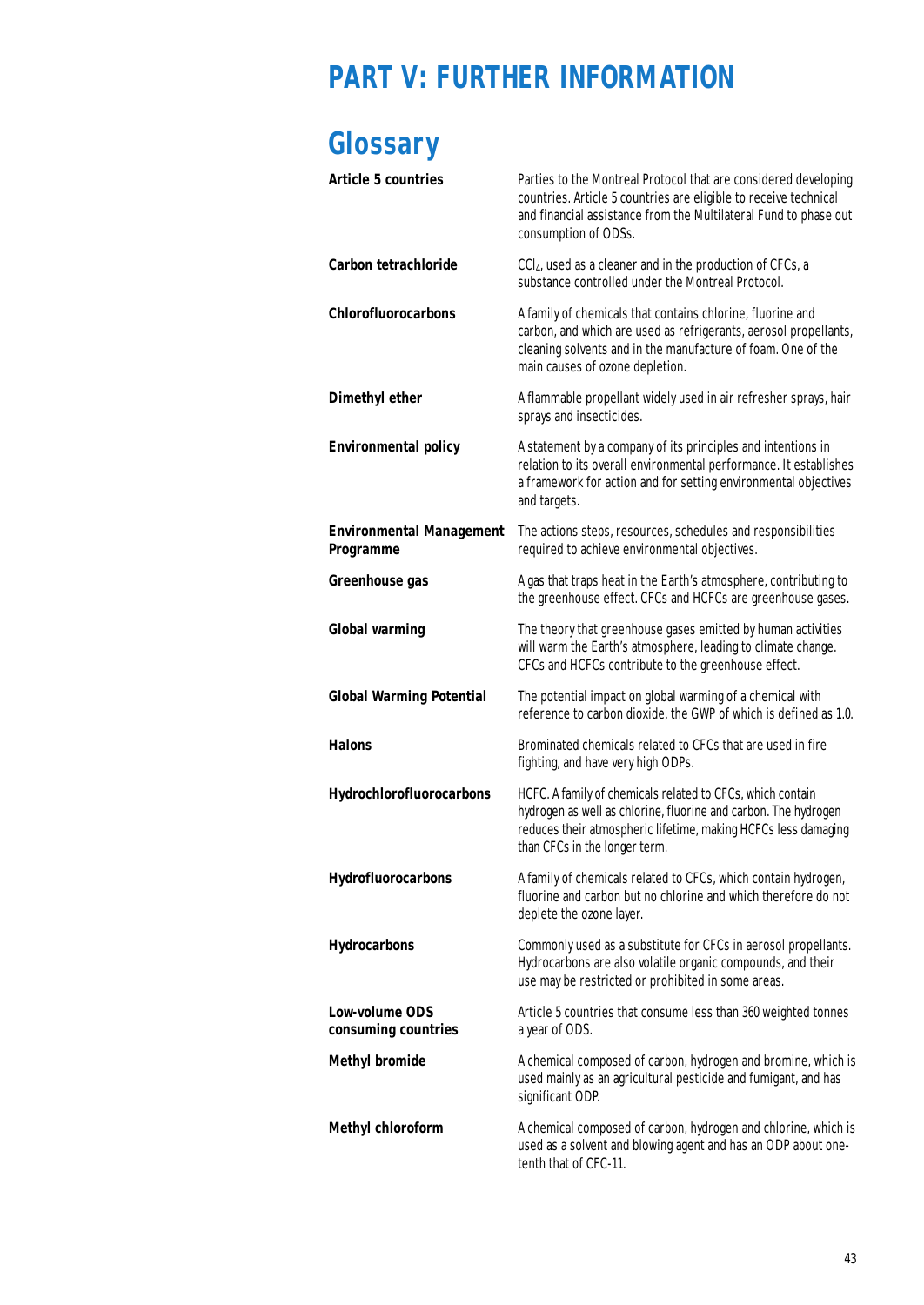| <b>Montreal Protocol</b>         | Signed in 1987, the Protocol commits Parties to take measures<br>to protect the ozone layer by freezing, reducing or ending<br>production and consumption of ODS.                                                                                                                                                                                                                                                                                                |
|----------------------------------|------------------------------------------------------------------------------------------------------------------------------------------------------------------------------------------------------------------------------------------------------------------------------------------------------------------------------------------------------------------------------------------------------------------------------------------------------------------|
| <b>National Ozone Unit</b>       | The government office responsible for implementing the<br>national ODS phase-out strategy. The focal point should be able<br>to provide additional information about technical and financial<br>assistance. UNEP IE OzonAction Programme can provide you<br>with the contact of your country's NOU.                                                                                                                                                              |
| <b>Ozone</b>                     | A gas whose molecular structure consists of three oxygen<br>atoms. Ozone partially filters out certain wavelengths of UV light<br>emitted by the sun. Ozone is a desirable gas in the stratosphere<br>but it is toxic to living organisms at ground level.                                                                                                                                                                                                       |
| <b>Ozone depletion</b>           | The process by which stratospheric ozone is destroyed by man-<br>made chemicals, leading to a reduction in its concentration.                                                                                                                                                                                                                                                                                                                                    |
| <b>Ozone Depletion Potential</b> | A measure of a substance's ability to destroy stratospheric<br>ozone, based on its atmospheric lifetime, stability, reactivity and<br>its content of elements such as chlorine and bromine that attack<br>ozone. All ODP are based on the reference measure of 1.0 for<br>CFC-11. If a substance has an ODP of 0.5, a given weight of the<br>substance in the atmosphere would, in time, deplete half the<br>ozone that the same weight of CFC-11 would deplete. |
| <b>Ozone Depleting Substance</b> | Any chemical that can deplete the ozone layer. Most ODS are<br>controlled substances under the Montreal Protocol.                                                                                                                                                                                                                                                                                                                                                |
| <b>Ozone layer</b>               | A layer in the stratosphere, at an altitude of approximately 10-50<br>km, where a relatively high concentration of ozone filters out<br>harmful ultraviolet radiation before it reaches the Earth's<br>surface.                                                                                                                                                                                                                                                  |
| <b>Party</b>                     | A country that signs and/or ratifies an international legal<br>instrument, indicating that it agrees to be bound by the rules set<br>out therein. Parties to the Montreal Protocol are countries that<br>have signed and ratified the Protocol.                                                                                                                                                                                                                  |
| Perchloroethylene                | A zero-ODS chlorinated solvent, an effective substitute for CFC-<br>113 and methyl chloroform. However, there are potential health<br>problems associated with its use, which makes it important to<br>enact strict health and safety measures to prohibit excessive<br>exposure to the chemical.                                                                                                                                                                |
| <b>Phase out</b>                 | The ending of all production and consumption of a chemical<br>controlled under the Montreal Protocol.                                                                                                                                                                                                                                                                                                                                                            |
| <b>Stratosphere</b>              | The portion of the atmosphere approximately 10-50 km above<br>the Earth's surface where the bulk of atmospheric ozone<br>resides.                                                                                                                                                                                                                                                                                                                                |
| <b>Ultraviolet radiation</b>     | Radiation from the Sun with wavelengths between visible light and<br>X-rays. UV-B (280-320 nm) is harmful to life on the Earth, and is<br>mostly absorbed by the ozone layer.                                                                                                                                                                                                                                                                                    |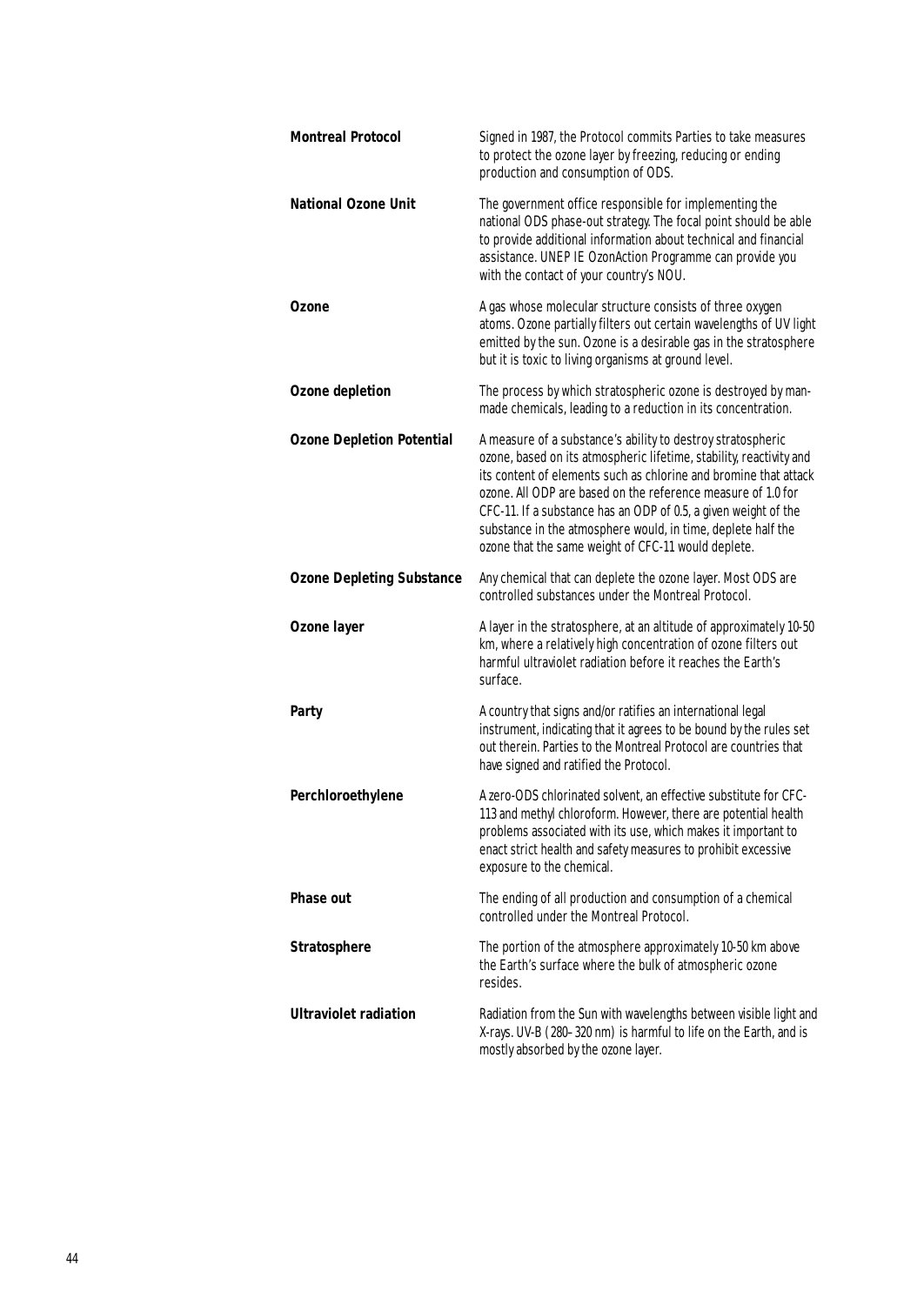# **Publications**

#### **UNEP IE publications can be ordered from:**

**publications**<br>d from:<br>tribution<br>Ltd.<br>19<br>e<br>elime SG1 4T<br>ngdom<br>1438 748844<br>thony@smib **SMI (Distribution Services) Ltd. PO Box 119 Stevenage Hertfordshire SG1 4TP United Kingdom** 

**fax: +44 1438 748844 e-mail: anthony@smibooks.com**

#### **Publications from the OzonAction Programme**

General Awareness Materials

*The OzonAction Newsletter*

A quarterly newsletter dedicated to stratospheric ozone protection and the phase-out of ODS. The newsletter contains the most recent information on ozone protection activities such as industry updates, new products, ODS phase-out and success stories. UNEP IE. Available in Arabic, Chinese, English, French, Portuguese and Spanish.

*Five Steps for Raising Awareness on Ozone Depletion: A Handbook for National Ozone Units* This handbook will help ODS Officers to plan focused efforts, aimed at the public and industry, to raise awareness on ozone-depletion issues. A five-step planning cycle is presented. Each step is illustrated by examples of awareness-raising activities on ozone depletion issues from developing countries. UNEP IE, 1996, 30 pp. Available in English, French and Spanish. US\$25.

#### *Saving the Ozone Layer — Every Action Counts: Video Booklet*

This booklet accompanies *Saving the Ozone Layer: Every Action Counts*, an 18-minute video explaining why the stratospheric ozone layer is threatened, what the implications of ozone depletion are and what we can do to prevent it. The booklet is designed to help maximize the effectiveness of the video by providing material that can be used in a presentation before or after viewing, or in moderating a group discussion. UNEP IE, 1996, 30 pp. Available in English, French and Spanish. US\$25 (price for booklet only).

#### Technical Brochures

Technical Brochures for Protecting the Ozone Layer are technical publications that help to identify alternatives to ODS, and explain how to use them to facilitate the phase out of ODS. These are easy to read summaries of the UNEP Technical Options Committee Reports. Available in English, French, Spanish and Chinese.

*Protecting the Ozone Layer Volume 1: Refrigerants*, 1992, UNEP IE, 40 pp. US\$30

*Protecting the Ozone Layer Volume 2: Solvents Coatings and Adhesives*, 1992, UNEP IE, 40 pp., US\$30

*Protecting the Ozone Layer Volume 3: Fire Extinguishing Substances,* 1992, UNEP IE, 40 pp., US\$30

*Protecting the Ozone Layer Volume 4: Foams,* 1992, UNEP IE, 1994, 40 pp., US\$30

*Protecting the Ozone Layer Volume 5: Aerosols, sterilants, carbon tetrachloride and miscellaneous uses,* 1992, UNEP IE, 50 pp., US\$30

#### Training Manuals

*Training Manual on Chillers and Refrigerant Management*

This training manual is intended to be used by Ozone Offices in developing countries, in their continued efforts to train technical personnel in industry. Available in English. French, Spanish and Chinese versions, UNEP IE, 1994, US\$85

#### *Training Manual on Good Practices in Refrigeration*

This training manual is intended to be used by technical managers and instructors from technical training institutes in developing countries, who will provide the training to unitary and mobile air conditioning and refrigeration practitioners. UNEP IE, 1994, available in English, French, Spanish and Chinese, US\$80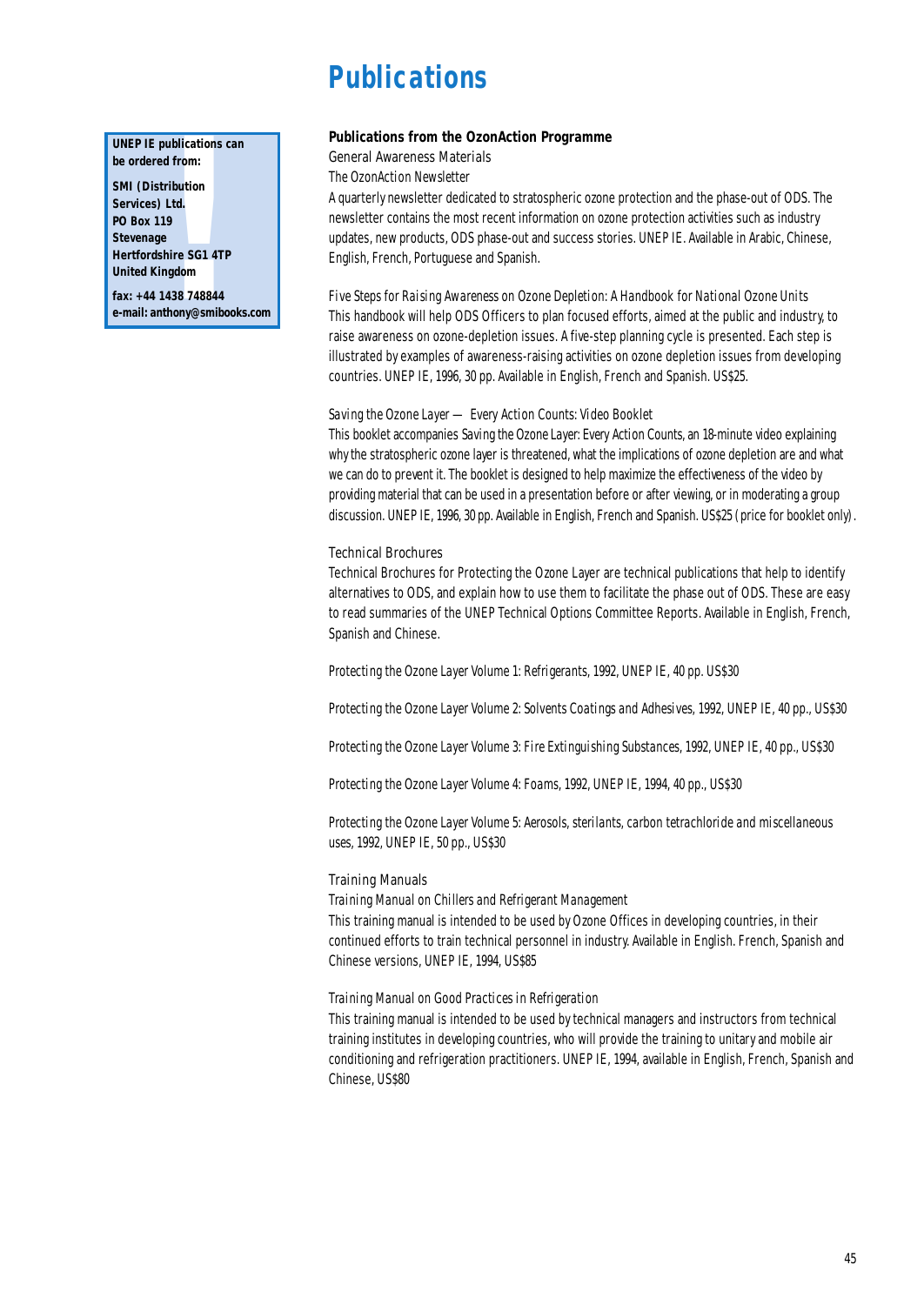#### *Saving the Ozone Layer: Guidelines for UN Offices*

Practical steps to phase out the use of ODS on United Nations premises. Includes a five-step action plan and a case study of the UN Offices in Nairobi, Kenya. Of potential use to managers in the hotel and tourism industry. UNEP IE, 1997, 24 pp.

#### Sourcebooks of Technologies for Protecting the Ozone Layer

*Sourcebooks of Technologies for Protecting the Ozone Layer give information about where to obtain* specific technologies, as well as guidance about how to select an appropriate alternative. Available in English only.

*Sourcebook of Technologies for Protecting the Ozone Layer, Aerosols, Sterilants, Miscellaneous Uses and Carbon Tetrachloride*, UNEP IE, 1996 update, US\$85

*Sourcebook of Technologies for Protecting the Ozone Layer, Flexible and Rigid Foams,* UNEP IE, 1996 update, US\$85

*Sourcebook of Technologies for Protecting the Ozone Layer, Refrigeration, Air-conditioning and Heat Pumps,* UNEP IE, 1996 update, US\$100

*Sourcebook of Technologies for Protecting the Ozone Layer, Specialized Solvent Uses,* UNEP IE, 1996 update, US\$70

#### Guidebooks and Guidelines

*Practical Guide to Policy Guidelines for Industry on the Management of Phase Out of ODS* These guidelines will assist small and medium-size companies, government and other organizations in developing countries in identifying where ODS are found in the plant and give information on new alternative processes and technologies. They also provide information on where to get technical and financial assistance. UNEP IE, 1994, available in English only, US\$45

#### **Publications from the UNEP IE Tourism Programme:**

#### *Case Studies on Environmental Good Practice in Hotels*

The publication features the environmental management programmes of 15 hotels, both independent hotels and international chains, in Africa, Asia, Europe and North America. Action areas include environmental policy, design and construction, water, energy, waste, emission, purchasing, staff training and communication. The case studies were selected from applicants to the IH&RA annual Environmental Award.

A UNEP/International Hotels & Restaurant Association (IH&RA) publication, 1997. FF250/US\$50, 52 pp. (order reference: UNEP IE T7)

#### *Environmental Action Pack for Hotels*

Complete with checklists, practical tips and examples, the *Environmental Action Pack for Hotels* is an essential guide for environmental management in hotels. It covers: how to perform environmental audits and identify the best areas for action; taking action under the focus areas (water, energy, solid waste, effluent and emissions, contractors and suppliers and monitoring progress); and how to integrate environmental action into daily operations. A UNEP/International Hotels Association/International Hotels Environment Initiative publication, 1995. FF200/US\$40, 64 pp. (order reference: UNEP-IE T5)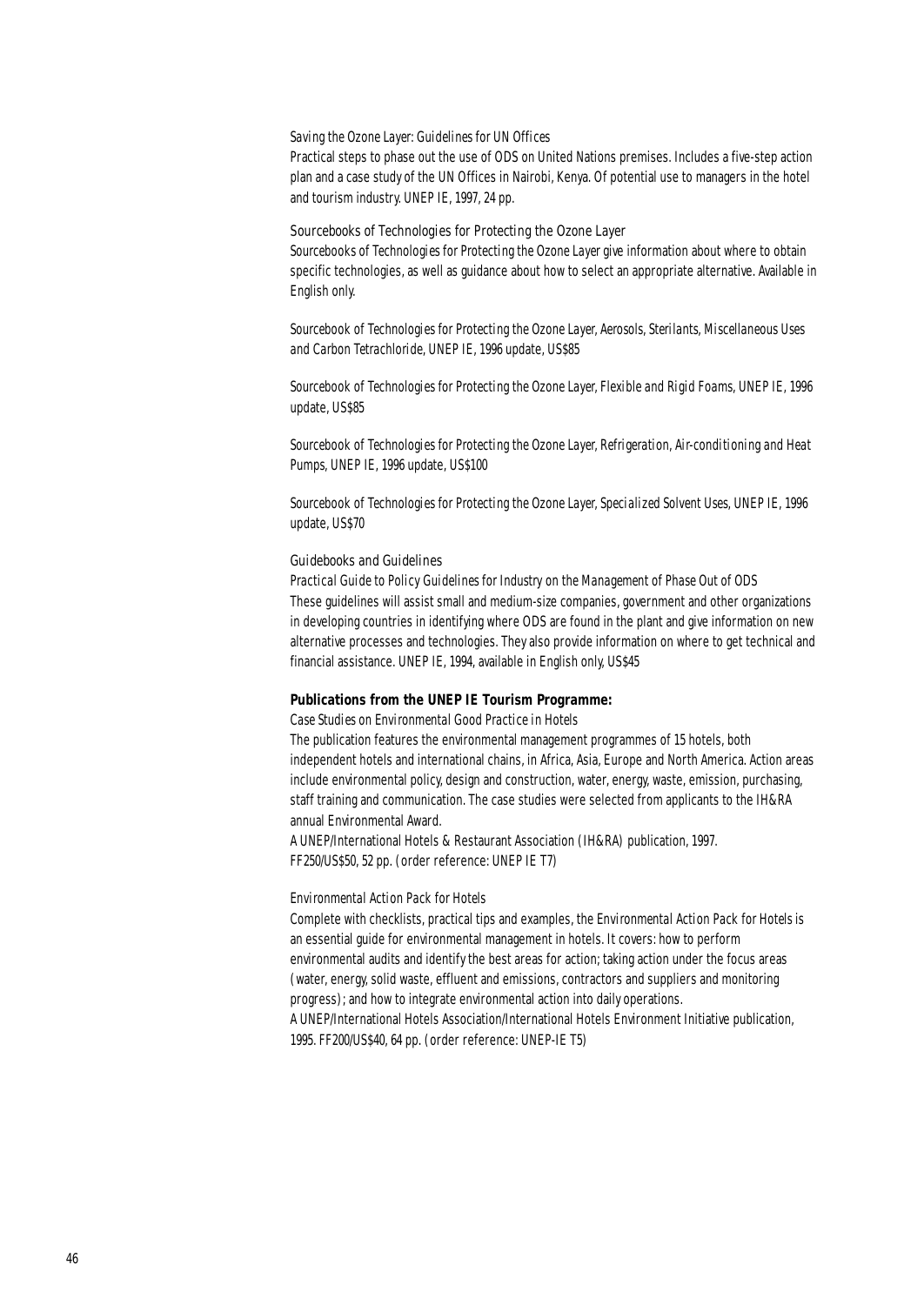# **Contacts**

#### **Ozone protection contacts**

*Multilateral Fund Secretariat* 

Dr Omar El Arini, Chief Officer Secretariat of the Multilateral Fund for the Montreal Protocol 27th Floor, Montreal Trust Building 1800 McGill College Avenue Montreal Quebec H3A 6J6 Canada tel: +1 514 282 1122 fax: +1 514 282 0068 e-mail: mleyva@unmfs.org

*Implementing Agencies*

Mrs Jacqueline Aloisi de Larderel, Director Mr Rajendra Shende UNEP IE OzonAction Programme 39-43, quai Andre Citroën 75739 Paris Cedex 15 France tel: +33 1 44 37 14 50 fax: +33 1 44 37 14 74 e-mail: ozonaction@unep.fr http://www.unepie.org/ozonaction.html

Mr Frank Pinto, Principal Technical Adviser and Chief Dr Suely Carvalho Montreal Protocol Unit United Nations Development Programme 1 United Nations Plaza United Nations New York, N.Y. 10017 United States tel: +1 212 906 5042 fax: +1 212 906 6947 e-mail: frank.pinto@undp.org http://www.undp.org/seed/eap/montreal

Mr Angelo D'Ambrosio, Managing Director Mr S. M. Si Ahmed Industrial Sectors and Environment Division United Nations Industrial Development Organization Vienna International Centre P.O. Box 300 A-1400 Vienna Austria tel: +43 1 211 31 3782 fax: +43 1230 7449 e-mail: mwathie@unido.org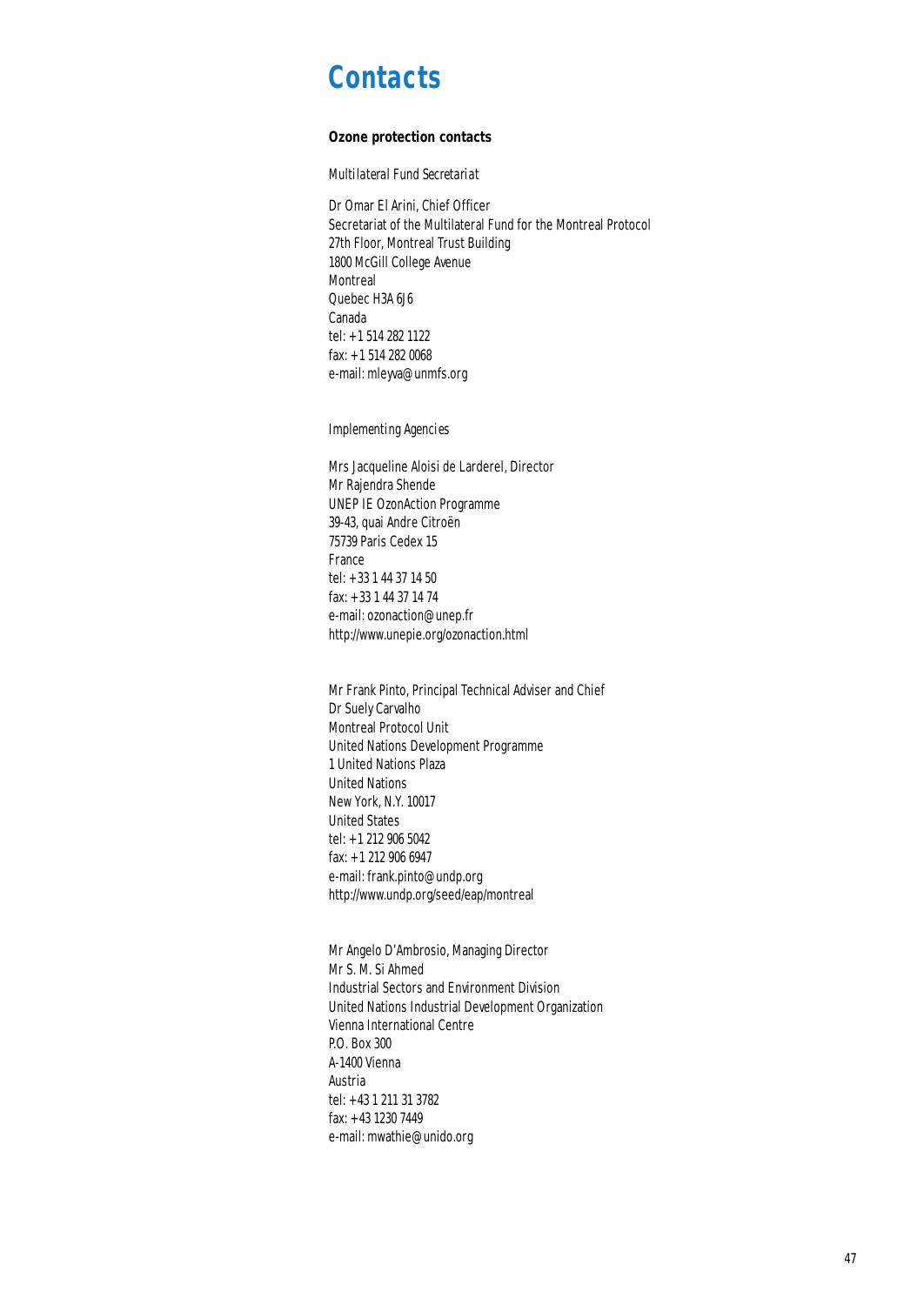Mr Ken Newcombe Ms Jessica Poppele World Bank 1818 H Street N.W. Washington, D.C. 20433 United States tel: +1 202 473 1234 fax: +1 202 522 3256 e-mail: knewcombe@worldbank.org

#### *UNEP Ozone Secretariat*

Mr K. M. Sarma, Executive Secretary UNEP Ozone Secretariat PO Box 30552 Nairobi Kenya tel: +254 2 623 855 fax: +254 2 623 913 e-mail: madhava.sarma@unep.no http://www.unep.org/unep/secretar/ozone/home.htm

#### **Environmental management in the hotel and tourism industry**

Information on environmental management in the hotel and tourism industry can be obtained from:

International Hotels and Restaurants Association 251 rue de Faubourg Saint-Martin 75010 Paris, France fax: +33 1 40 36 73 30 e-mail: infos@ih-ra.com http://www.ih-ra.com

International Hotels Environment Initiative 15-16 Cornwall Terrace, Regents Park London NW1 4QP, United Kingdom fax: +44 171 467 3620 e-mail: IHEI@pwblf.org.uk

EcoNETT (an environmental database for the tourism industry, a project of the World Travel and Tourism Council, supported by DG XXIII of the European Commission) 20 Grosvenor Place London SW1X 7TT United Kingdom fax: +44 171 235 2445 e-mail: 106316.2226@compuserve.com http://www.wttc.org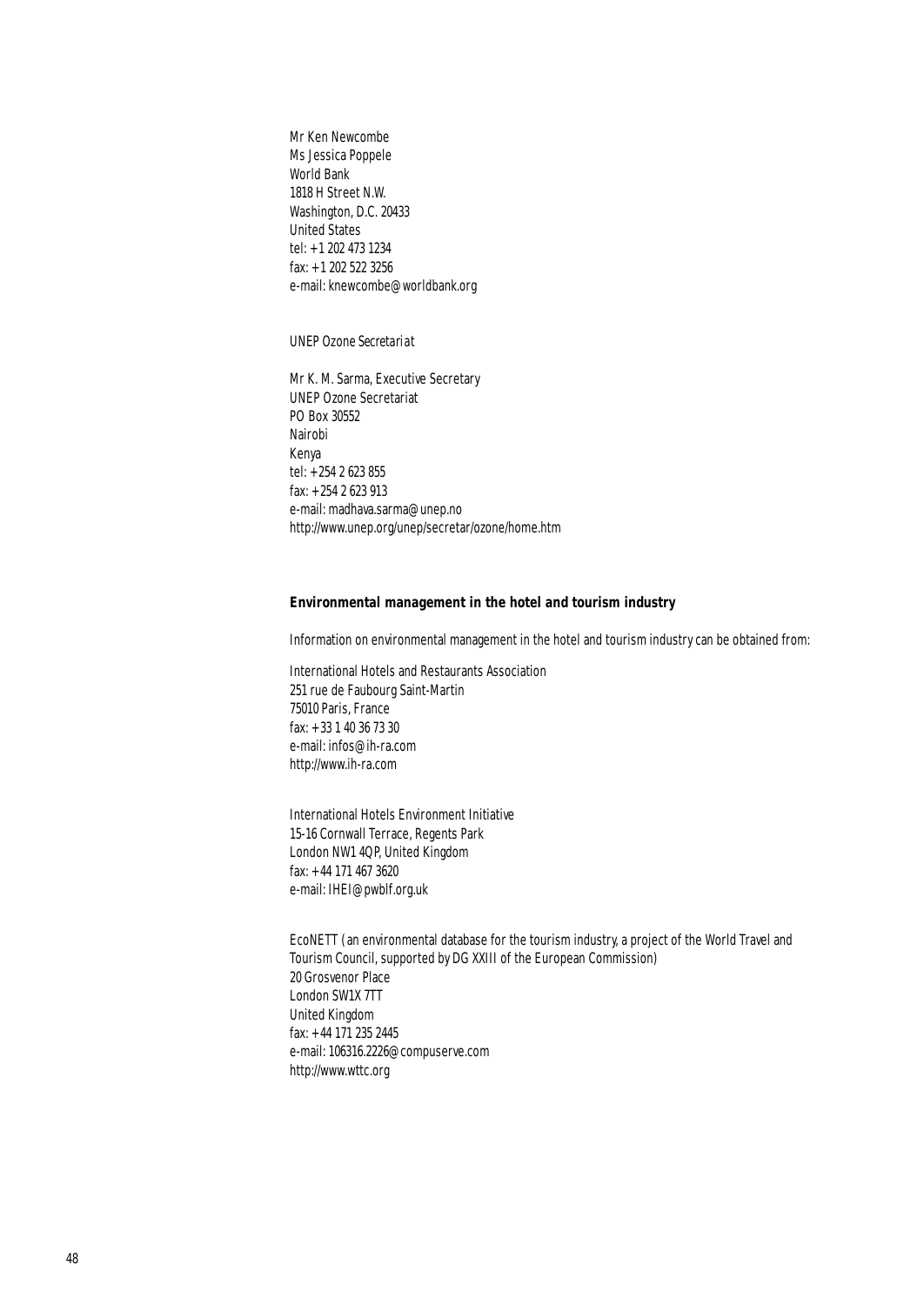# **Countries operating under Article 5 of the Montreal Protocol**

These countries (as of 31 December 1997) operate under Article 5 paragraph 1 of the Montreal Protocol and are therefore eligible to receive assistance under the Multilateral Fund. Each country has a National Ozone Unit (NOU) or other focal point that can assist businesses, including those in the hotel and tourism sector, with the phase out of ODS. If you do not know the NOU in your country, please contact the OzonAction Programme.

| Algeria                       | Grenada                    | Panama                       |
|-------------------------------|----------------------------|------------------------------|
| Antigua and Barbuda           | Guatemala                  | Papua New Guinea             |
| Argentina                     | Guinea                     | Paraguay                     |
| <b>Bahamas</b>                | Guyana                     | Peru                         |
| <b>Bahrain</b>                | <b>Honduras</b>            | Philippines                  |
| Bangladesh                    | India                      | Qatar                        |
| <b>Barbados</b>               | Indonesia                  | Republic of Korea            |
| Benin                         | Iran, Islamic Republic of  | Romania                      |
| <b>Bolivia</b>                | Jamaica                    | Saint Kitts & Nevis          |
| Bosnia and Herzegovina        | Jordan                     | Saint Lucia                  |
| <b>Botswana</b>               | Kenya                      | Samoa                        |
| Brazil                        | Kiribati                   | Saudi Arabia                 |
| <b>Brunei Darussalam</b>      | Korea, Democratic Peoples  | Senegal                      |
| <b>Burkina Faso</b>           | Republic of                | Seychelles                   |
| Burundi                       | Kuwait                     | Singapore                    |
| Cameroon                      | Lebanon                    | Slovenia                     |
| Central African Republic      | Lesotho                    | Solomon Islands              |
| Chad                          | Liberia                    | Sri Lanka                    |
| Chile                         | Libyan Arab Jamahiriya     | St. Vincent and the          |
| China                         | Macedonia, Former Yugoslav | Grenadines                   |
| Colombia                      | Republic of                | Sudan                        |
| Comoros                       | Madagascar                 | Suriname                     |
| Congo                         | Malawi                     | Swaziland                    |
| Congo, Democratic Republic of | Malaysia                   | Syrian Arab Republic         |
| Cost Rica                     | <b>Maldives</b>            | Tanzania, United Republic of |
| Côte d'Ivoire                 | Mali                       | Thailand                     |
| Croatia                       | Malta                      | Togo                         |
| Cuba                          | Marshall Island            | <b>Trinidad and Tobago</b>   |
| Cyprus                        | Mauritania                 | Tunisia                      |
| Dominica                      | <b>Mauritius</b>           | Turkey                       |
| Dominican Republic            | Mexico                     | Tuvalu                       |
| Ecuador                       | Moldova                    | Uganda                       |
| Egypt                         | Mongolia                   | <b>United Arab Emirates</b>  |
| El Salvador                   | Morocco                    | Uruguay                      |
| Ethiopia                      | Mozambique                 | Vanuatu                      |
| <b>Federated States of</b>    | Myanmar                    | Venezuela                    |
| Micronesia                    | Namibia                    | Viet Nam                     |
| Fiji                          | Nepal                      | Yemen                        |
| Gabon                         | Nicaragua                  | Yugoslavia                   |
| Gambia                        | Niger                      | Zambia                       |
| Georgia                       | Nigeria                    | Zimbabwe                     |
| Ghana                         | Pakistan                   |                              |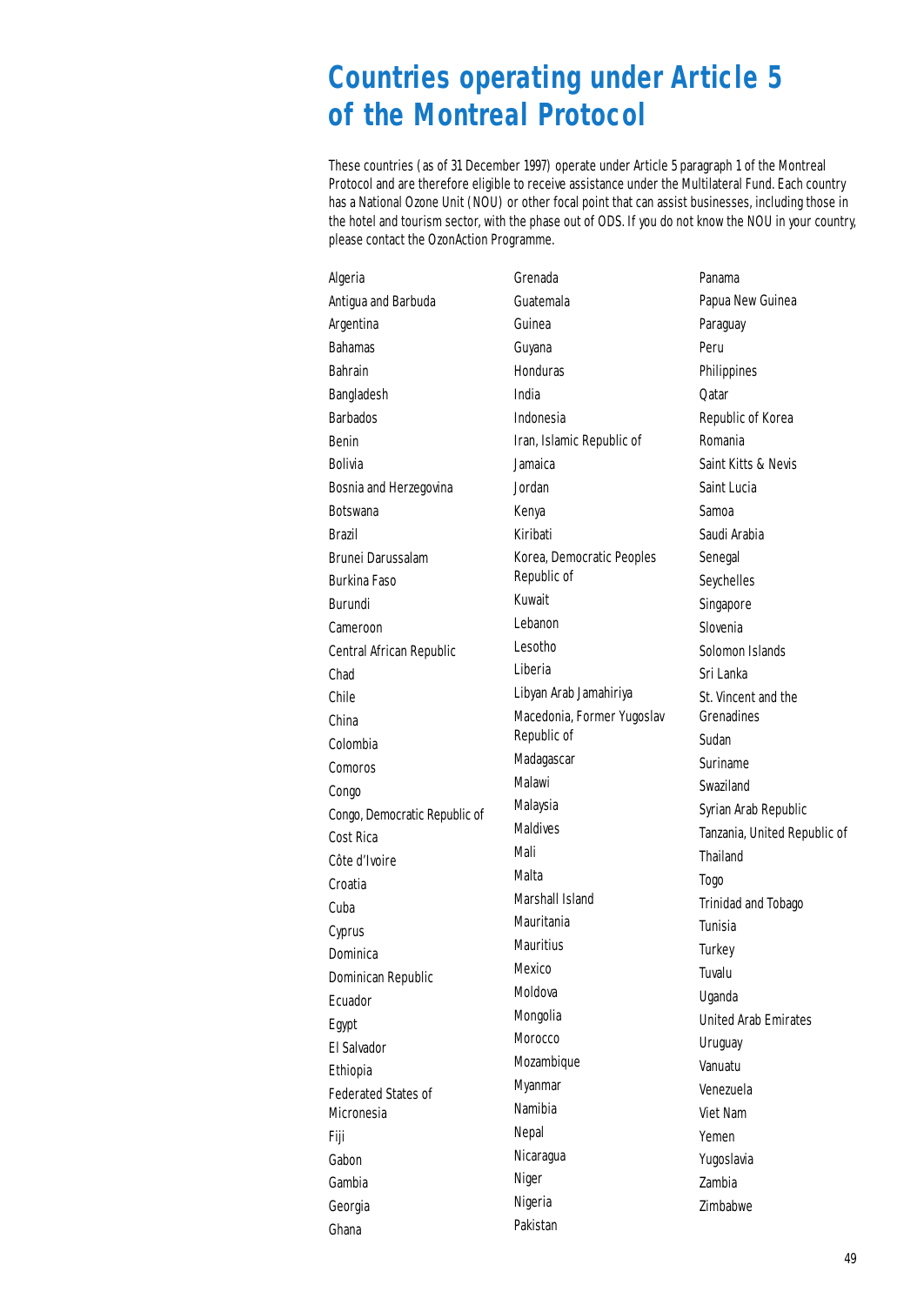# **ODS phase-out schedule**

The phase-out timetable for Article 5 and non-Article 5 countries agreed at the 9th Meeting of the Parties to the Montreal Protocol, Montreal, 15–17 September 1997.

# **Article 5 countries**

| 1 July 1999    | Freeze of Annex A CFCs at 1995-97 average levels <sup>7</sup>                                                                                                                                                                                                                                 |
|----------------|-----------------------------------------------------------------------------------------------------------------------------------------------------------------------------------------------------------------------------------------------------------------------------------------------|
| 1 January 2002 | Freeze of halons at 1995-97 average levels <sup>7</sup><br>Freeze of methyl bromide at 1995-1998 average levels                                                                                                                                                                               |
| 1 January 2003 | Annex B CFCs reduced by 20 percent from 1998-2000<br>average consumption <sup>8</sup><br>Freeze in methyl chloroform at 1998-2000 average levels                                                                                                                                              |
| 1 January 2005 | Annex A CFCs reduced by 50 percent from<br>1995-97 average levels7<br>Halons reduced by 50 percent from 1995-97<br>average levels7<br>Carbon tetrachloride reduced by 85 percent from<br>1998-2000 average levels<br>Methyl chloroform reduced by 30 percent from<br>1998-2000 average levels |
| 1 January 2007 | Annex A CFCs reduced by 85 percent from<br>1995-97 average levels7<br>Annex B CFCs reduced by 85 percent from 1998-2000<br>average levels <sup>8</sup>                                                                                                                                        |
| 1 January 2010 | CFCs, halons and carbon tetrachloride phased out<br>methyl chloroform reduced by 70 percent from 1998-<br>2000 average levels                                                                                                                                                                 |
| 1 January 2015 | Methyl chloroform and methyl bromide phased out                                                                                                                                                                                                                                               |
| 1 January 2016 | Freeze of HCFCs at base line figure of year 2015<br>average levels                                                                                                                                                                                                                            |
| 1 January 2040 | <b>HCFCs</b> phased out                                                                                                                                                                                                                                                                       |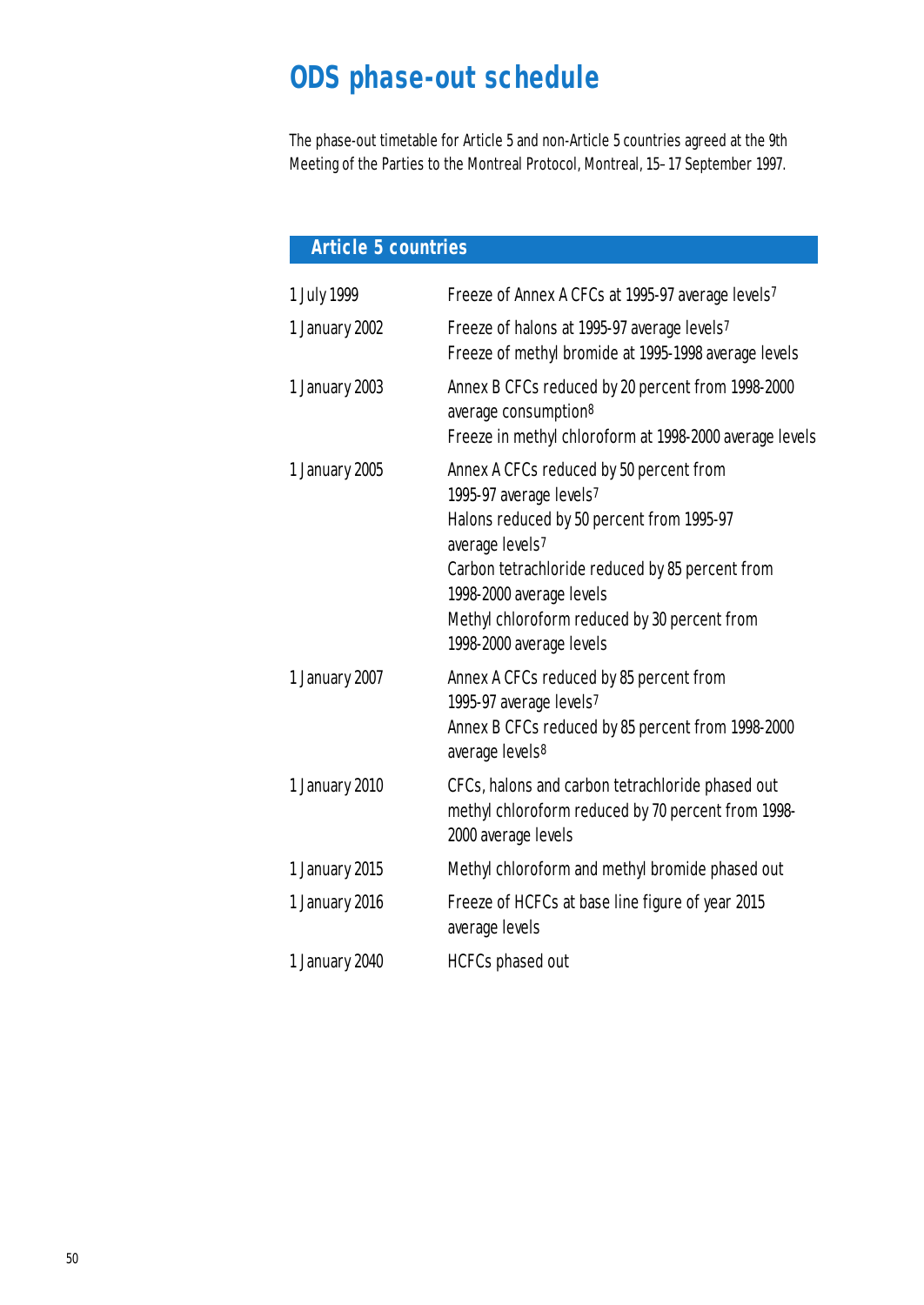#### **Notes**

- 1 Annex A: CFCs 11, 12, 113, 114 and 115
- 2 Annex B: CFCs 13, 111, 112, 211, 212, 213, 214, 215, 216 and 217
- 3 halons 1211, 1301 and 2402
- 4 34 hydrobromofluorocarbons
- 5 40 hydrochlorofluorocarbons
- 6 With exemptions for essential uses. Consult the *Handbook on Essential Use Nominations* prepared by the Technology and Economic Assessment Panel, 1994, UNEP, for more information
- 7 calculated level of production of 0.3 kg/capita can also be used for calculation, if lower
- 8 calculated level of production of 0.2 kg/capita can also be used for calculation, if lower

# **Non-Article 5 countries**

| 1 July 1989    | Freeze of Annex A <sup>1</sup> CFCs                                                                                                                                                                                                                                          |
|----------------|------------------------------------------------------------------------------------------------------------------------------------------------------------------------------------------------------------------------------------------------------------------------------|
| 1 January 1992 | <b>Freeze of halons</b>                                                                                                                                                                                                                                                      |
| 1 January 1993 | Annex B CFCs <sup>2</sup> reduced by 20 percent from 1989 levels<br>Freeze of methyl chloroform                                                                                                                                                                              |
| 1 January 1994 | Annex B CFCs reduced by 75 percent from 1989 levels<br>Annex A CFCs reduced by 75 percent from 1986 levels<br>Halons <sup>3</sup> phased out <sup>6</sup><br>Methyl chloroform reduced by 50 percent                                                                         |
| 1 January 1995 | Carbon tetrachloride reduced by 85 percent from<br>1989 levels<br>Methyl bromide frozen at 1991 levels                                                                                                                                                                       |
| 1 January 1996 | HBFCs <sup>4</sup> phased out <sup>6</sup><br>Carbon tetrachloride phased out <sup>6</sup><br>Annex A and B CFCs phased out6<br>Methyl chloroform phased out6<br>HCFCs <sup>5</sup> frozen at 1989 levels of HCFC $+2.8$ percent of<br>1989 consumption of CFCs (base level) |
| 1 January 1999 | Methyl bromide reduced by 25 percent from 1991 levels                                                                                                                                                                                                                        |
| 1 January 2001 | Methyl bromide reduced by 50 percent from 1991 levels                                                                                                                                                                                                                        |
| 1 January 2003 | Methyl bromide reduced by 70 percent from 1991 levels                                                                                                                                                                                                                        |
| 1 January 2004 | HCFCs reduced by 35 percent below base levels                                                                                                                                                                                                                                |
| 1 January 2005 | Methyl bromide phased out                                                                                                                                                                                                                                                    |
| 1 January 2010 | HCFCs reduced by 65 percent                                                                                                                                                                                                                                                  |
| 1 January 2015 | HCFCs reduced by 90 percent                                                                                                                                                                                                                                                  |
| 1 January 2020 | HCFCs phased out allowing for a service tail of up to<br>0.5 percent until 2030 for existing refrigeration and<br>air-conditioning equipment                                                                                                                                 |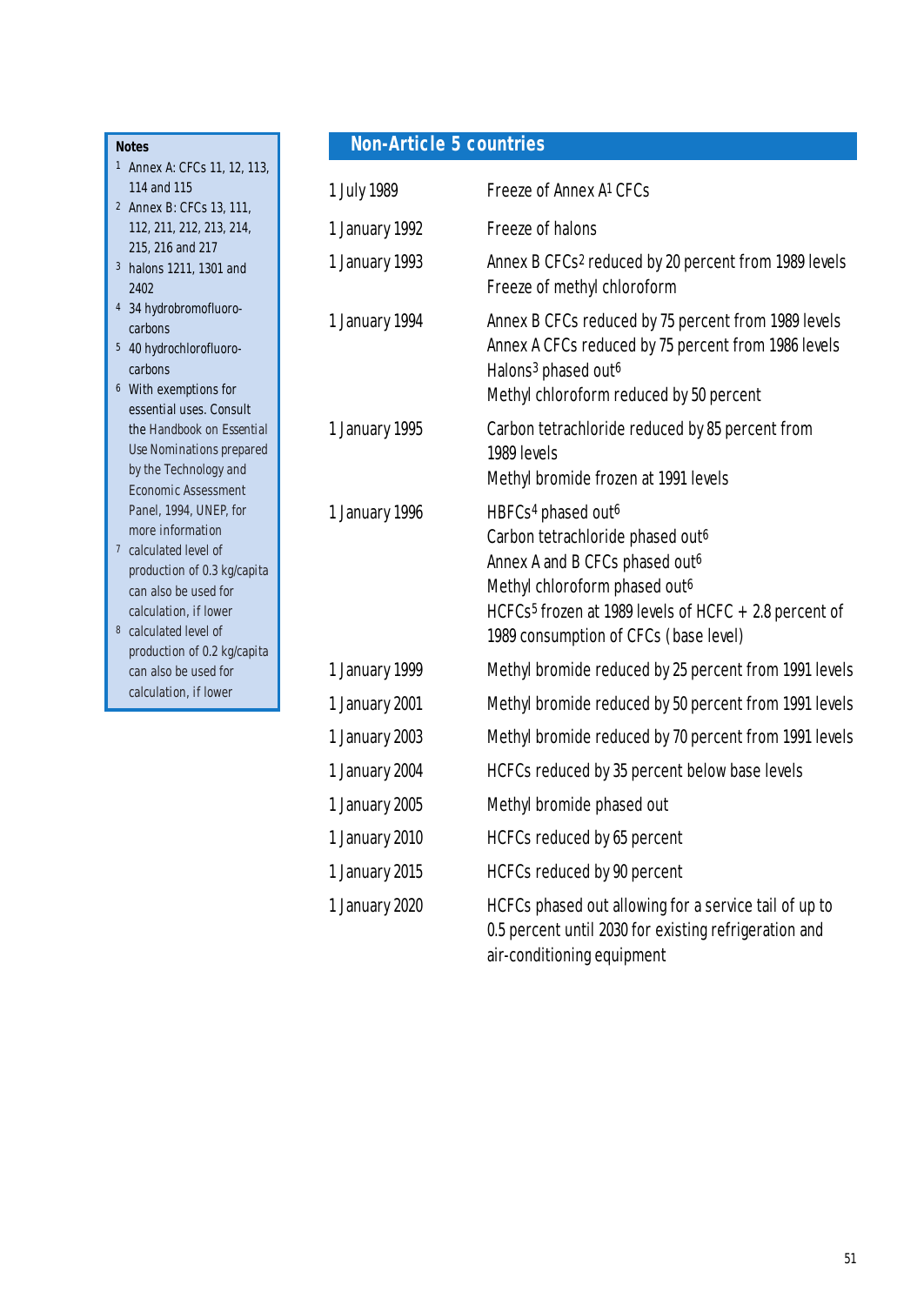# **Examples of Trade names of Annex A Substances**

The CFCs included under Annex A of the Montreal Protocol together with their common trade names are detailed below. A complete list of ODS trade names can be obtained from UNEP IE.

| Name     | <b>Chemical name</b> Common trade names                                                                                                                                                                                                                                                                                                                                                                                                                                                                                                                                                                                                                                                                                                                                                                                                                                                                                                                                                                                                                                                                                                                                                                                                                                                                                                                                                                                                                                                                                                         |  |
|----------|-------------------------------------------------------------------------------------------------------------------------------------------------------------------------------------------------------------------------------------------------------------------------------------------------------------------------------------------------------------------------------------------------------------------------------------------------------------------------------------------------------------------------------------------------------------------------------------------------------------------------------------------------------------------------------------------------------------------------------------------------------------------------------------------------------------------------------------------------------------------------------------------------------------------------------------------------------------------------------------------------------------------------------------------------------------------------------------------------------------------------------------------------------------------------------------------------------------------------------------------------------------------------------------------------------------------------------------------------------------------------------------------------------------------------------------------------------------------------------------------------------------------------------------------------|--|
| $CFC-11$ | trichlorofluoromethane<br>Asahifron R-11™, Genetron 11™,<br>Daiflon 11™, Freon-11™, Arcton 11™, Forane 11™, Mafron<br>11™, Korfron 11™                                                                                                                                                                                                                                                                                                                                                                                                                                                                                                                                                                                                                                                                                                                                                                                                                                                                                                                                                                                                                                                                                                                                                                                                                                                                                                                                                                                                          |  |
| $CFC-12$ | Algofrene 12™, Arcton 12™,<br>dichlorodifluoromethane<br>Asahifron R-12™, Asahifron R-500™, Daiflon 12™, Floron 12™,<br>Forane 12™, Freon-12™, Friogas 12™, Genetron 12™, Isceon<br>12™, Mafron 12™, Taisoton 12™                                                                                                                                                                                                                                                                                                                                                                                                                                                                                                                                                                                                                                                                                                                                                                                                                                                                                                                                                                                                                                                                                                                                                                                                                                                                                                                               |  |
| CFC-113  | Arklone L™, Arklone P™,<br>1, 1, 1-trichlorotrifluoroethane<br>Arklone                                                                                                                                                                                                                                                                                                                                                                                                                                                                                                                                                                                                                                                                                                                                                                                                                                                                                                                                                                                                                                                                                                                                                                                                                                                                                                                                                                                                                                                                          |  |
|          | 1, 1, 2-trichlorotrifluoroethane<br>PSM™, Arklone K™, Arklone<br>EXTTM, Arklone AMTM, Arklone ASTM, Arklone WTM, Arklone<br>AND <sup>™</sup> , Asahifron R-113™, CG Triflon ES™, CG Triflon EE™,<br>CG Triflon EC™, CG Triflon FD™, CG Triflon M™, CG Triflon<br>WI™, CG Triflon MES™, CG Triflon E35™, CG Triflon P™, CG<br>Triflon™, CG Triflon E™, CG Triflon C1™, CG Triflon A™, CG<br>Triflon D3™, CG Triflon CP™, CG Triflon Dl™, Daiflon S3-<br>ES™, Daiflon S3-HN™, Daiflon S3-MC™, Daiflon S3-P35™,<br>Daiflon S3-W6™, Daiflon S3-EN™, Daiflon S3™, Daiflon S3-<br>ATM, Daiflon S3-ETM, Flon Showa FS-3MSTM, Flon Showa FS-<br>3A™, Flon Showa FS-3M™, Flon Showa FS-3P™, Flon Showa<br>FS-3E™, Flon Showa FS-3™, Flon Showa FS-3D™, Flon Showa<br>FS-3ES™, Flon Showa FS-3W™, Freon TES™, Freon TF™,<br>Freon T-E35™, Freon T-E6™, Freon T-DFCX™, Freon TE™,<br>Freon™C™, Freon™S™, Freon PCA™, Freon MCA™, Freon<br>SMT™, Freon TA™, Freon T-P35™, Freon T-WD602™, Freon T-<br>DFC™, Freon TF™, Freon TP35™, Freon TWD 602™,<br>Freon™S™, Freon™C™, Freon T-DECR™, Freon TES™,<br>Freon MCA™, Freon TDF™, Freon T-DEC™, Freon SMT™,<br>Freon T-DA35X <sup>™</sup> , Freon T-DA35 <sup>™</sup> , Freon TA™, Freon T-B1™,<br>Fronsolve AES™, Fronsolve AM™, Fronsolve AMS™, Fronsolve<br>AD-7 <sup>TM</sup> , Fronsolve AE <sup>TM</sup> , Fronsolve AP <sup>TM</sup> , Fronsolve <sup>TM</sup> ,<br>Fronsolve AD-9™, Fronsolve AD-19™, Fronsolve AD-17™,<br>Magicdry MD 203™, Magicdry MD 202™, Magicdry MD-E35™,<br>Magicdry MD 201™ |  |
| CFC-115  | Arcton 115™, Asahifron R-<br>monochloropentafluoroethane<br>502™, Forane 502™, Freon-502™                                                                                                                                                                                                                                                                                                                                                                                                                                                                                                                                                                                                                                                                                                                                                                                                                                                                                                                                                                                                                                                                                                                                                                                                                                                                                                                                                                                                                                                       |  |

A more extensive list is available on the Internet at

http://www.unepie.org/ozonaction.html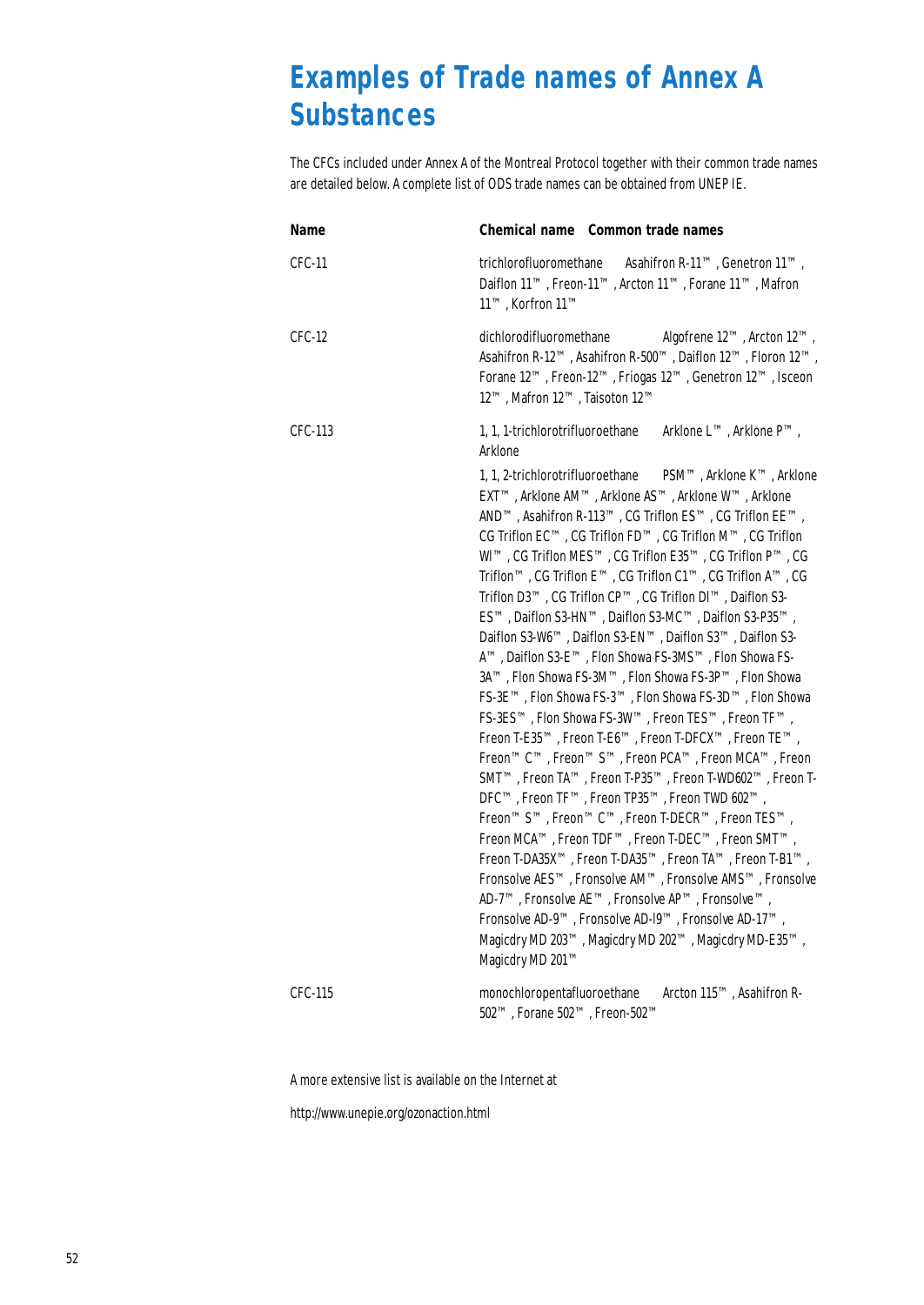# **About UNEP IE's OzonAction and Tourism Programmes**

#### **The OzonAction Programme**

Nations around the world are concerned about the emissions of man-made CFCs, halons, carbon tetrachloride, methyl chloroform, methyl bromide and other ODS that have damaged the stratospheric ozone layer — a shield around the Earth which protects life from dangerous ultraviolet radiation from the Sun. More than 160 countries have committed themselves under the Montreal Protocol to phase out the use and production of these substances. Recognizing the special needs of developing countries, the Parties to the Protocol also established a Multilateral Fund and appointed implementing agencies to provide technical and financial assistance to enable the developing countries to meet their commitments under the treaty. UNEP is one of the Fund's implementing agencies; the others are UNDP, UNIDO and the World Bank.

Since 1991, the UNEP IE OzonAction Programme in Paris has been strengthening the capacity of governments (especially National Ozone Units) and industry in developing countries to make informed decisions on technology and policy options that will result in cost-effective ODS phase-out activities with minimal external intervention. The Programme accomplishes this by delivering a range of need-based services, including:

#### **Information Exchange**

to enable decision makers to take informed decisions on policies and investments. Information and management tools already provided for developing countries include the OzonAction Information Clearinghouse (OAIC) diskette and World Wide Web site, a quarterly newsletter, sector-specific technical publications for identifying and selecting alternative technologies, and policy guidelines.

#### **Training and Networking**

that provide platforms for exchanging experiences, developing skills, and tapping the expertise of peers and other experts in the global ozone protection community. Training and network workshops build skills for implementing and managing phase-out activities, and are conducted at the regional level (support is also extended to national activities). The Programme currently operates seven regional and sub-regional Networks of ODS Officers comprising more than 80 countries, which have resulted in member countries' taking early steps to implement the Montreal Protocol.

#### **Country Programmes and Institutional Strengthening**

that support the development of national ODS phase-out strategies and programmes, especially for low-volume ODS-consuming countries. The Programme currently assists 74 countries in the development of their Country Programmes and implements Institutional-Strengthening projects for more than 50 countries.

#### **Please contact us to learn more about our programme:**

UNEP IE Ozonaction Programme 39-43 quai André Citroën 75739 Paris Cedex 15 France tel: +33 1 44 37 14 50 fax: +33 1 44 37 14 74 e-mail: ozonaction@unep.fr http://www.unepie.org/ozonaction.html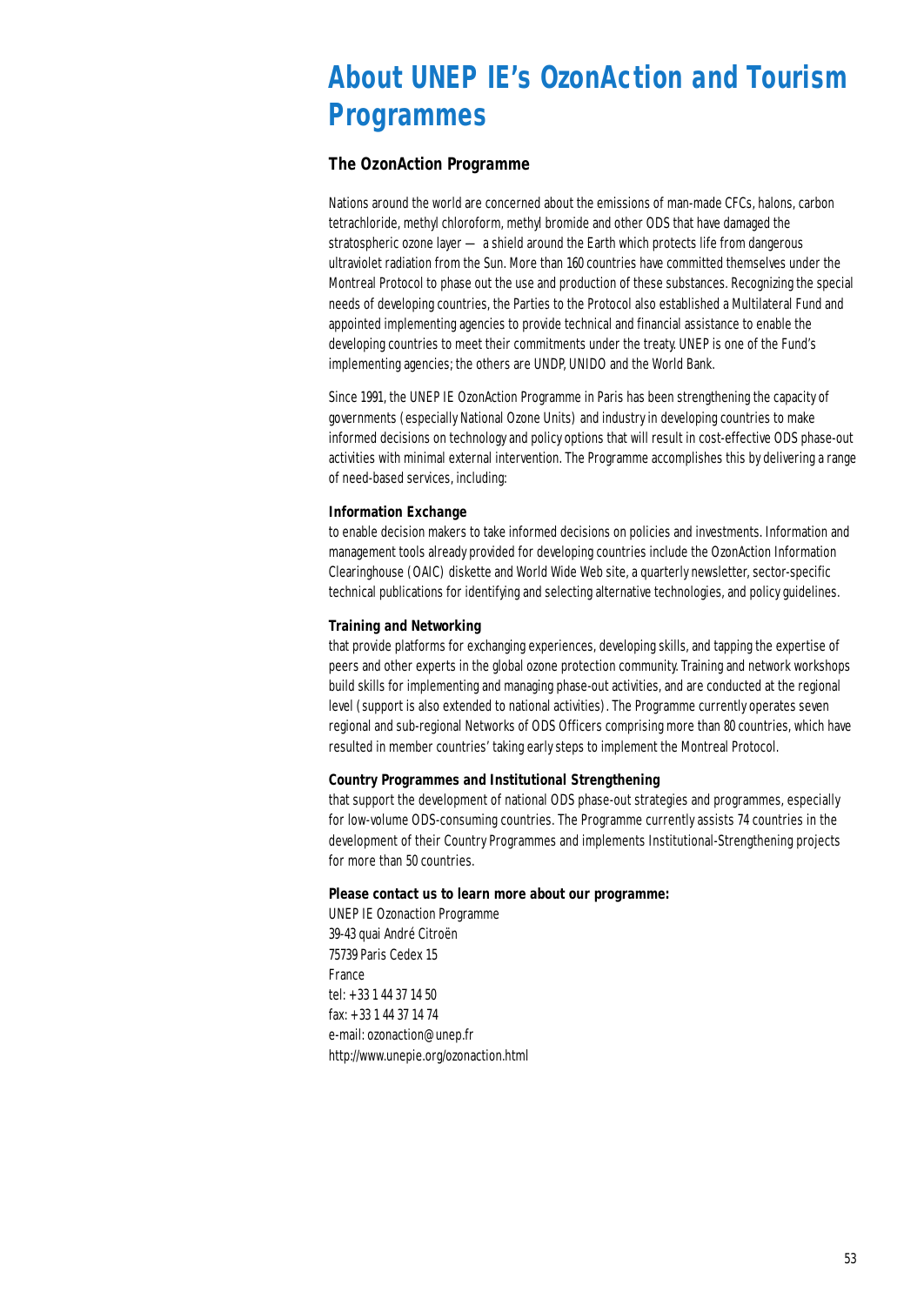#### **About the UNEP IE Tourism Programme**

The UNEP IE Tourism Programme helps decision makers in government and industry to develop and implement policies and strategies for environmentally sound tourism. It focuses on environmental management in tourism facilities, examples of good practices and development and management of tourism in sensitive areas.

Most activities are implemented in collaboration with international organizations, industry associations and non-governmental organizations. The programme works through the publication of guidelines and handbooks, the dissemination of successful experiences, workshops and seminars, and the query response service of UNEP IE.

Main current activities include a publication on ecolabels for tourism, an information package on ecotourism and an environmental training pack for hotel and tourism schools.

#### **UNEP IE**

UNEP established its Industry and Environment office (UNEP IE) in 1975 to bring industry and government together to promote environmentally-sound industrial development. UNEP IE is located in Paris. Its goals are:

- ➧ to encourage the incorporation of environmental criteria in industrial development plans;
- ➧ to facilitate the implementation of procedures and principles for the protection of the environment;
- to promote preventive environmental protection through cleaner production and other pro-active approaches; and
- ➧ to stimulate the exchange of information and experience throughout the world.

To achieve these goals, UNEP IE has developed the following main programme elements: Accident Prevention (APELL), Cleaner Production, Energy, OzonAction, Industrial Pollution Management and Tourism. UNEP IE organizes conferences and seminars, and undertakes training and cooperative activities backed by regular follow-up and assessment. To promote the transfer of information and the sharing of knowledge and experience, UNEP IE has developed three complementary tools: technical reports, the quarterly *Industry and Environment* review and a technical query-response service.